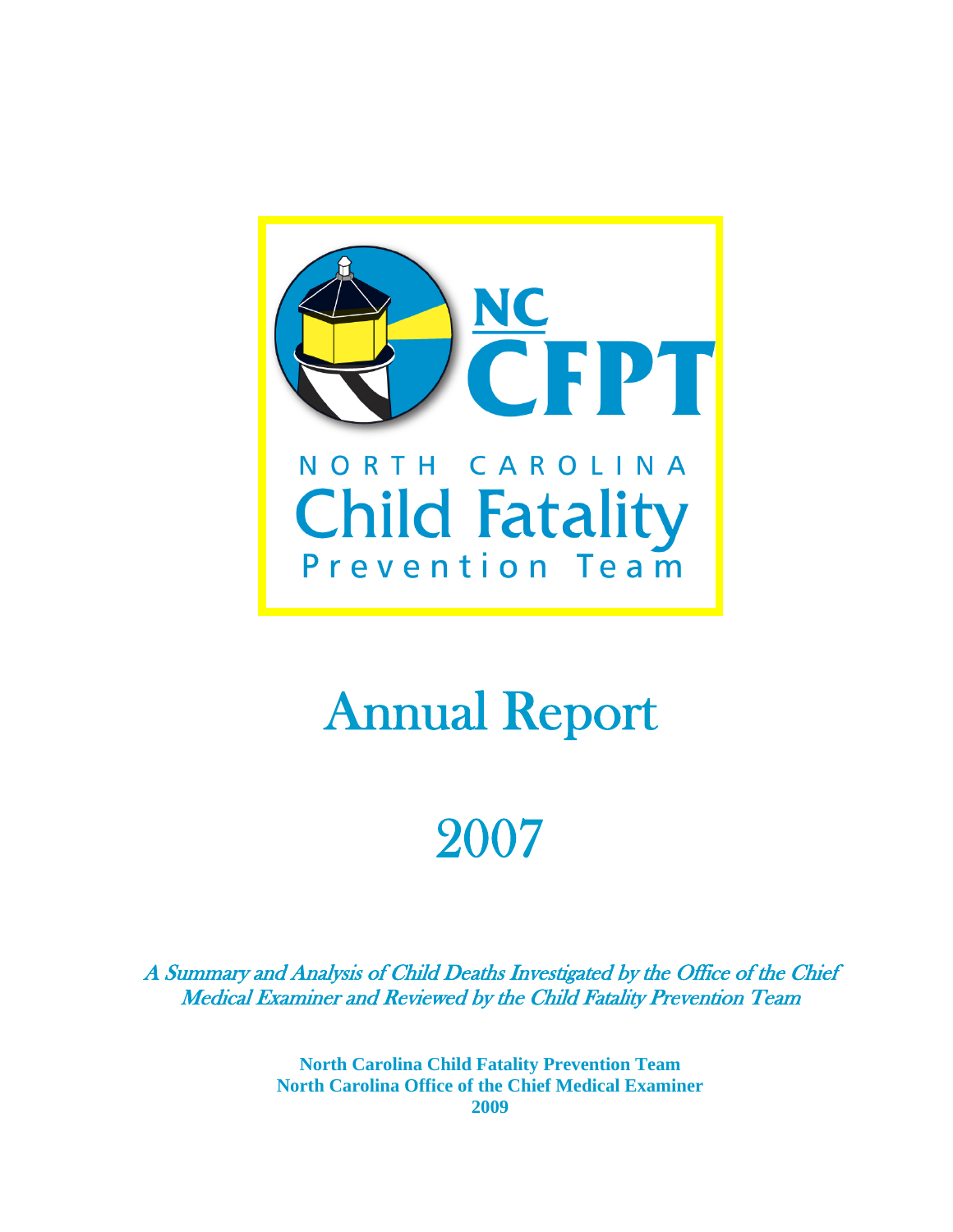

## **STATE OF NORTH CAROLINA**  Beverly Eaves Perdue, Governor

## **DEPARTMENT OF HEALTH & HUMAN SERVICES**  Lanier M. Cansler, Secretary

**DIVISION OF PUBLIC HEALTH**  Jeffrey P. Engel, MD, State Health Director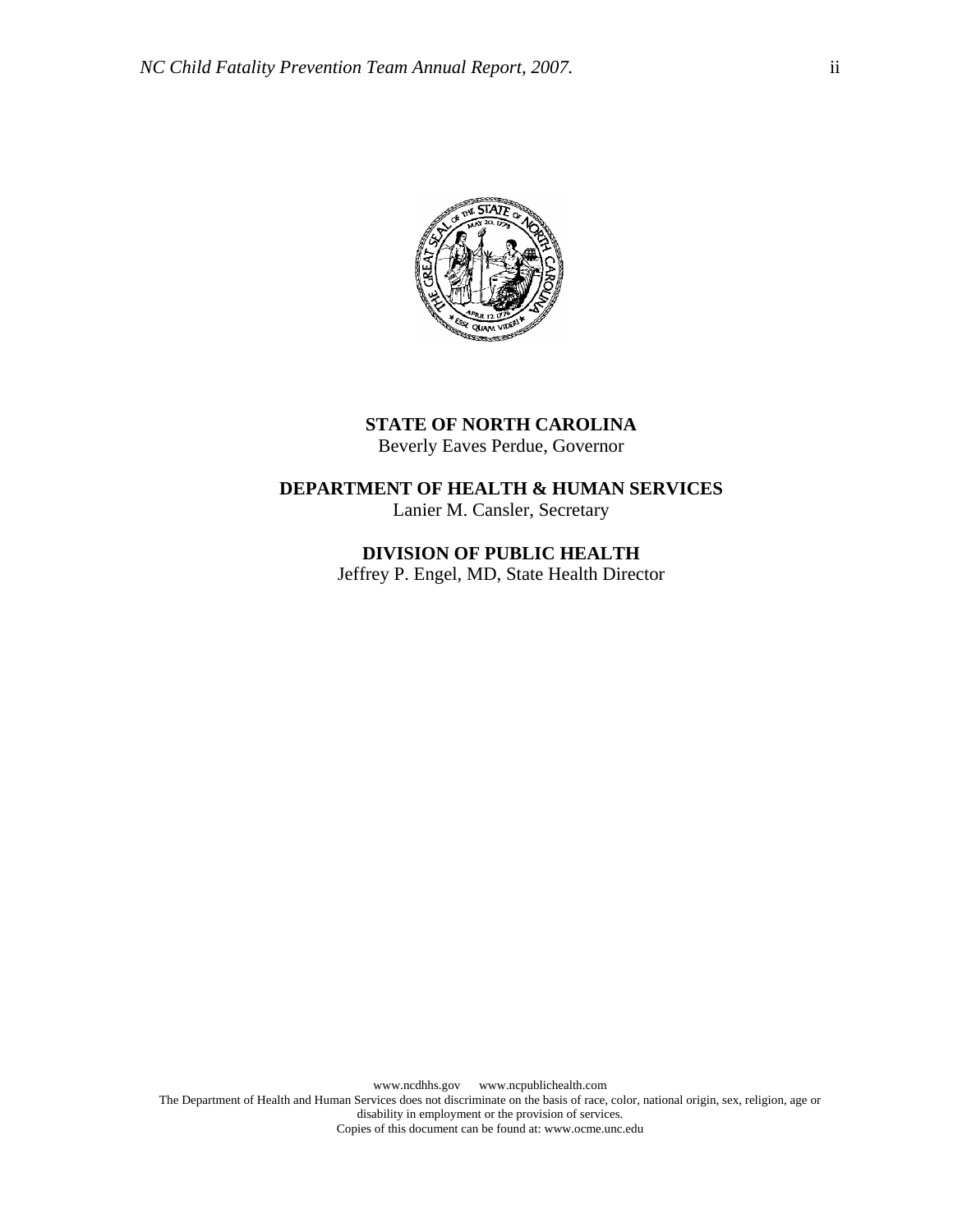#### **OFFICE OF THE CHIEF MEDICAL EXAMINER**

John D. Butts, MD Chief Medical Examiner & Child Fatality Prevention Team Chair

Deborah L. Radisch, MD, MPH Associate Chief Medical Examiner & Child Fatality Prevention Team Director

## **CHILD FATALITY PREVENTION TEAM & OFFICE OF THE CHIEF MEDICAL EXAMINER STAFF**

Krista Ragan, MA Child Death Investigation & Research

Lisa Mayhew, MS Child Death Investigation & Training

**North Carolina Department of Health and Human Services Division of Public Health Office of the Chief Medical Examiner Brinkhous-Bullitt Building UNC-CH Campus Box 7580 Chapel Hill, North Carolina 27599-7580 Courier 17-61-02 Tel (919) 445.4414 Fax (919) 962-6263** 

## **Report Prepared By:**

Krista Ragan, MA, Child Fatality Research Director North Carolina Child Fatality Prevention Team, Office of the Chief Medical Examiner

March 2009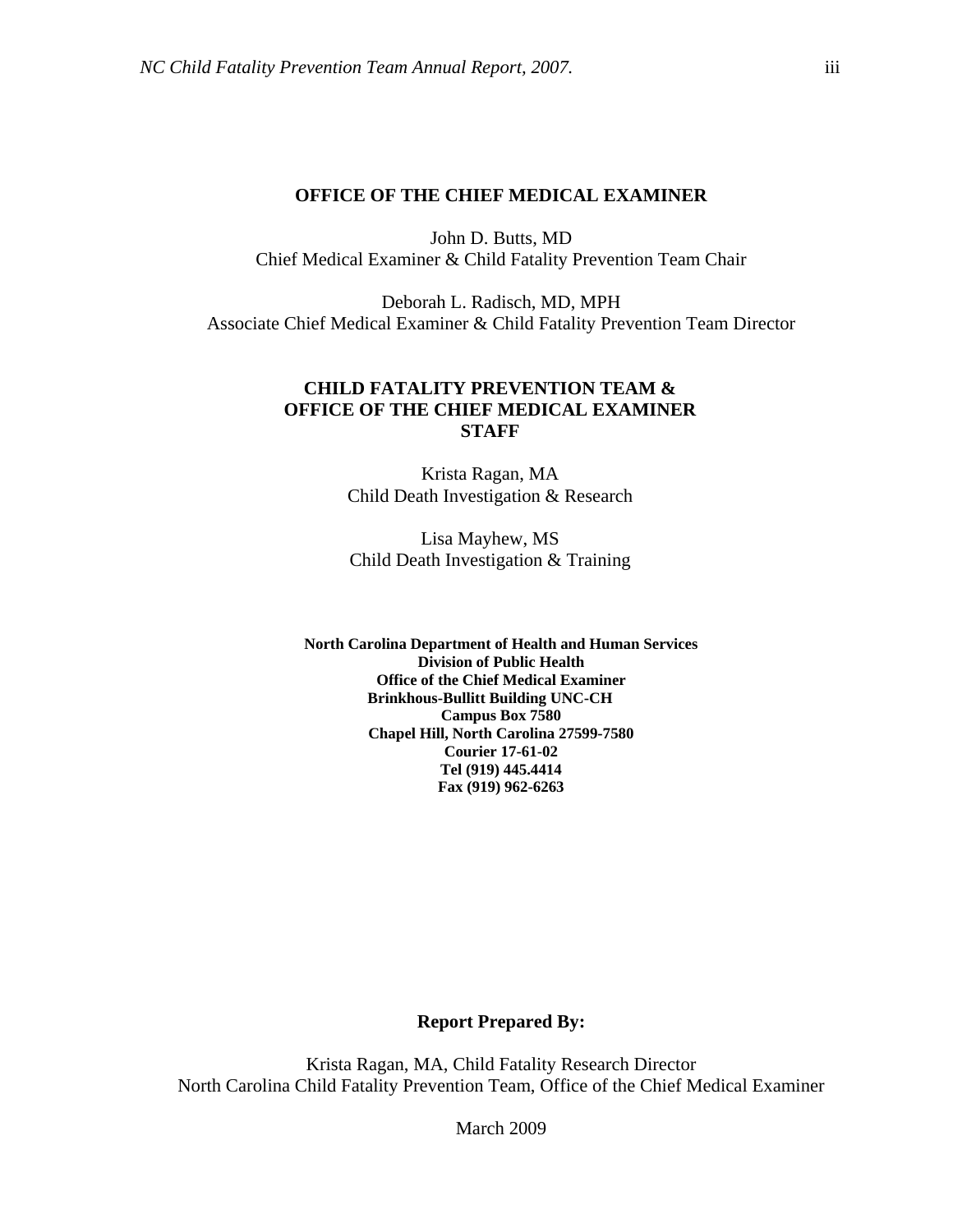#### *Our Purpose*

The North Carolina Child Fatality Prevention Team is a dedicated group of individuals that represents various disciplines in the field of child well-being. Among its many charges, the Team reviews child fatalities in order to understand the causes of child deaths, identify trends, and to determine how similar deaths may be prevented. It is then the responsibility of the Team to report the Team findings and recommendations to the Child Fatality Task Force. . Though this report is very statistical and methodical in nature, each and every tragic death is examined with one heartfelt goal, to prevent similar deaths from occurring in the future.

## **Thank you**

We would like to thank.....

..... all of the Team members, for their hard work, dedication and passion in guiding changes to policy and law by taking on the difficult task of reviewing child fatalities and making recommendations.

..... the entire Task Force, especially Tom Vigtalione (chair) and Selena Childs (former Executive Director) for ensuring that child fatalities remain at the forefront of concerns for the state of North Carolina.

.....the staff of the Office of the Chief Medical Examiner for the numerous ways they support the Child Fatality Prevention Team.

....our summer intern, Caroleen Quach, for her hard work and assistance.

..... all of our partners (too numerous to name) who take the time to share information and expertise and make it possible to properly perform these reviews.

..... the State Center for Health Statistics, particularly Matt Avery and Pedro Luna-Orea, for their collaboration and assistance.

.....the Public Affairs Office for their assistance in publishing this report.

.....everyone who will use this information to assist in child fatality prevention efforts in North Carolina.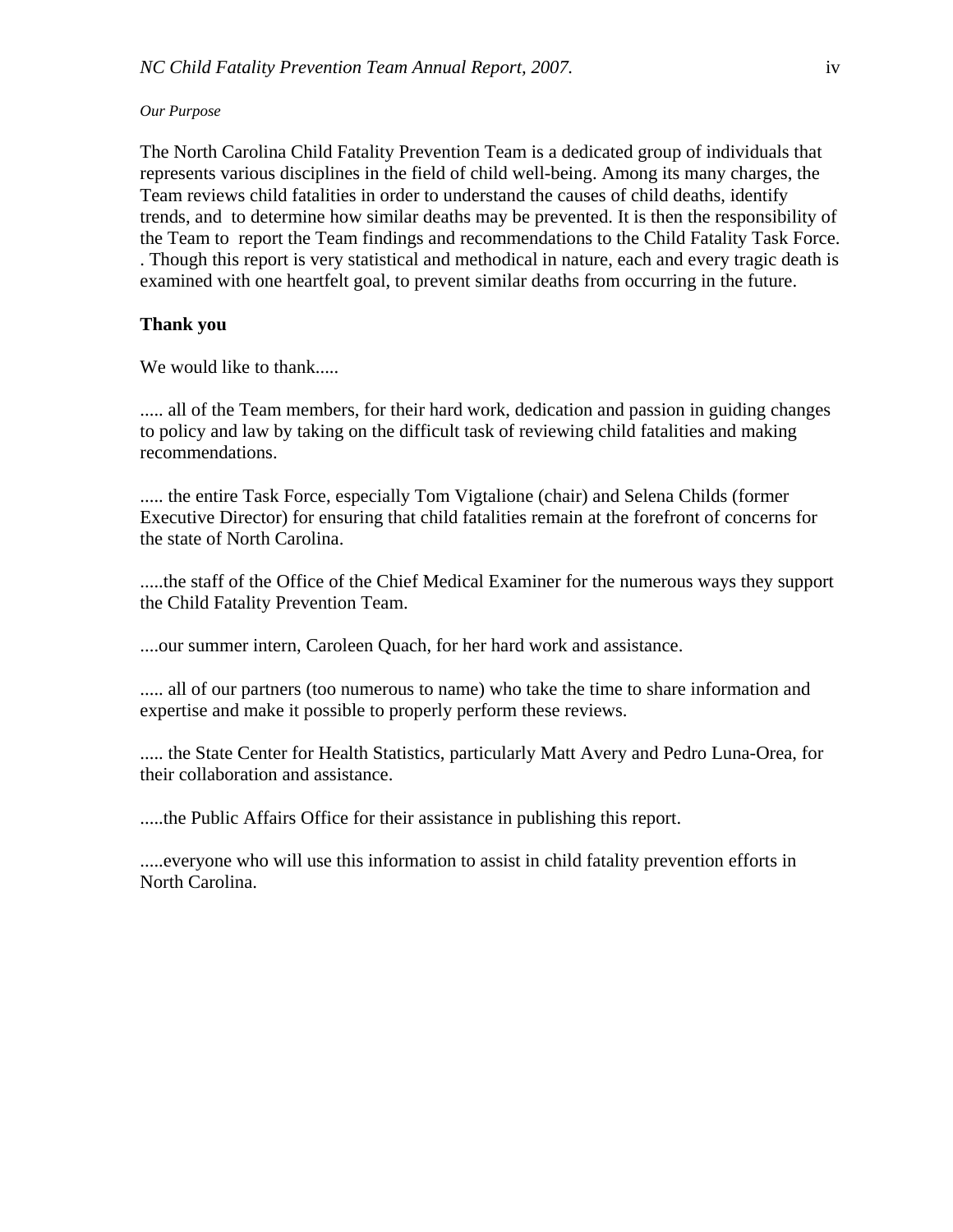## **North Carolina Child Fatality Prevention State Team Membership 2007-2008**

#### **Chair**

John Butts, MD Chief Medical Examiner NC Department of Health and Human Services

Deborah Radisch, MD, MPH (designee) Associate Chief Medical Examiner Child Fatality Prevention Team Director NC Department of Health and Human Services

### **Members**

Elaine Cabinum-Foeller TEDI BEAR Children's Advocacy Center East Carolina University

> Selena Childs NC Child Fatality Task Force

Sarah Currier Prevent Child Abuse NC

Keith Davis Jeff Olson Division of Social Services NC Department of Health and Human Services

Al Deitch Jeffrey Walston Youth Advocacy & Involvement Office NC Department of Administration

Mike East North Carolina State Bureau of Investigation

Brenda Edwards Local Team Coordinator Division of Public Health NC Department of Health and Human Services

Anita Evans Division of Social Services NC Department of Health and Human Services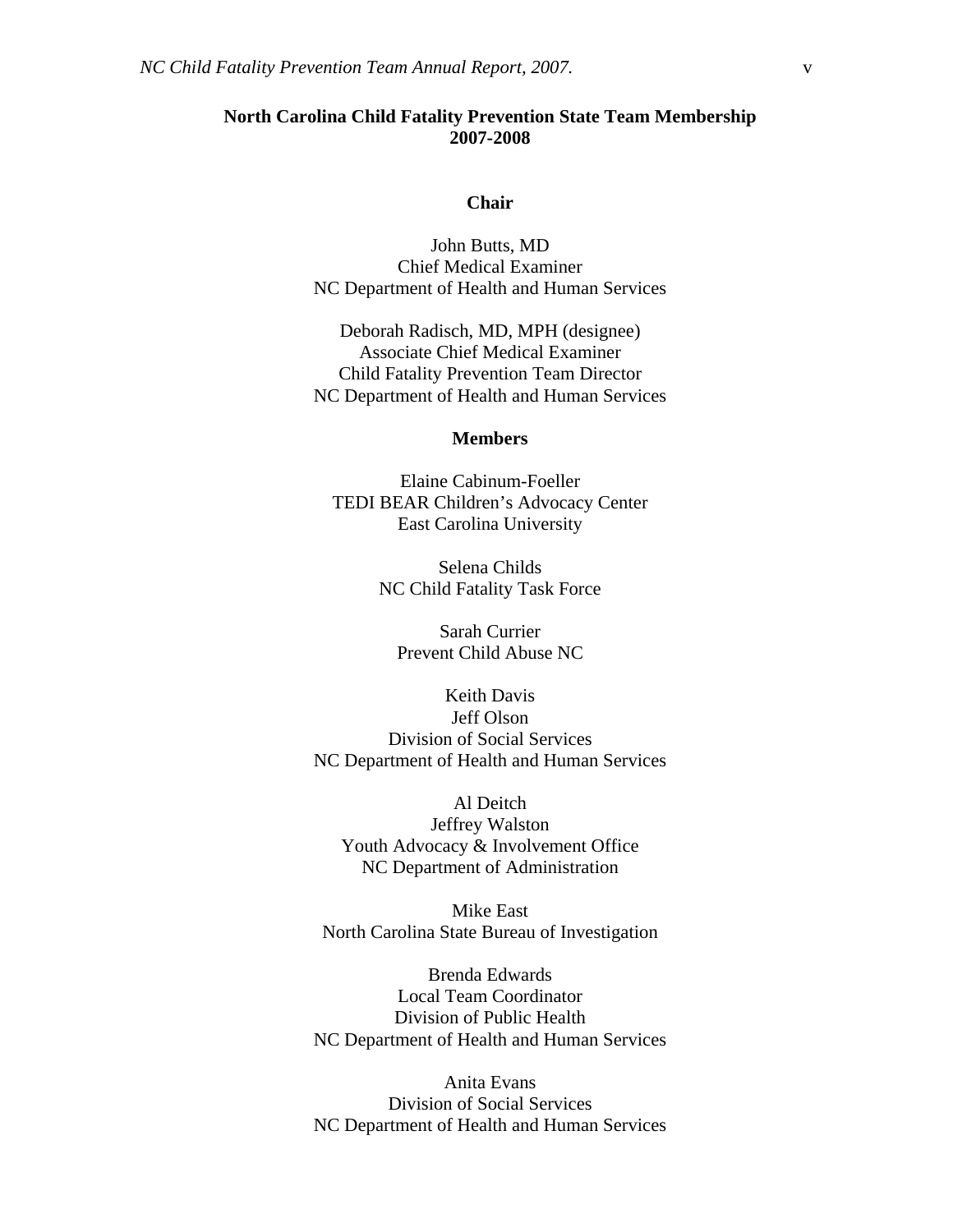Phyllis Fulton Division of Social Services NC Department of Health and Human Services

Gloria Hale Office of Emergency Medical Services NC Department of Health and Human Services

Catherine Joyner Child Maltreatment Prevention NC Department of Health and Human Services

Gerri Mattson, MD Children & Youth Branch NC Department of Health and Human Services

> Faye McDaniel NC Department of Public Instruction

Susan E. Robinson Office of Prevention & Early Intervention Division of Mental Health, Developmental Disabilities, and Substance Abuse Services NC Department of Health & Human Services

> Angenette Stephenson Office of the Attorney General State of North Carolina

Jane Volland Guardian Ad Litem Program NC Administrative Office of the Courts

John Weil Division of Social Services NC Department of Health and Human Services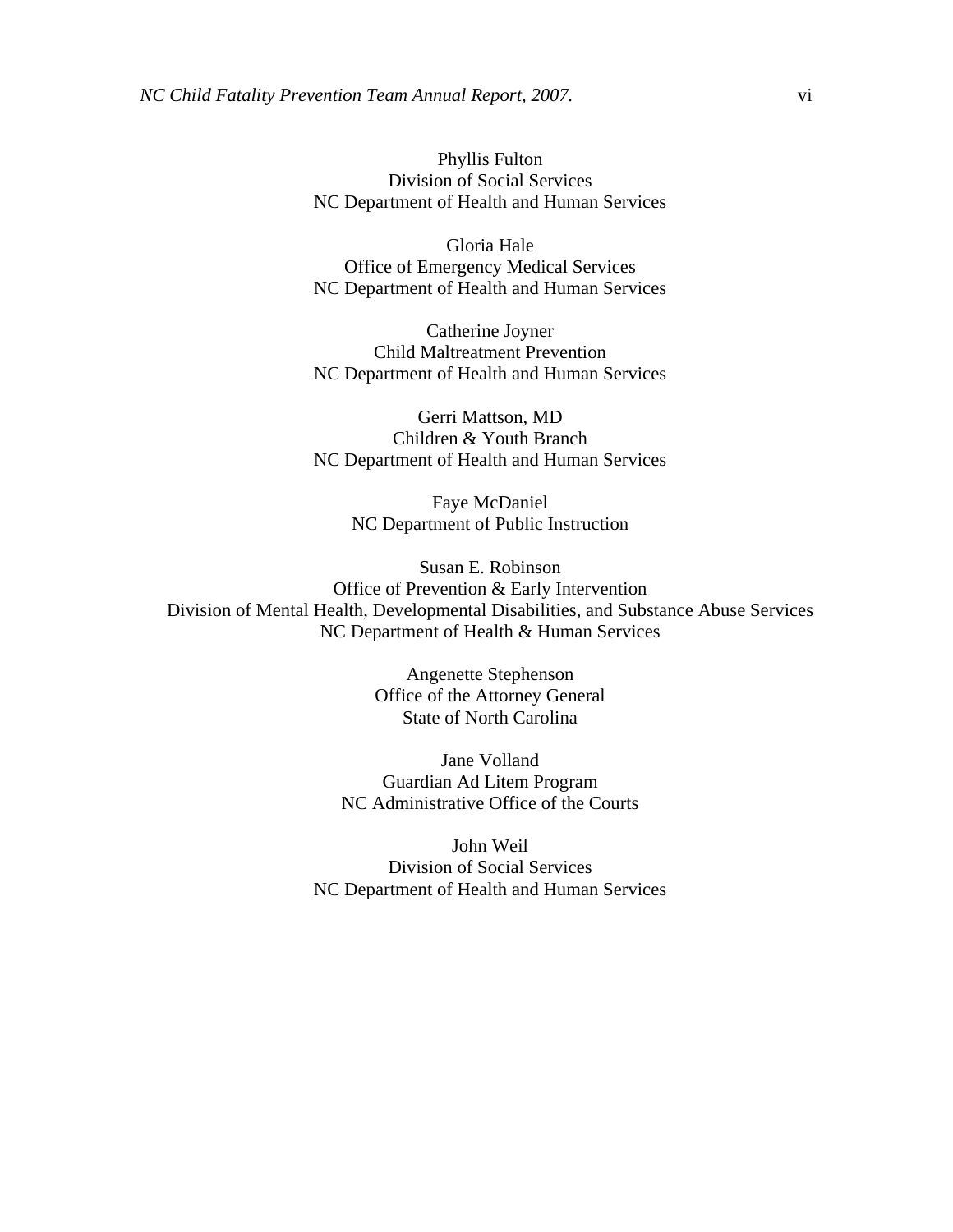# **Table of Contents**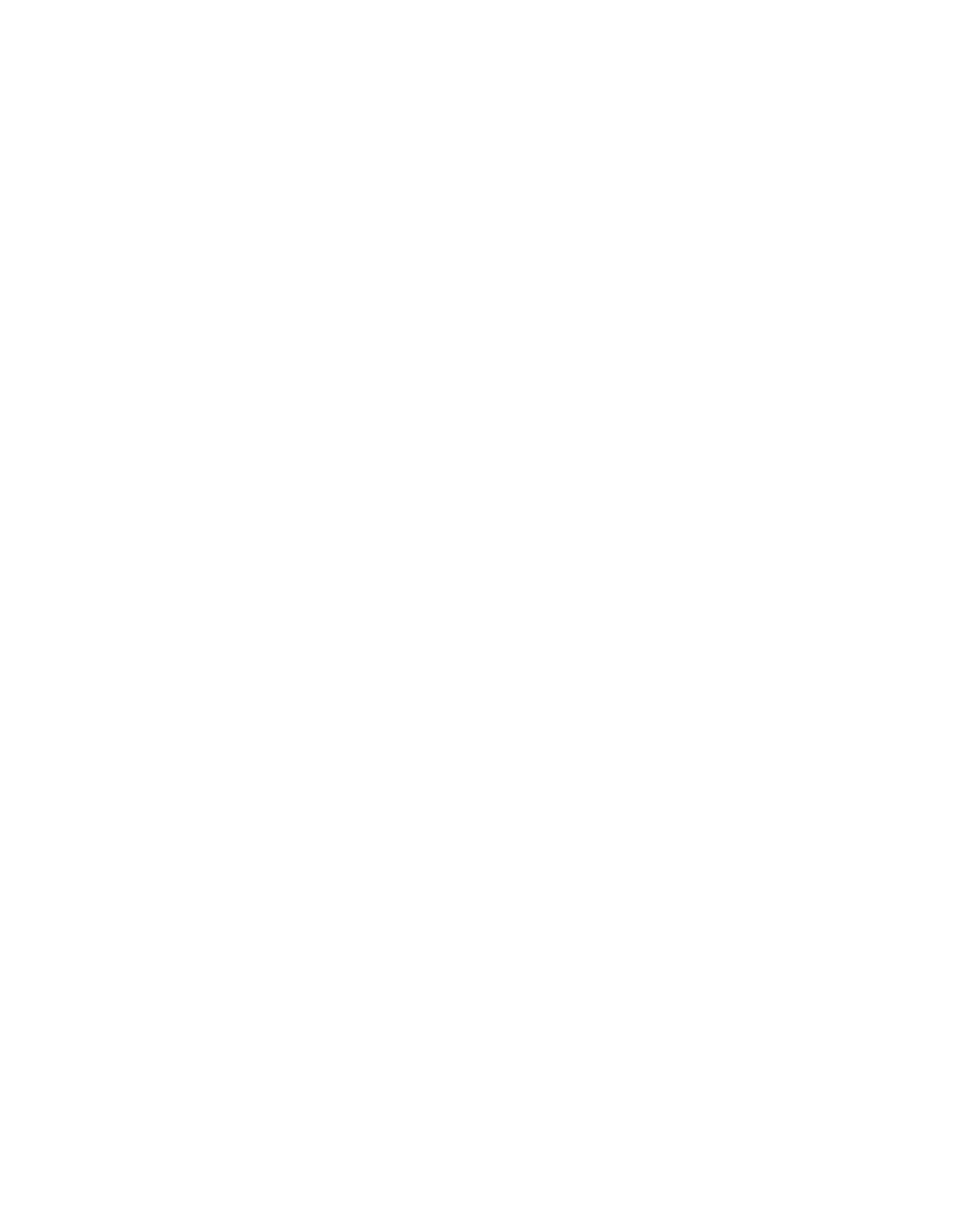## **Introduction**

The North Carolina Child Fatality Prevention System was established by legislative decree in 1991. Within this, the North Carolina Child Fatality Task Force was also established in 1991, followed by the North Carolina Child Fatality Prevention Team (State Team) in 1992 and local (county) Child Fatality Protection Teams (CFPTs) in 1995. The purpose of the system is to:

- (1) develop a community-wide approach to the problem of child abuse and neglect;
- (2) understand the causes of childhood deaths;
- (3) identify any gaps or deficiencies that may exist in the delivery of public agency services that are designed to prevent future child abuse, neglect, or deaths to children and their families;
- (4) make and implement recommendations for changes to laws, rules, and policies that will support the safe and healthy development of our children and prevent future child abuse, neglect, and deaths.

The State Team has the important duty of *reviewing all deaths of children under the age of 18 years that occur within North Carolina and that are investigated and certified by the Office of the Chief Medical Examiner (OCME).* The State Team then presents recommendations to the Task Force for changes to any law, rule, or policy that would promote the safety and well-being of children.

This report is also meant to serve as a resource for public education to encourage the citizens of North Carolina to actively participate in improving the safety and well-being of the children of North Carolina.

#### **Methods**

As noted above, the State Team reviews all deaths of children that are investigated by the OCME. Deaths reported to the OCME include: accidents, homicides, suicides, violent deaths, suspicious deaths, and sudden, unexpected deaths (including some natural deaths).

State Team staff examines each case and determines if additional data should be gathered for a thorough review. Additional information that is often requested includes: law enforcement reports, medical records, Child Protective Services records, and other information deemed pertinent to the review.

## **Notes About the Data**

#### *Data Exclusions*

Not all deaths of children that are investigated by the OCME are included in the main summary throughout this report. These deaths, and reasons for exclusion, are: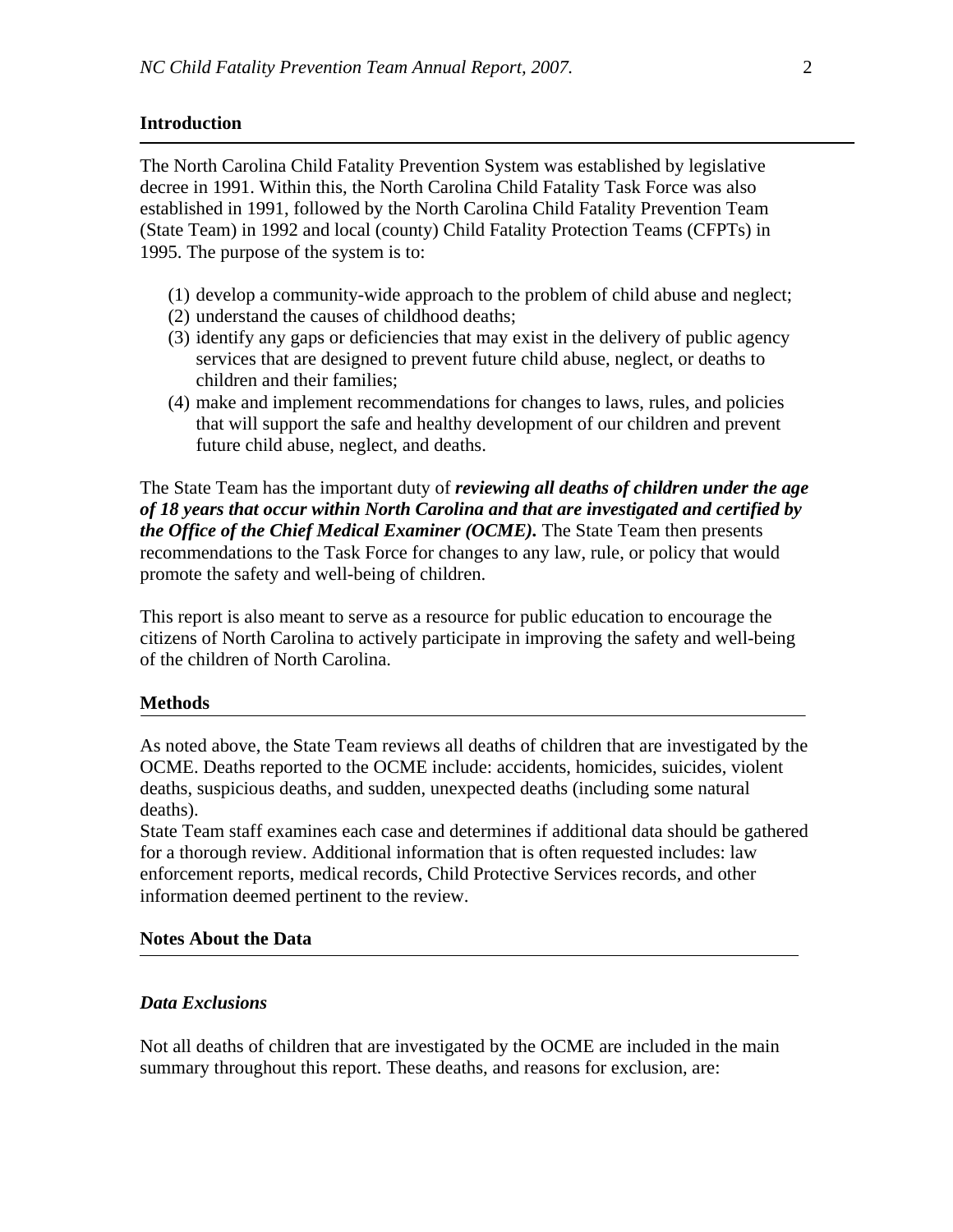#### *Fetal Deaths*

A small number of fetal deaths are reported to the OCME each year due to a number of factors. A fetal death is a death of fetus that never lived outside of the uterus. State statute indicates that the Child Fatality Prevention System review deaths of children from birth through the age of 17 years. Fetal deaths fall outside of state statute and are not in the child death count, but are reported separately at the end of this report.

#### *Non-Residents*

When a person dies in North Carolina, a North Carolina death certificate will be issued. This includes individuals who may be here on vacation, visiting or just passing through. In many instances, decedents were injured in neighboring states and were brought to a hospital in North Carolina for treatment but subsequently expired. Since the State Team is charged with the protection of the child residents in North Carolina, non-residents are not included in the overall tally. However, to ensure that these deaths do not get lost in the system, and recognizing that some of these deaths may be due to risks found in North Carolina, the deaths are recorded separately at the end of the report.

#### *Differences Among Data Sets*

## *CFPT Reports & Data*

Annual data sets may differ from time to time in CFPT data reports. There are several reasons for the differences. The first is that a death may not be discovered in the same year as it occurred. For instance, if a death occurred in 2005 and was not reported to the OCME until 2007, the death would need to be added to the deaths from 2005. Also, the State Team began identifying additional variables not utilized in previous years. This information may be reflected somewhat differently in newer reports.

#### *State Center for Health Statistics Data*

Data released from the State Center for Health Statistics (SCHS) are based on death certificate coding. The SCHS data set includes all deaths of children in North Carolina. As not all deaths are reported to the OCME, the SCHS numbers are higher mainly due to the natural deaths that are reported to the State Center. The data sets for the SCHS also close, meaning that the counts for a particular period of time will not change if the death certificate is revised. The OCME data never close. A cause and manner of death can change if new evidence is found that would deem the change necessary. Also, the CFPT collects additional information on each death and performs an in-depth review of each case. This information allows the CFPT to analyze and classify data differently than the State Center.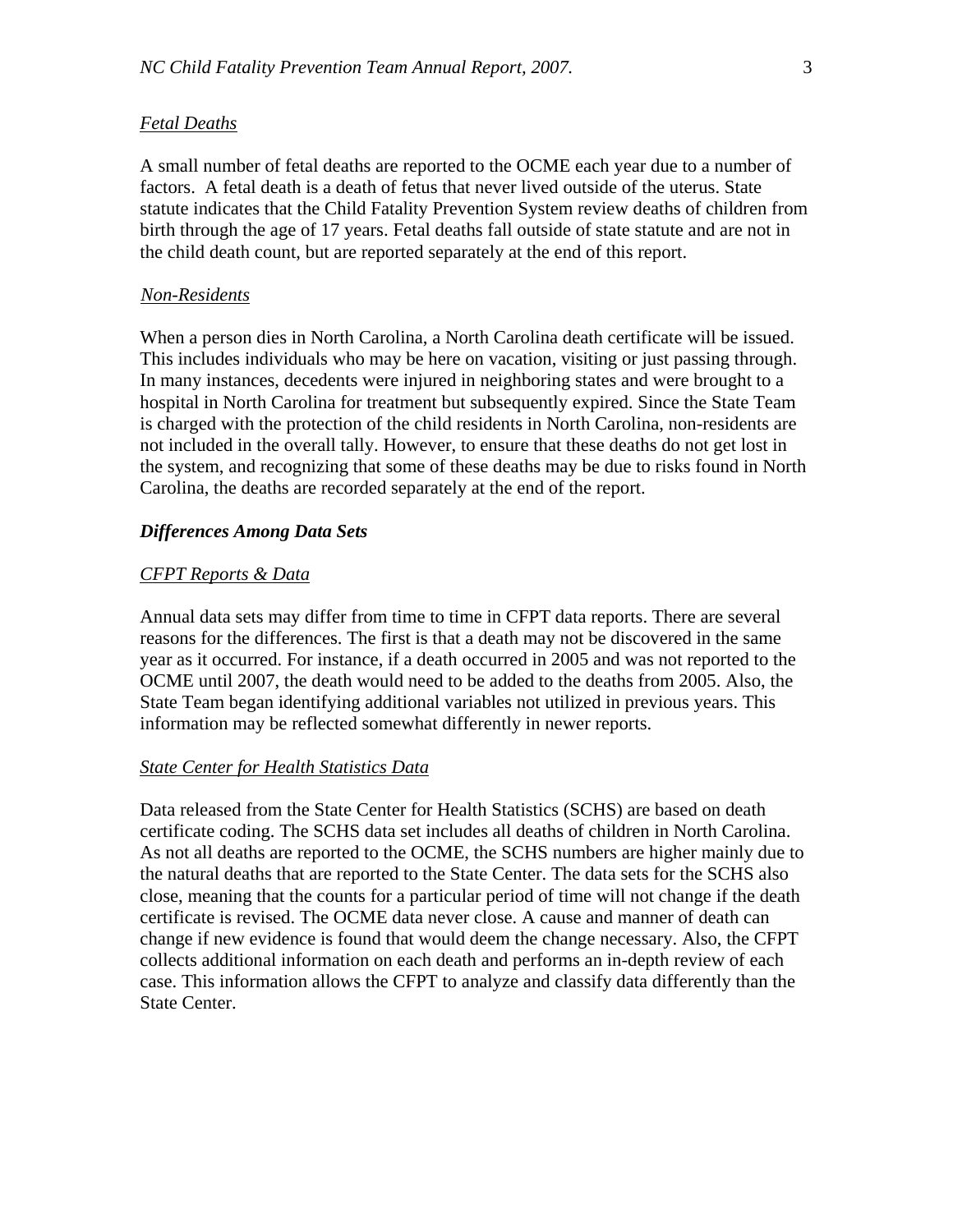The SCHS releases deaths based on population rates. Rates will not appear in this report because the numbers are generally too small to have significant meaning. As not all child deaths are investigated by the OCME, rates are better reported by the SCHS which handles all birth and death certificates as well as population data. Data for 2007 from the State Center can be found at www.schs.state.nc.us/SCHS/deaths/child/cd2007.html

## *Reporting*

Deaths are reported in whole numbers. Percentages are rounded up to the nearest whole number.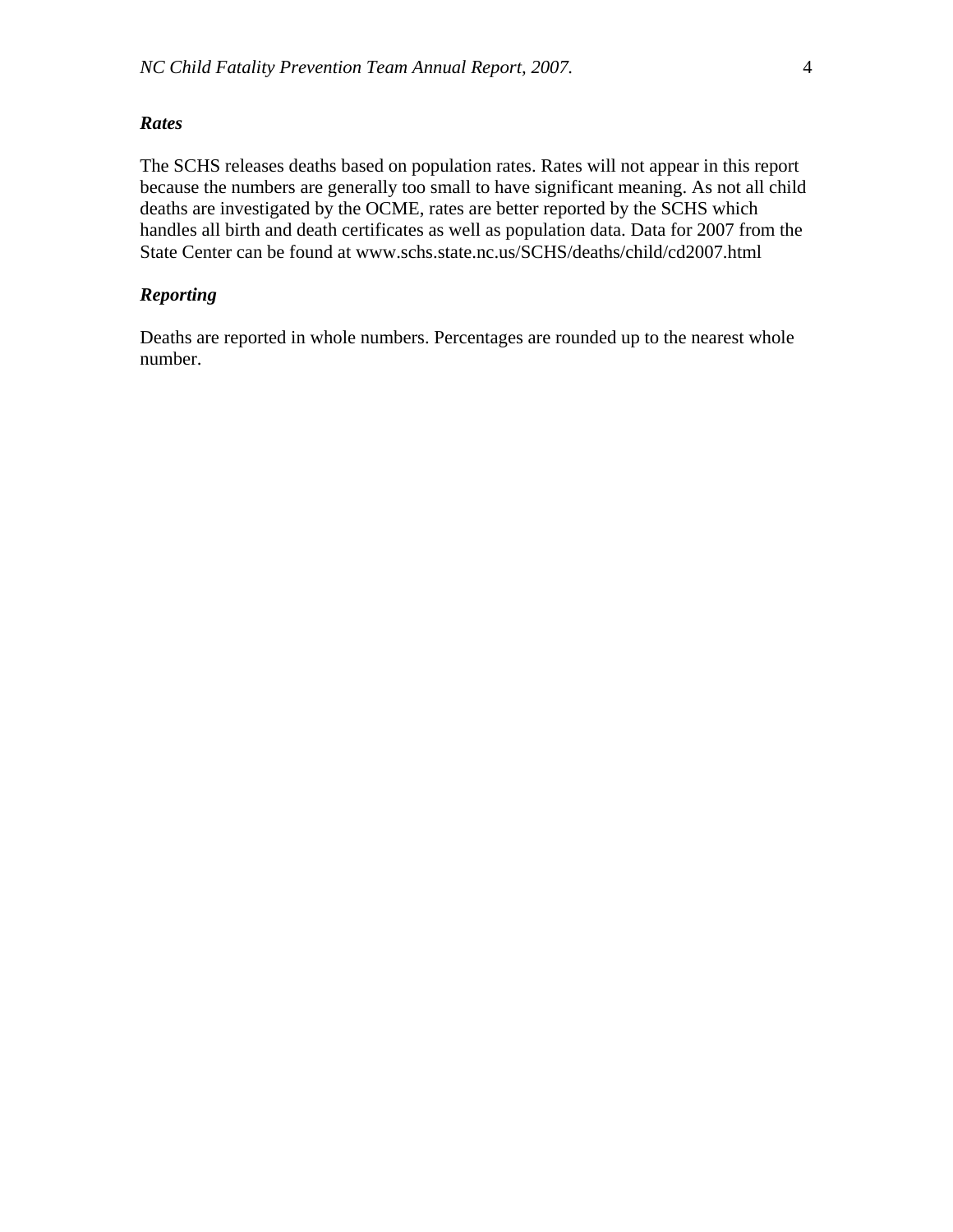# **Executive Summary: 2007 Child Fatalities in North Carolina**

The State Center for Health Statistics (SCHS) reported 1,649 children between the ages of birth and 17 years who lived and died in North Carolina in 2007 (SCHS data is available at [www.schs.state.nc.us/SCHS/deaths/child/cd2007.html](http://www.schs.state.nc.us/SCHS/deaths/child/cd2007.html) ). Many of these deaths included children who died from a known natural disease or illness. Those deaths of a suspicious or unexpected nature are required by law to be reported to the Medical Examiner System (MES) for a medicolegal investigation. The Office of the Chief Medical Examiner (OCME) certified the cause and manner of death for **567** of the child resident deaths in 2007. The cases investigated by the MES may include natural deaths, and will include accidental deaths, homicides, suicides and deaths in which no cause of death can be determined. As the MES is not responsible for investigating all deaths, it is important to examine the total number of deaths versus those that are suspicious or unexpected.

| Age Group     | <b>SCHS</b>         | <b>OCME</b> | % Total Deaths |
|---------------|---------------------|-------------|----------------|
|               | <b>Total Deaths</b> |             | Reviewed by    |
|               |                     |             | <b>CFPT</b>    |
| Infant        | 1107                | 223         | 20%            |
| 1-4 years     | 144                 | 72          | 50%            |
| 5-9 years     | 106                 | 52          | 49%            |
| $10-14$ years | 115                 | 79          | 69%            |
| $15-17$ years | 177                 | 141         | 80%            |
| Total         | 1649                | 567         | 34%            |

 **Table 1. Comparison of all Child Deaths and CFPT Reviews, 2007.** 

The CFPT reviews only child fatalities that are investigated by the OCME. Therefore, approximately 34% of all child resident deaths in North Carolina were reviewed as they were due to external causes, were suspicious, or were unexpected. When examining the deaths by age group, it is clear that the majority of infants are dying from known illness/disease, and, as children age, their deaths become increasingly likely to be sudden or due to violence. In 2007, 80% of children who died in their late teens died unexpectedly or from external means.

As mentioned above, the CFPT reviews only those cases reported to the OCME and this annual report (unless otherwise specified) includes information only on these deaths.

## **DEMOGRAPHICS**

*Age* 

Infants accounted for the largest number, with 223 (39%) deaths. Teenagers between the ages of 15 and 17 years accounted for the second largest group, with 141 (25%) deaths. Adolescents between the ages of 10 and 14 years followed with 79 (14%) deaths, then the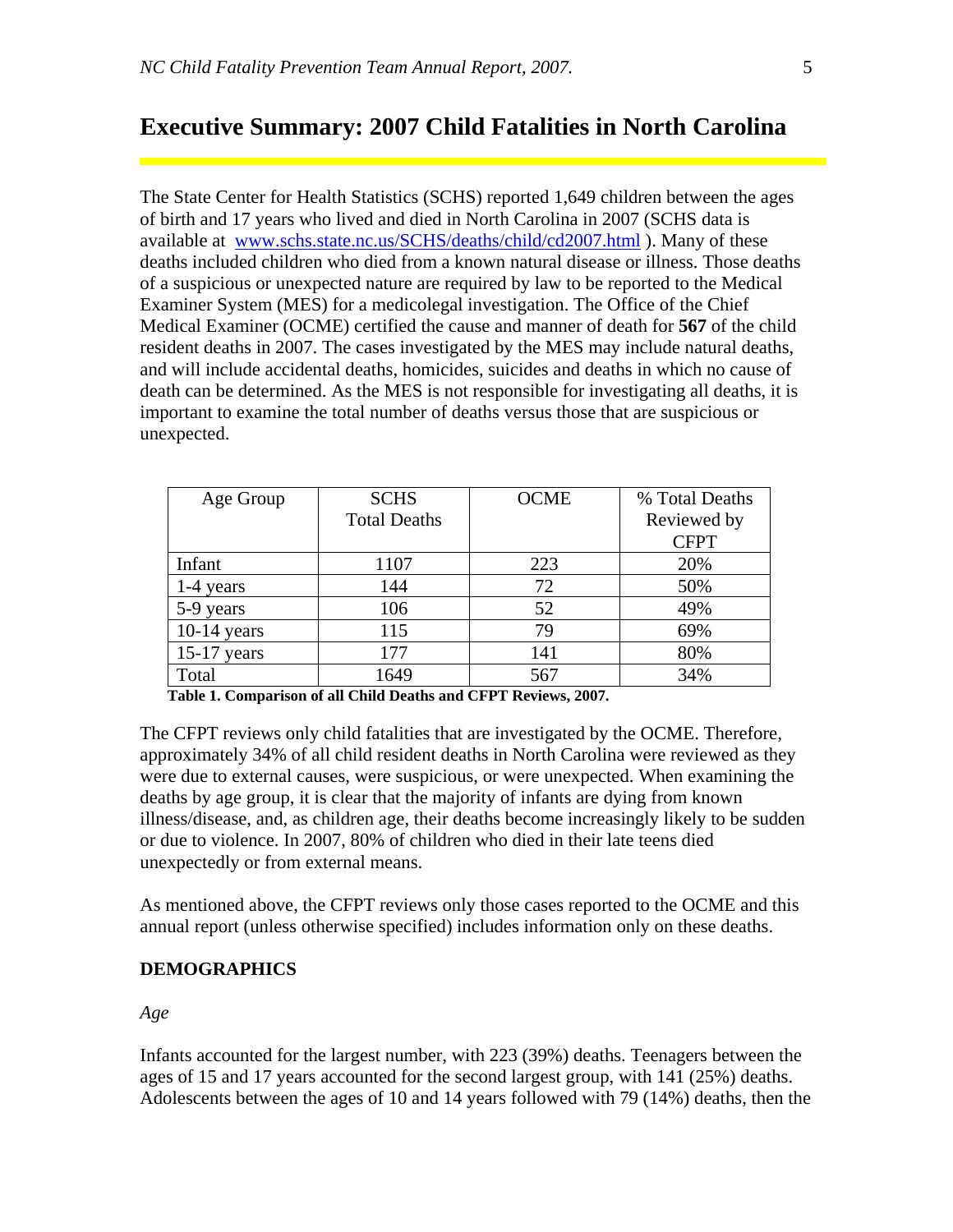#### *Race & Ethnicity*

The majority of children who died were white, accounting for 300 (53%) deaths. Black children followed with 191 (34%) deaths, Native Americans with 13 (2%) deaths, and Asian children (7) accounting for less than 1% of child fatalities. There were 56 (10%) children who did not have a race identified. In most (52) of these cases, the ethnicity was recorded (Hispanic) but the race was either not documented or was improperly documented, using ethnicity. There were 53 (9%) children identified as Hispanic in ethnicity.



**Chart 1. Child Deaths by Race, 2007.** 

#### *Sex*

Male children made up more than half of the deaths, with 366 (65%) of the fatalities. Females accounted for 201 (35%) deaths.

## *Manner of Death*

Manner of death can be considered the determination that an act was intentional or that the person had the knowledge that an act can or will result in death. There are five accepted manners of death: Accident (death was not an intended and/or known consequence of an act); Homicide (death was a result of an intentionally inflicted injury); Suicide (death resulting from intentional self-harm); Natural (identified disease or illness); or Undetermined (intentionality of injury was not clear or no cause could be identified that would lead to identification of manner).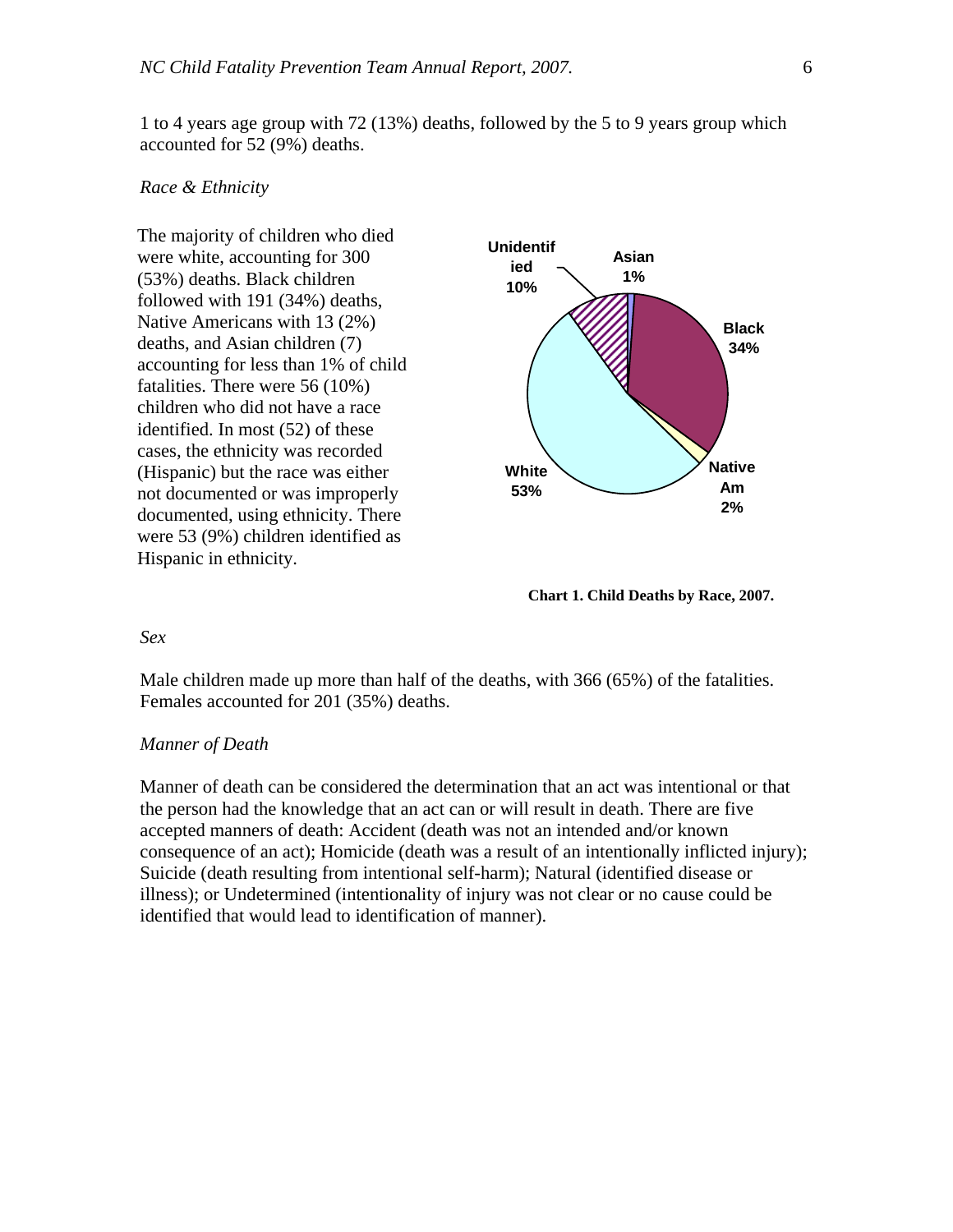

The majority of the deaths were classified as accident (unintentional), accounting for 253 (45%) child deaths. There were 196 (35%) natural deaths, 65 (11%) homicides, 28 (5%) suicides and 24 (4%) deaths in which manner could not be determined.

 **Chart 2. Child Deaths by Manner, 2007.** 

When examining manner of death by age, we see that the majority of infant deaths are determined to be natural in manner (65%), followed by accident with 19% of infant deaths.

The top 2 manners of death for the 1 to 4 years age group were accident (60%) and natural (26%). Accidents accounted for 69% of the deaths of the 5 to 9 years group followed by natural with 19% of the deaths. The 10 to 14 years age group deaths were mostly accidents (58%) followed by natural at 18%. Accidents (61%) were also the leading manner for the 15 to 17 years group followed by homicide with 20% of the deaths.



**Chart 3. Child Deaths by Age and Manner, 2007.**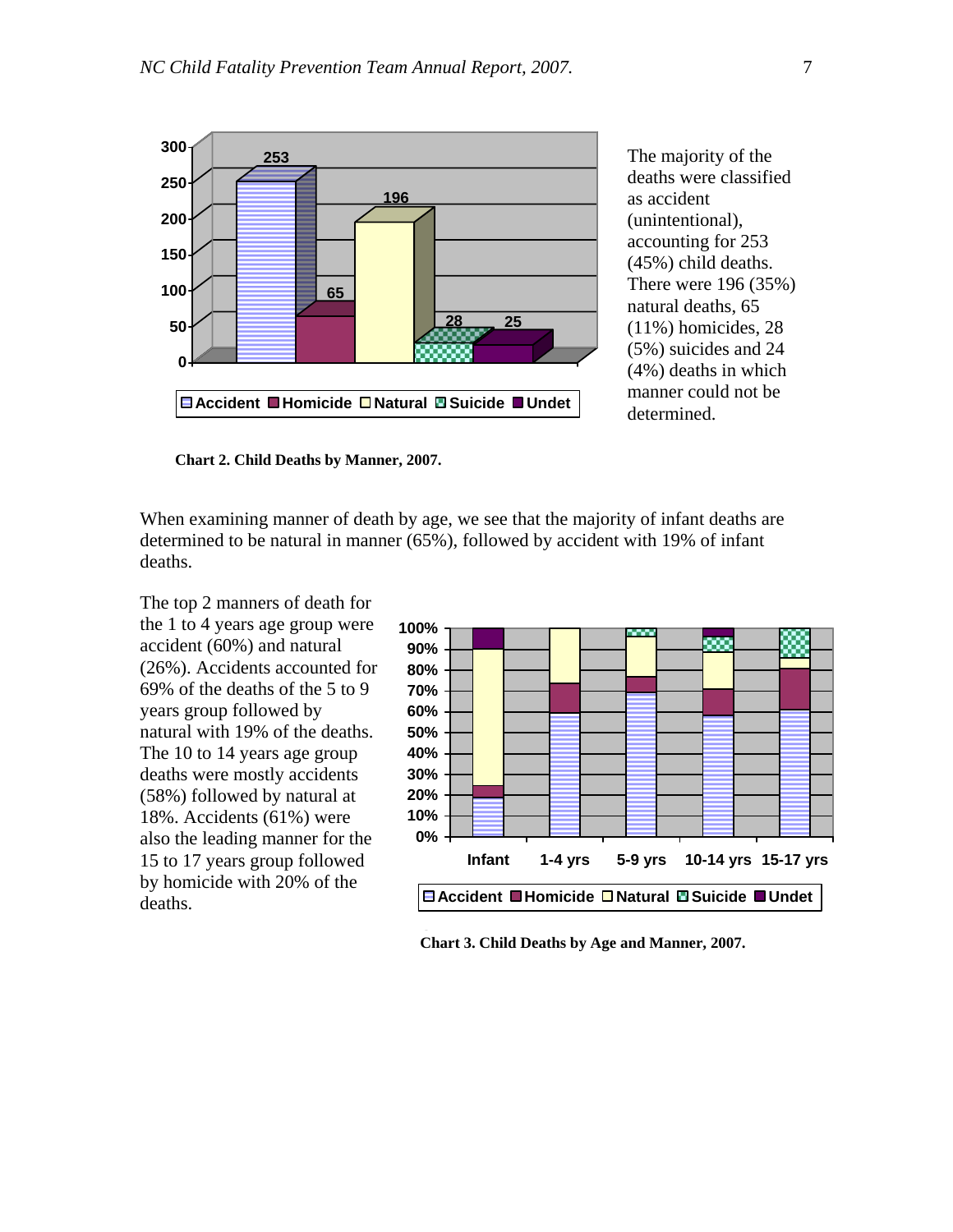## *Manner & Classification*

While there are 5 manners of death, there are multiple means or classification categories that are used to better identify how these deaths are occurring. The major categories are outlined below:

#### **Accidental Deaths**

There were **253** accidental deaths:

- Vehicle-related injuries accounted for 137 (54%) accidental deaths
- Asphyxiation accounted for 41 (16%) accidental deaths
- Drowning deaths accounted for 26 (10%) accidental deaths
- Fire-related injuries accounted for 22 (9%) accidental deaths in 13 fires
- Toxins accounted for 16 (6%) accidental deaths
- Firearms accounted for 3 (1%) accidental deaths
- Other means accounted for 8 (3%) accidental deaths

#### **Homicide Deaths**

There were **65** homicides:

- 25 were homicides by parent or caregiver
- 40 were other homicides

## **Natural Deaths**

There were **196** natural deaths:

- 100 were SIDS deaths
- Other natural causes accounted for 96 deaths

## **Suicide Deaths**

There were **28** suicides:

• Asphyxiation accounted for 50% of the deaths, and firearms for 36% of the deaths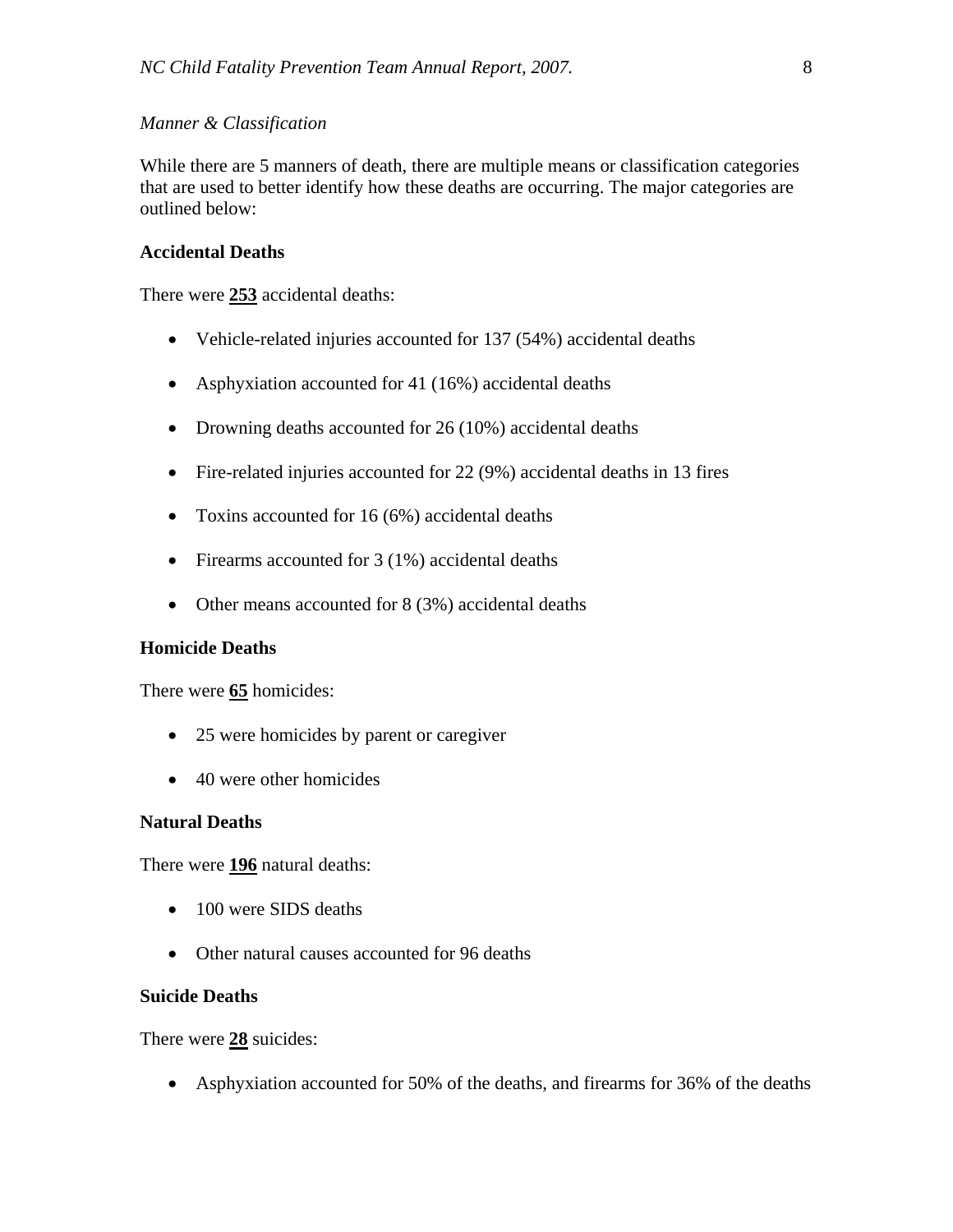# **RECOMMENDATIONS**

The State CFPT and the local (county) CFPTs examine deaths in an effort to identify trends, systems issues or gaps in policy that can be addressed to prevent similar deaths in the future. The Teams put forth for consideration the following recommendations:

## *Task Force*

The Task Force should study the Driver Education System and identify areas that need improvement that could reduce the number of teen driver deaths.\*

#### *Medical Professionals*

Professional medical organizations and licensing boards such as the NC Pediatric Society, NC Medical Board, the NC College of Emergency Physicians, the NC Academy of Family Physicians, the NC State Board of Dental Examiners and others should endorse or require training for all professionals on the identification and reporting of child abuse and neglect.

#### *Medical Examiners*

The CFPT should send information to the Medical Examiners to educate and assist them in child death investigations.\*

Medical Examiners should contact law enforcement in all child deaths to insure a proper medicolegal death investigation occurs.

The CFPT supports the regionalization of the Medical Examiner system, as it may add staff and institute training and standardization that would improve child death investigations.

#### *Safety and Injury Prevention*

The Division of Non-Public Instruction should receive adequate funding for additional staff to improve the number home school inspections.

All community agencies (government, private, non-profit, and inter-faith) should assist in reminding North Carolina residents of the basic responsibility to report suspicions of child abuse or neglect.

The Task Force should allocate funding and identify a home organization to develop a campaign for public awareness on the responsibility of all citizens to report suspicions of child abuse or neglect.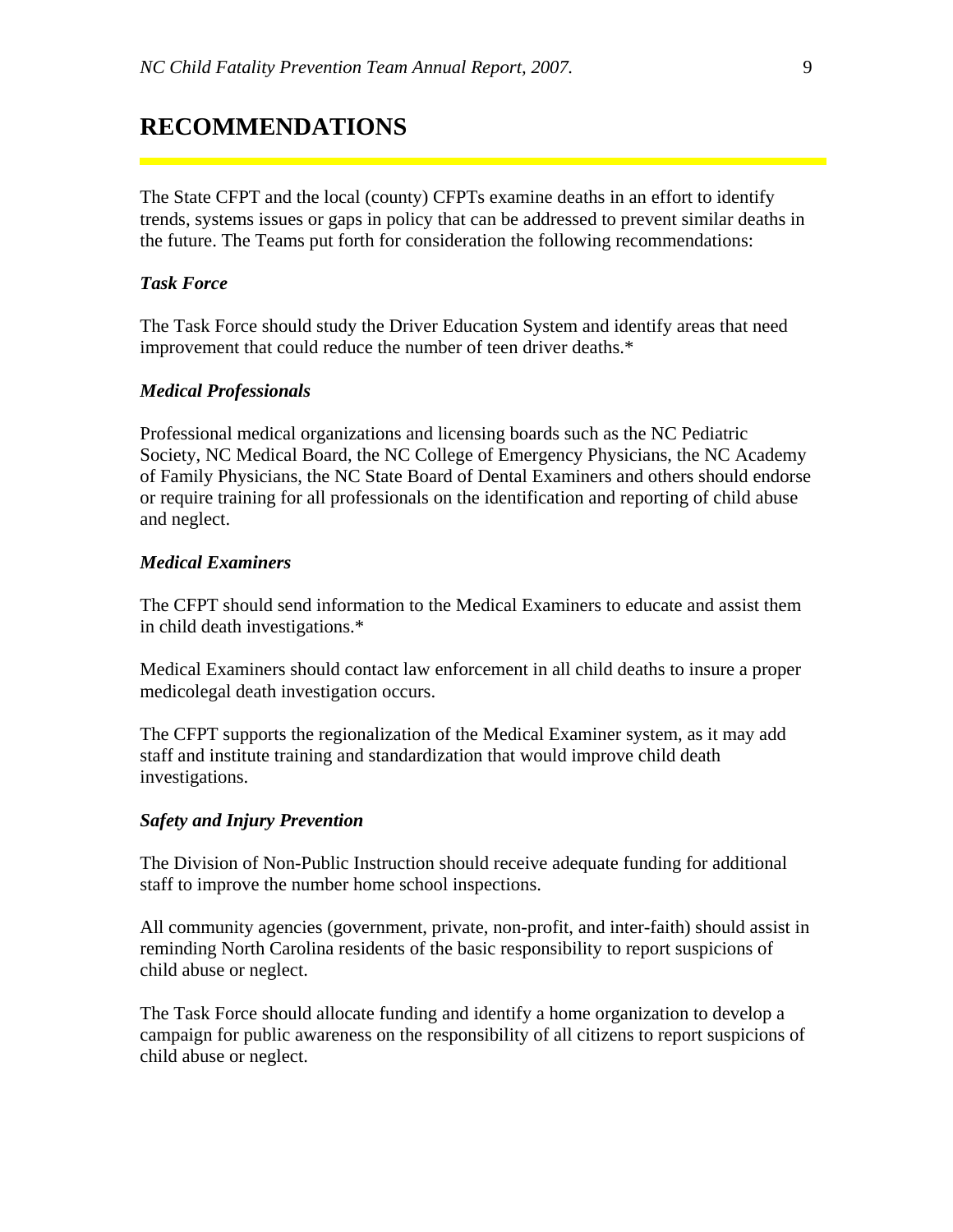## *Activities Occurring that Address Concerns\**

The CFPT formally made this recommendation to the Unintentional Death Committee of the Task Force in 2008 and a subcommittee was formed and is currently studying the issue.

The CFPT staff has created an information packet to be sent to all Medical Examiners to assist in their investigations of child deaths.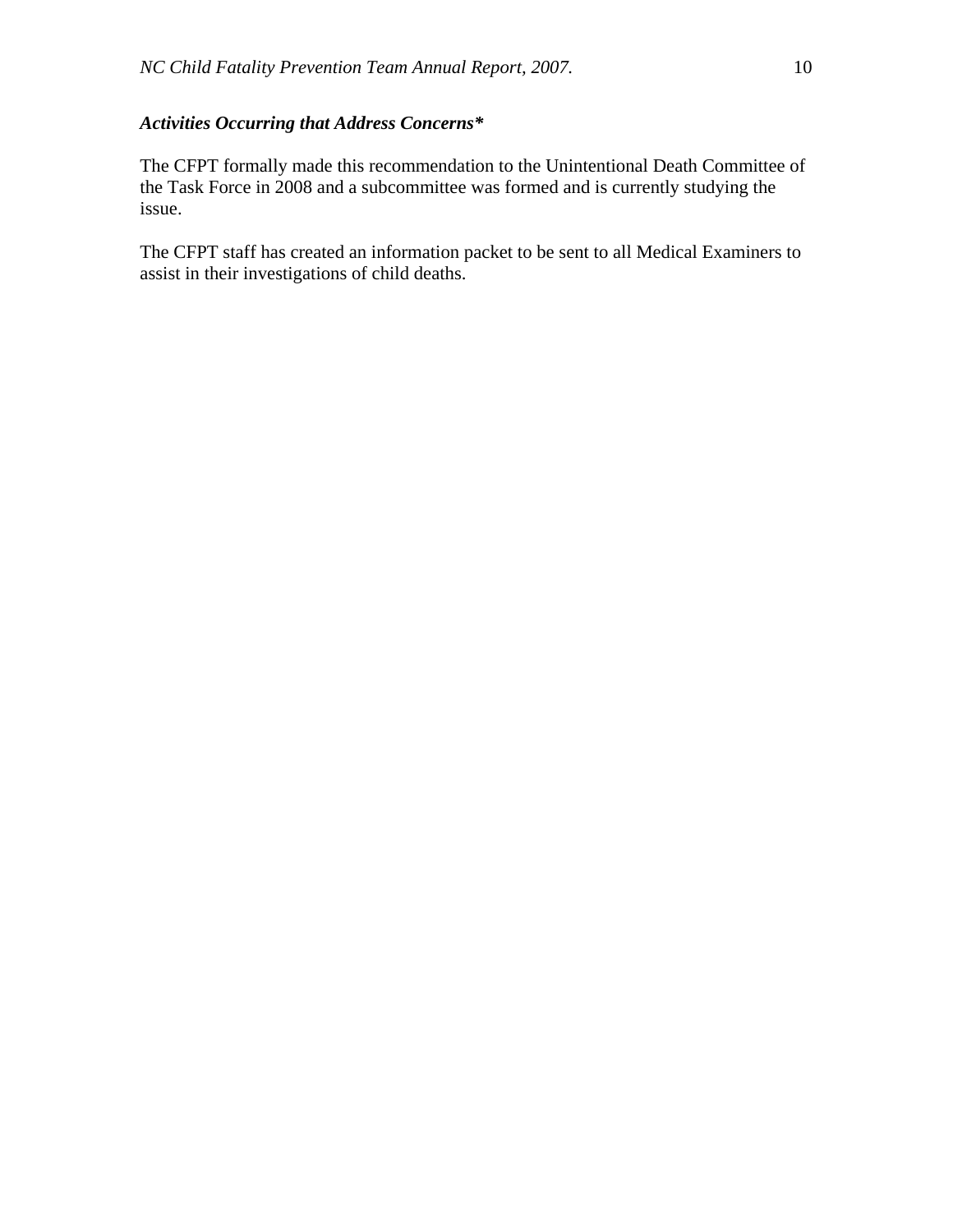## **ACCIDENTAL DEATHS**

Each year, accidental deaths account for the largest number of deaths due to external means of children in North Carolina. In 2007, there were 253 deaths determined to be accidental in nature.

The CFPT utilizes multiple categories to better analyze the circumstances of these deaths. The largest number of deaths occurred as a result of vehiclerelated crashes, accounting for 137 deaths. This category also includes ATV crashes, pedestrian deaths and other deaths



**Chart 4. Child Deaths by Means, Accident, 2007.** 

related to motor vehicles. Crashes comprised 54% of all accidental deaths and 24% of all child fatalities reviewed by the CFPT. Asphyxia was the second leading cause of accidental death, accounting for 41 (16%) deaths. Drowning (26), fire (22), toxin (16), firearms (3) and other means categories (8) were also included in accidental deaths.



Variations are seen in both age group and means. Infants make up the overwhelming majority of asphyxiation deaths, while more teens between 15 and 17 die in vehicle related crashes than all of the other age groups combined.

**Chart 5. Child Deaths by Means and Age Group, Accidents, 2007.**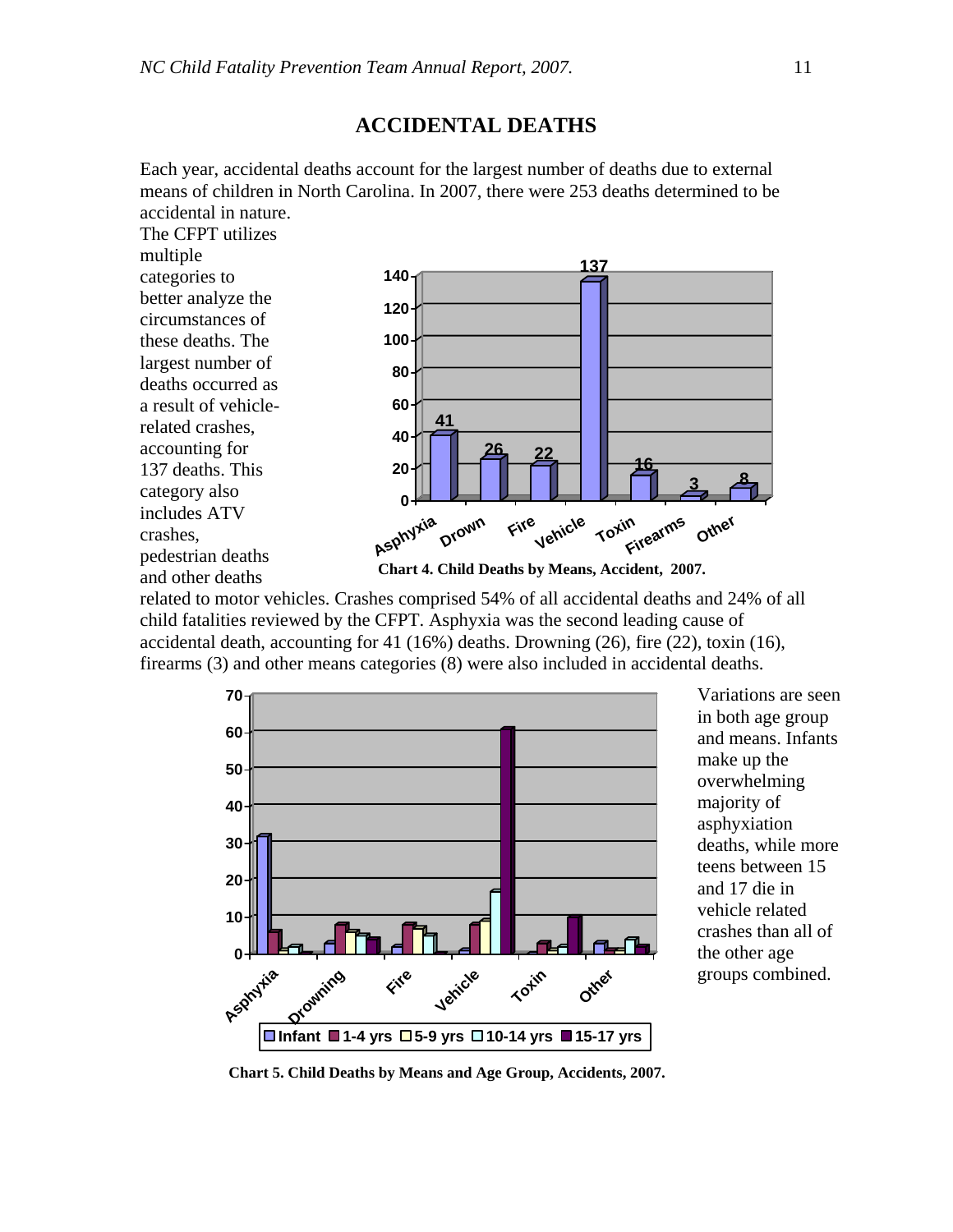## **ASPHYXIA**

Asphyxiation caused the death of **41** children in 2007. The characteristics of asphyxia differ between infants and older children.. Therefore, they will be examined separately.

## **Infant Asphyxiation Deaths**

Infants comprised 78% (32) of the deaths due to asphyxiation. Demographic information on these deaths included:

- Both black and white infants accounted for 14 deaths each. There was one Asian infant, one Native American infant, and one infant was identified as biracial. One infant did not have an identified race. One infant was of Hispanic ethnicity.
- Of the 32 deaths, 94% of the infants were 6 months of age or younger. The remaining 2 infants were between 7 months and 9 months.
- Male children accounted for 18 (56%) deaths, female infants for 14 deaths.

## *Mechanism*

The majority of infants died as a result of overlying. Overlying (overlay), as defined by the CFPT, occurs when another person prevents an infant's breathing by lying fully or partially on the child while co-sleeping. In 2007, 17 infants died from overlying. Additional deaths included positional asphyxiation (7 deaths), where a child becomes lodged in a position and breathing is compromised, smothering (4 deaths), aspiration (3 deaths) and mechanical asphyxia (1 death).



**Chart 6. Infant Asphyxiation Deaths by Mechanism, Accident, 2007.**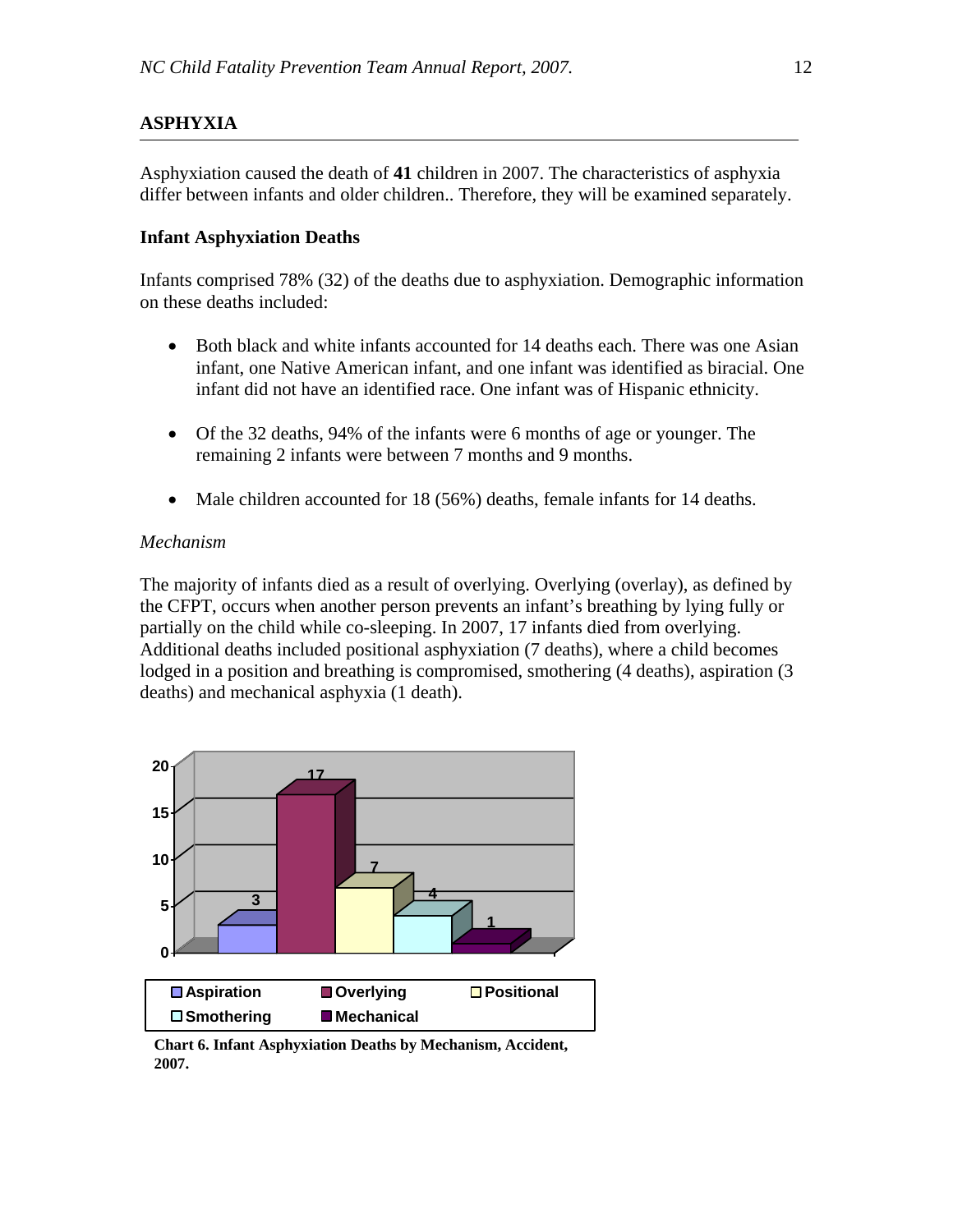## *Environment & Circumstances*

All of the deaths occurred in sleep environments. Co-sleeping, or sharing of the same sleep surface with the intent to sleep, is found in all overlying deaths. It was also present in an additional 9 deaths. Therefore, co-sleeping was present in 26 (81%) infant asphyxiation deaths.



The majority of infant asphyxiations occurred in beds, accounting for 13 deaths, 11 of those with co-sleeping. Only 2 deaths occurred on surfaces intended for infant sleep, and in both of those deaths the sleep surface had been modified resulting in a potentially risky sleep environment for an infant. It is important to note that in at least 6 deaths an infant sleep surface (i.e. crib or bassinet) was available in the home but was not being utilized for the

**Chart 7. Infant Asphyxiation Deaths by Location, Accident, 2007.** 

## *Alcohol & Drug Use*

A disturbing finding in these deaths was the presence of alcohol and/or other drug use by the child's caregiver and/or co-sleeper. In 6 (19%) deaths, the adult(s) responsible for the child's well-being either admitted to being under the influence at the time of the fatal event or tested positive for a substance. In addition, with some overlap, drug paraphernalia was found in the home in 6 deaths, and in 7 deaths the caregiver reported past drug use. While law enforcement was notified in all but 1 death, drug or alcohol testing only took place in 2 deaths. In 22 deaths, there was no indication that supervisors were assessed for being under the influence and in 3 cases it was clear that the supervisor was not under the influence of drugs or alcohol. Caregivers were charged in 2 cases as a result of drug or alcohol use in these deaths.

## **Asphyxiation Deaths of Older Children**

There were 9 asphyxiation deaths of children between the ages of 1 year and 18 years:

• There were 5 white children, 1 black child, 1 biracial child, and 2 children with no identified race. Two children were Hispanic.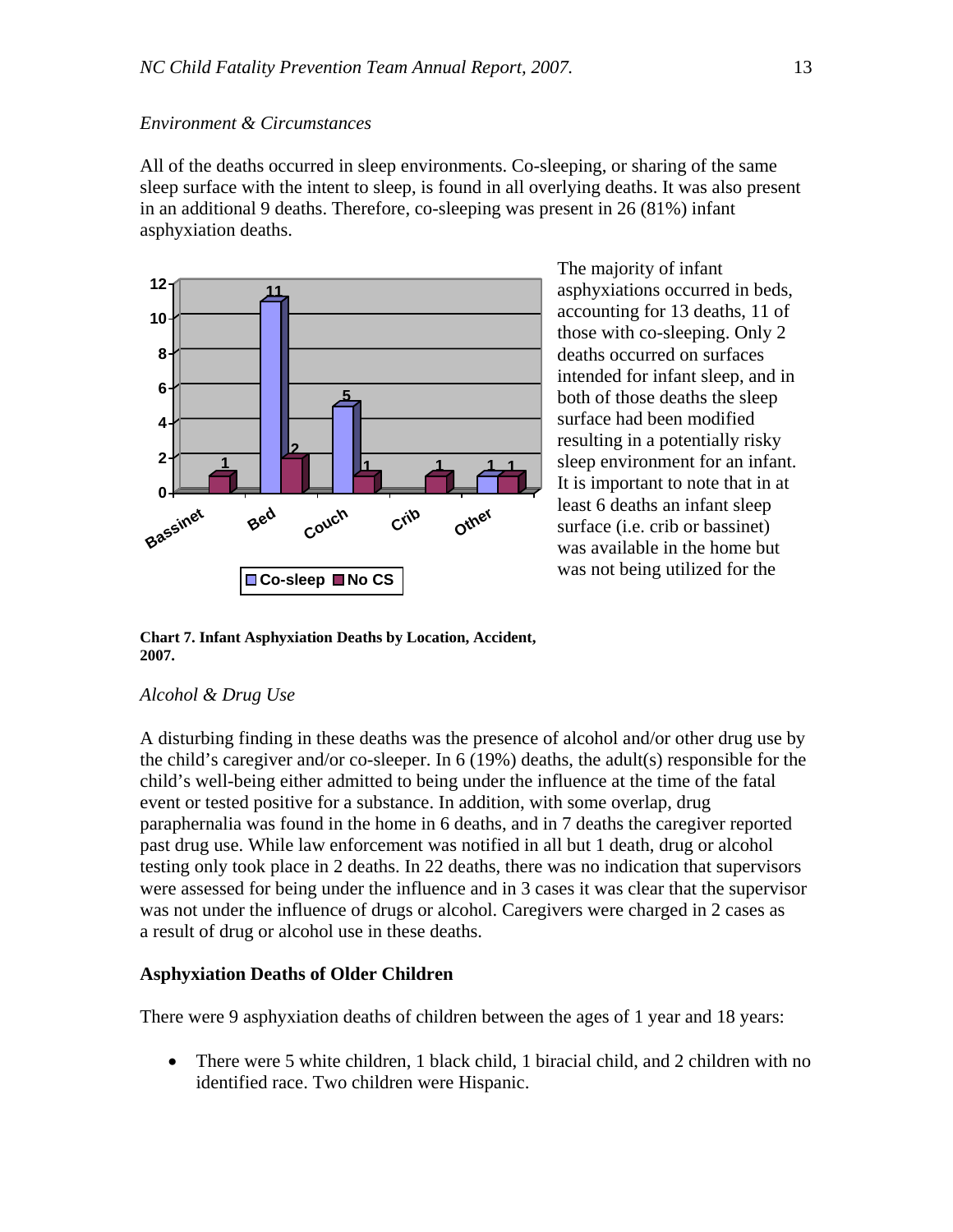- Male children accounted for 8 deaths, and 1 child was female.
- Toddlers between the ages of 1 and 4 years accounted for 6 deaths. The remaining 3 deaths were of children between the ages of 5 and 9 years.

The mechanisms of asphyxiation were as follows:

- Aspiration or choking on foreign objects such as toys, beads, etc. accounted for 4 deaths of children between the ages of 1 and 9 years.
- There was 1 additional child under the age of 4 years who choked while eating.
- There were 2 children between the ages of 1 and 4 years who died as a result of becoming wedged between a bed and a wall (positional asphyxia).
- Hanging accounted for 2 deaths of children between the ages of 10 and 14 years. One death was thought to be autoerotic in nature and the other was determined to be from the practice of an ill-conceived "game."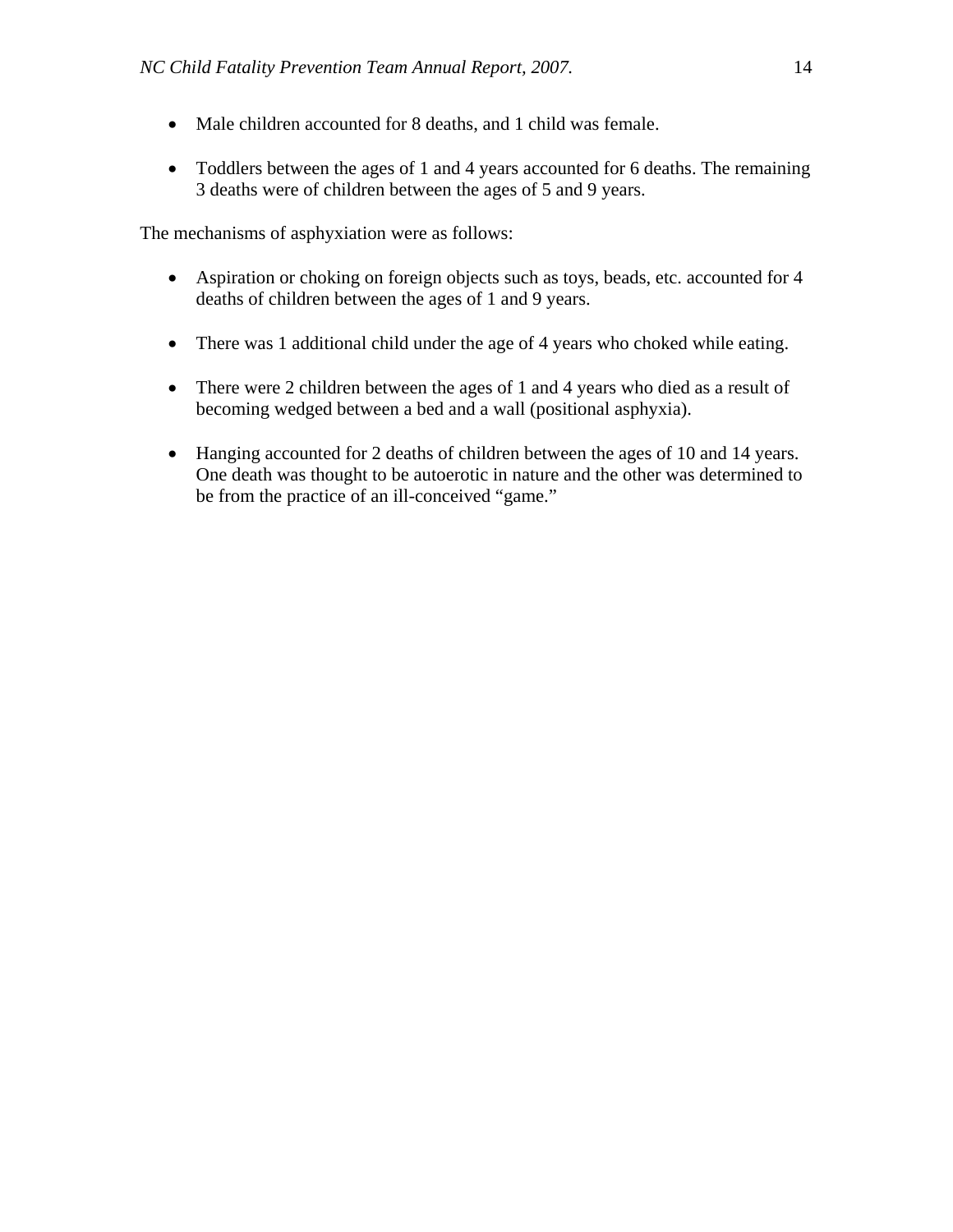## **DROWNING**

In 2007, 26 children died from drowning. The majority were male (15), and females accounted for 11 deaths.

White children made up 14 deaths, black children accounted for 8 deaths, 2 children were Native American, and 2 children did not have an identified race but ethnicity was identified as Hispanic.

To better understand these deaths, age will be examined based on the location of the drowning and the activity at the time of the death.

As can be seen in chart 8, infant deaths occurred in bathtubs or in child pools. The 1 to 4 years age group died in a greater variety of bodies of water. The 5 to 9 years age group drowning deaths occurred mainly in pools. The 10 to 14 years age group died in freshwater or seawater (i.e. lakes, rivers, oceans, quarries, etc).



**Chart 8. Drowning Deaths of Children by Location and Age Group, Accident, 2007.** 

## *Deaths by Location*

The 3 bathtub drowning deaths all occurred at the residences of the child, as did the death in the child pool. The remaining 22 deaths are evenly divided into 2 categories: freshwater/seawater and pools.

Eleven drowning deaths occurred in freshwater or seawater. In 5 deaths, the water source was at a public access area (i.e. a park). Another 5 deaths occurred on private property, and in 1 death the information about the location was not available. Though information about swimming rules may not be applicable (i.e. drowning death occurred in an area not meant for swimming) in one death swimming rules were posted at the site of the drowning.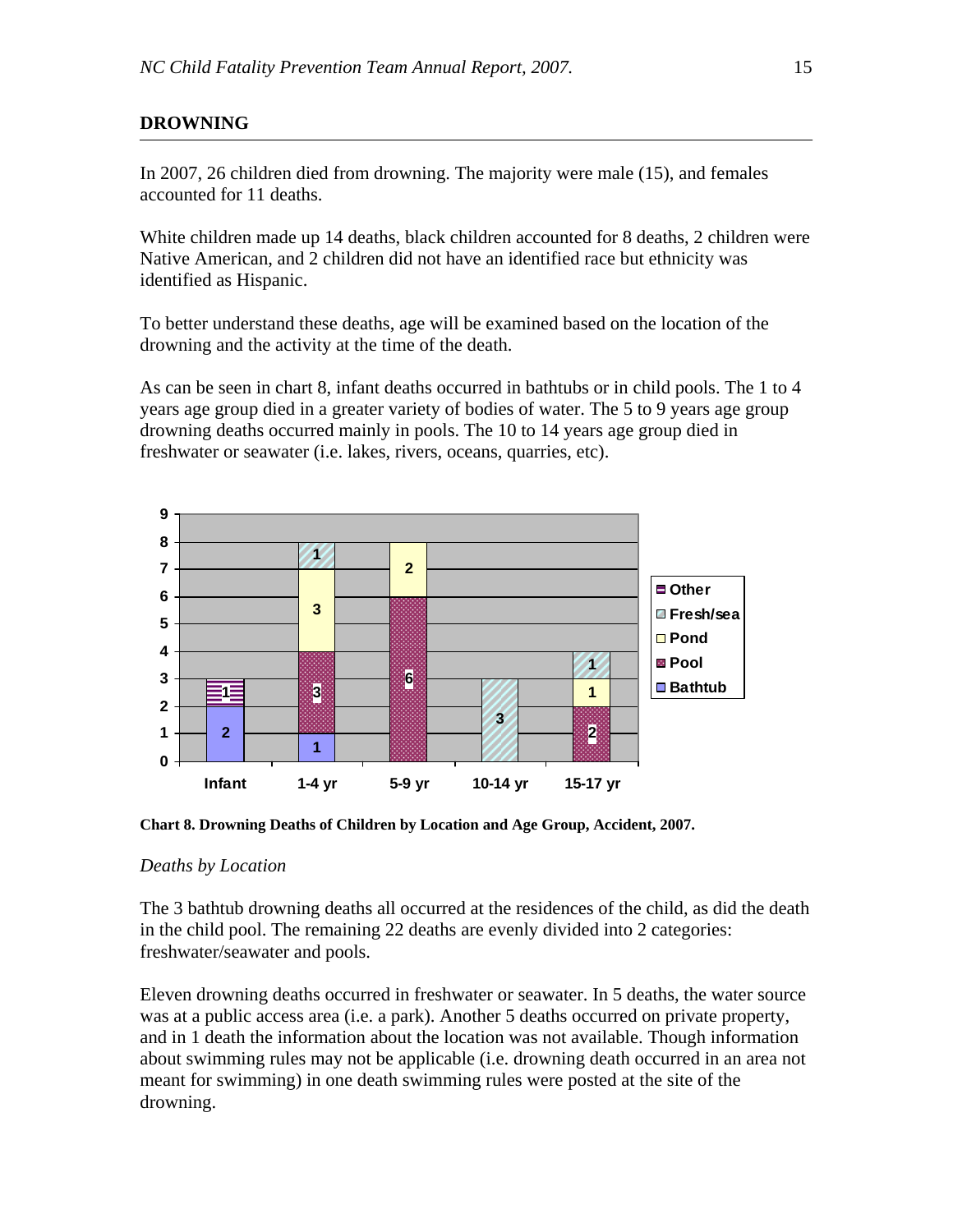| Location                 | Number |
|--------------------------|--------|
| Residence (home)         |        |
| Residence (other)        |        |
| Community                |        |
| <b>Public Pool</b>       |        |
| <b>Recreation Center</b> |        |
| <b>Water Park</b>        |        |

## *Pool Deaths*

 **Table 2. Accidental Drowning Deaths of Children by Pool Type, 2007.** 

Approximately half (6) of the pool deaths occurred at a residence:

- Four of the pools were in ground, 3 of which were fenced.
- 1 was above ground, and the pool was not fenced.
- There was no information about the pool in one death.

The remaining 5 pools were all in ground and fencing information was not applicable, as all of the deaths occurred while the children were participating in a water activity (i.e. swimming).

*Activity* 



The majority of decedents drowned while swimming (9). These children included the age groups from 5 to 17 years. Children who fell into water when not involved in a water activity (NWA) accounted for 8 deaths. These children ranged in age from infant to 9 years. The activity of 4 children was unknown when they fell into a water source. These children were between the ages of 1 year and 9 years. Three children 1 year of age or younger drowned while

**Chart 9. Child Drowning Deaths by Activity, Accident, 2007.** 

bathing. There were 2 children who drowned while participating in a water activity other than swimming.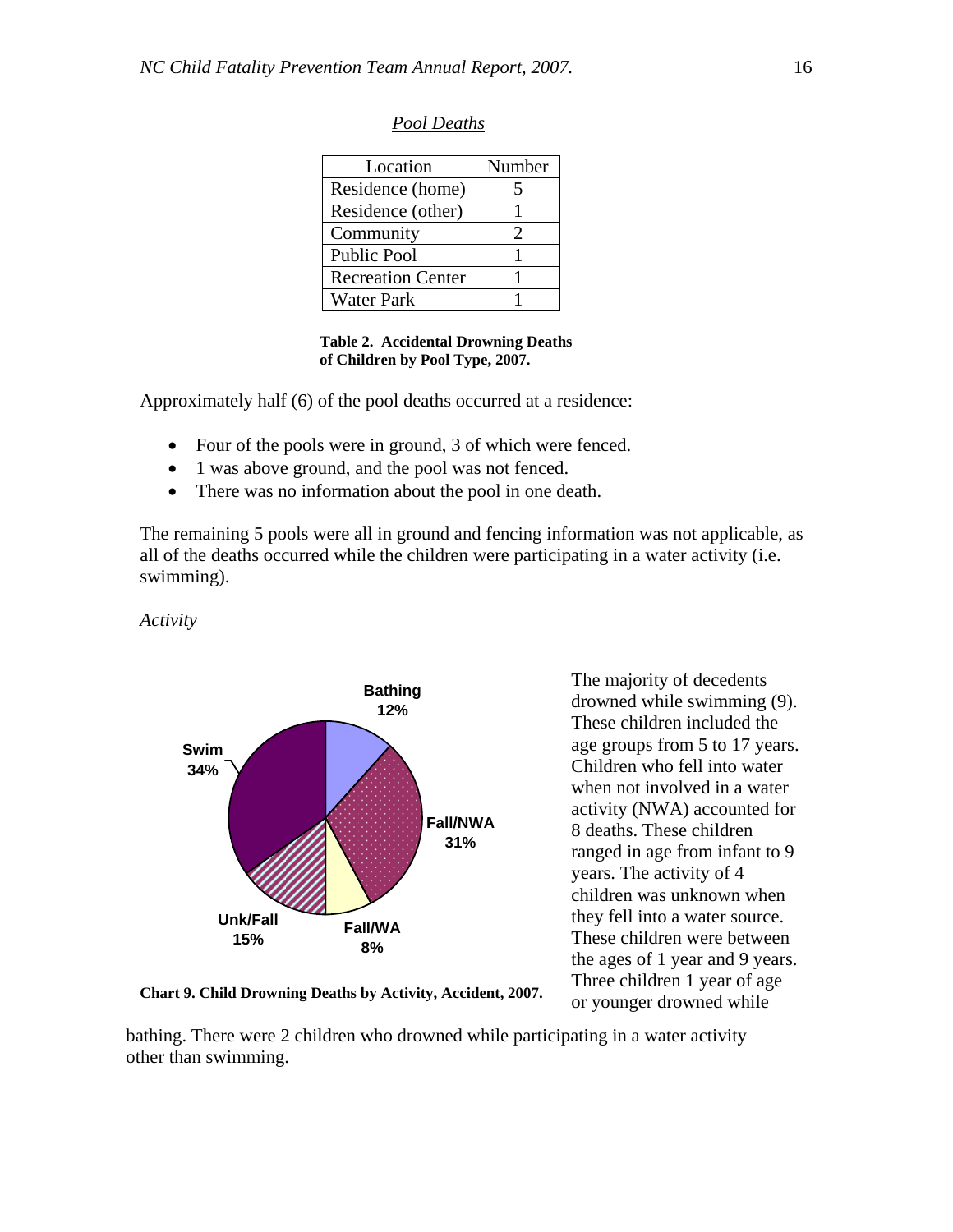## *Swimming Ability*

Swimming ability fell into 4 categories. In the majority of cases, the decedent could not swim or was identified as a non-swimmer. In 4 deaths, swimming ability was not applicable (bathtub and infants).

| Able to Swim | Non/poor Swimmer | <b>Ability Unknown</b> | Not Applicable |
|--------------|------------------|------------------------|----------------|
|              |                  |                        |                |

**Table 3. Child Drowning Deaths by Swimming Ability, Accident, 2007.** 

*Months* 



Drowning deaths peaked during the summer months, with half of the deaths occurring from June through August. However, it is apparent that drowning deaths are spread over all months of the year.

**Chart 10. Child Drowning Deaths by Month, Accident, 2007.** 

#### *Safety & Supervision*

None of the 26 children was wearing a personal floatation device (PFD), regardless of whether they were known to be in or around water.

Supervision varied immensely:

- In at least 2 of the bathtub drowning deaths, the children were not under any supervision, and in 1 death the supervisor was under the influence of a substance.
- In 3 deaths an adult or teen relative was supervising the child at the time of the drowning.
- In 6 deaths the decedent was with other children when the drowning occurred.
- In 6 deaths the children left their homes unnoticed, and in another 3 deaths the children wandered out of sight and into a body of water.
- In 1 death the young child was with another child of the same age and another young child was left alone outside.
- In 1 death a teenager was swimming alone.
- In 2 deaths no information was available about supervision.

Therefore, a supervisor was present in only 3 of the 26 drowning deaths.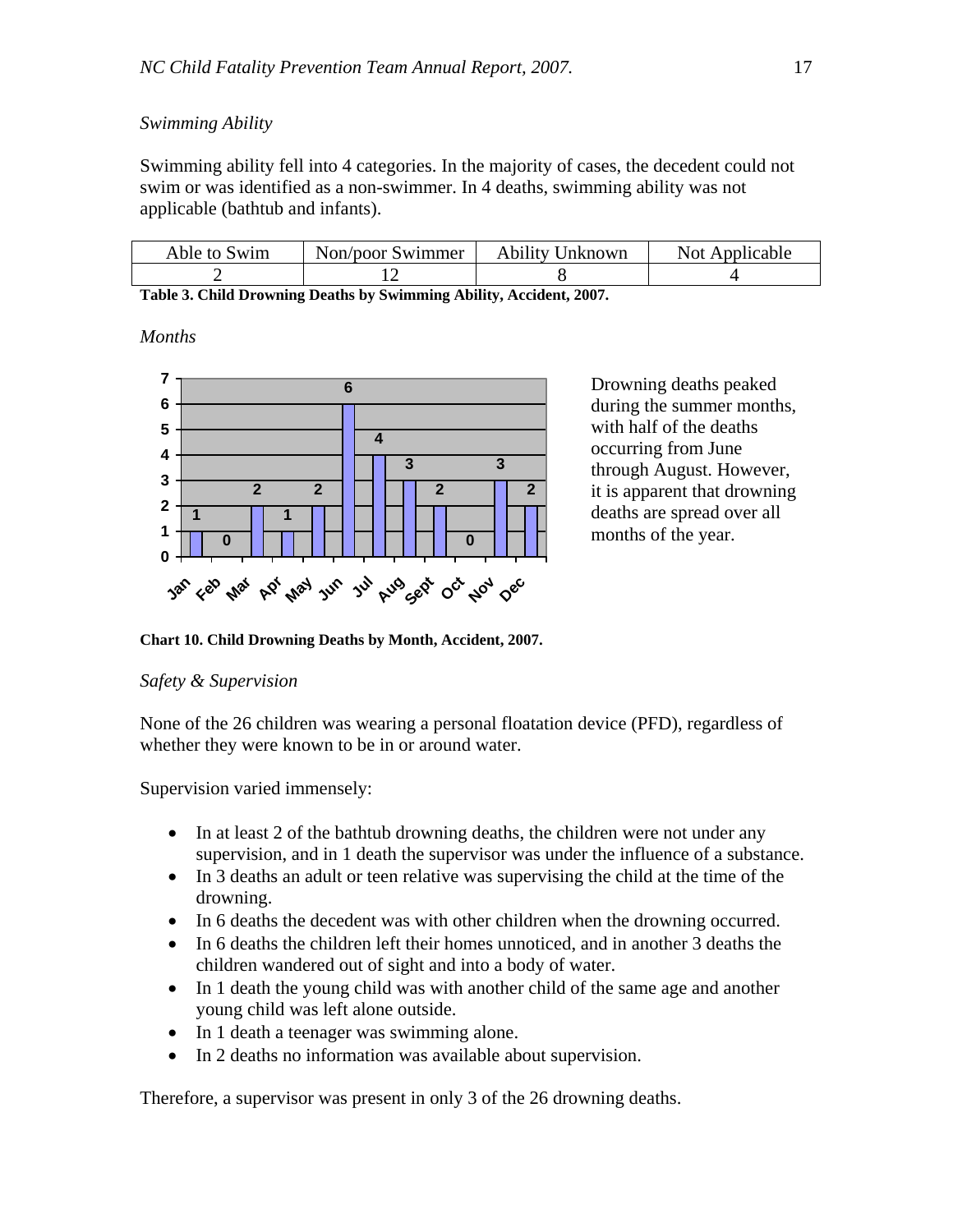## **FIRE**

Deaths from fire-related injuries (carbon monoxide or burn injuries) accounted for 22 child fatalities**.** Deaths in fires often have multiple victims, which was evident in 2007, with 13 fires resulting in the aforementioned deaths.

## *Demographics*

Children between the ages of 5 and 9 years accounted for the slight majority, with 8 deaths, followed by 7 deaths of children between the ages of 1 and 4 years. There were 5 deaths of 10- to 14-year-olds and 2 infant deaths.

The overwhelming majority were male (17), with 5 deaths of females. Black children accounted for the most fatalities, with 11 deaths. White children followed with 9 deaths. Two children had no identified race but were identified as Hispanic in ethnicity.

## *Circumstances*

All of the fatal fires occurred in residences. In 21 deaths the residence was the home of the decedent. The locations of the 13 fires included:

- 5 houses
- 4 mobile homes
- 3 apartments
- 1 multifamily home



. In 5 fires, an investigation could not determine the cause of the fire. Appliances accounted for 2 fires. Heaters accounted for 2 fires. Electrical wiring, lighting decorations and cooking each accounted for 1 fire, and in 1 fire no information was available about the cause of the fire.

**Chart 11. Cause of Fire in Fatalities of Children, Accident, 2007.**

In most fires (8), the presence and functioning of smoke detectors could not be determined through investigation. This may be a result of intense heat melting the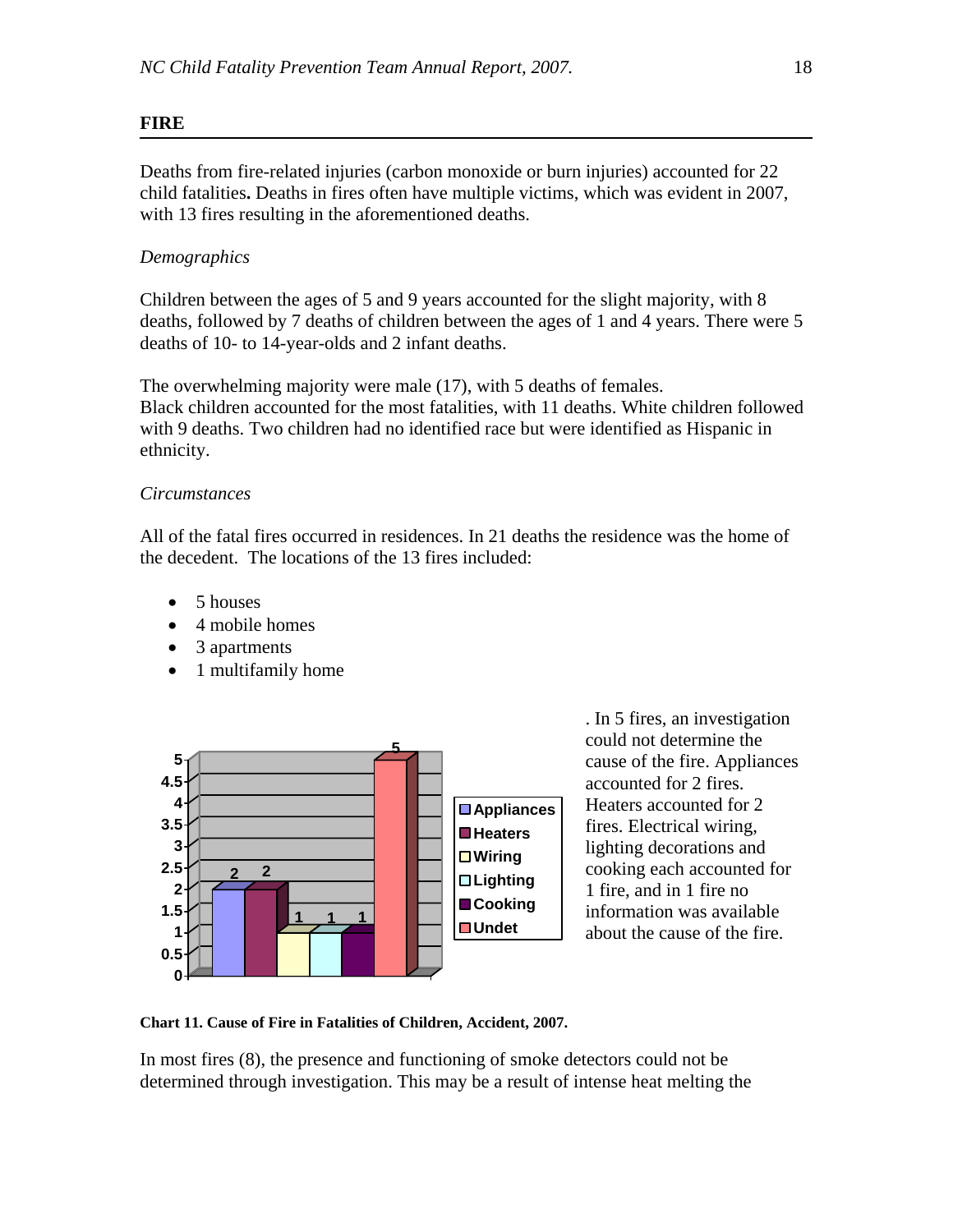devices. There were no smoke detectors in 2 fires, a smoke detector was present and not operational in 1 fire, and working smoke detectors were present in 2 fires.

Fires occurred throughout the year. December and March each had 3 fires, July and September had 2 fires, and February, August and November each had 1 fire.

The child's activity at the time of the fire was unknown in 11 deaths. In 10 deaths, the children were known to be sleeping. One child was cooking.

In 12 fires, a parent(s)/caregiver or other adult relative was in the home at the time of the event and in 1 fire a decedent was the supervisor of younger siblings.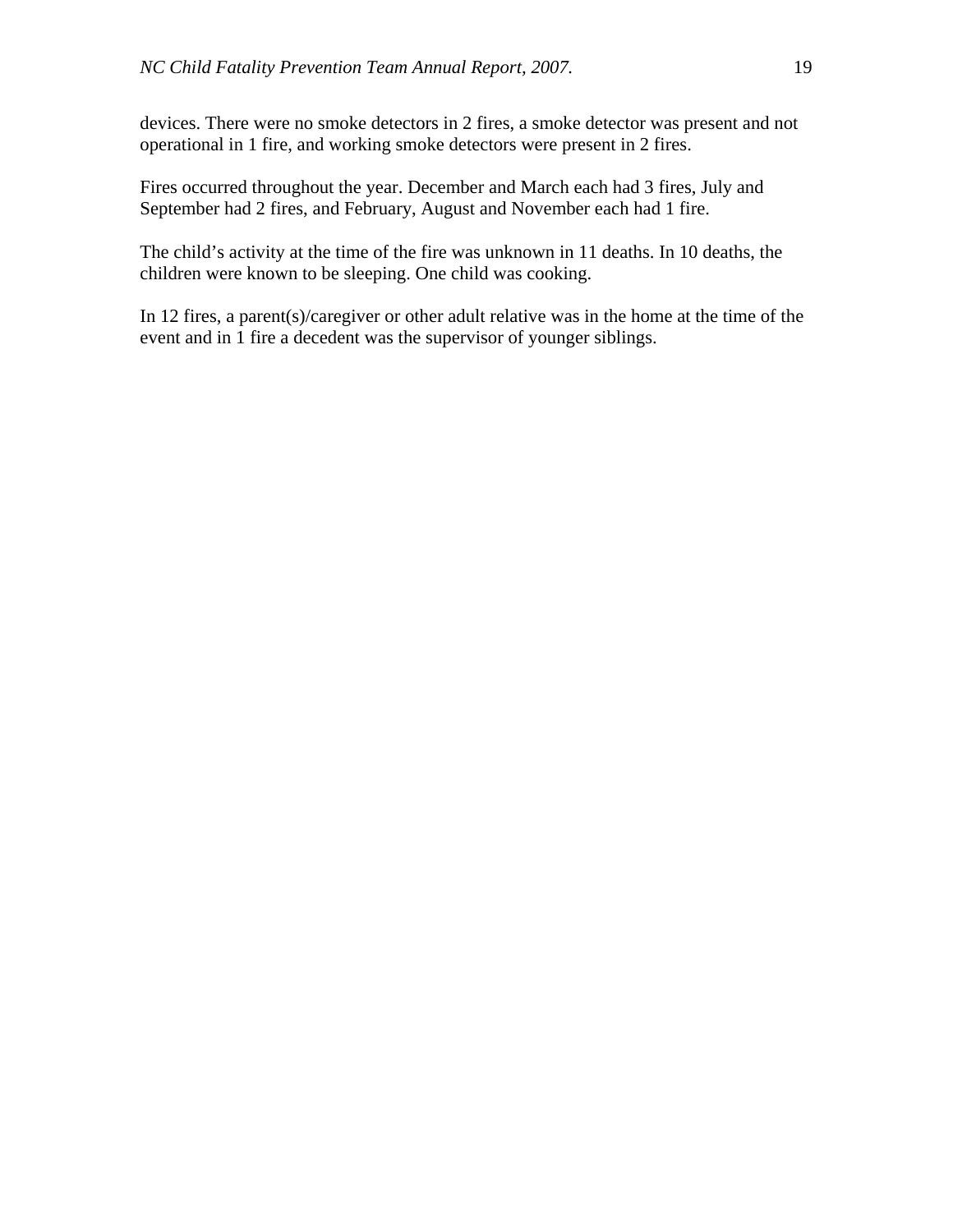## **FIREARM**

There were **3** firearm injury deaths that were determined to be accidental in 2007:

- All of the children were male, and 2 were white and 1 was black.
- A young adolescent was killed after finding a handgun. It was not known how the decedent came into possession of the weapon.
- An adolescent was killed after a shotgun fell and discharged while under the supervision of an adult.
- A teenager was killed when he was firing a rifle while under adult supervision.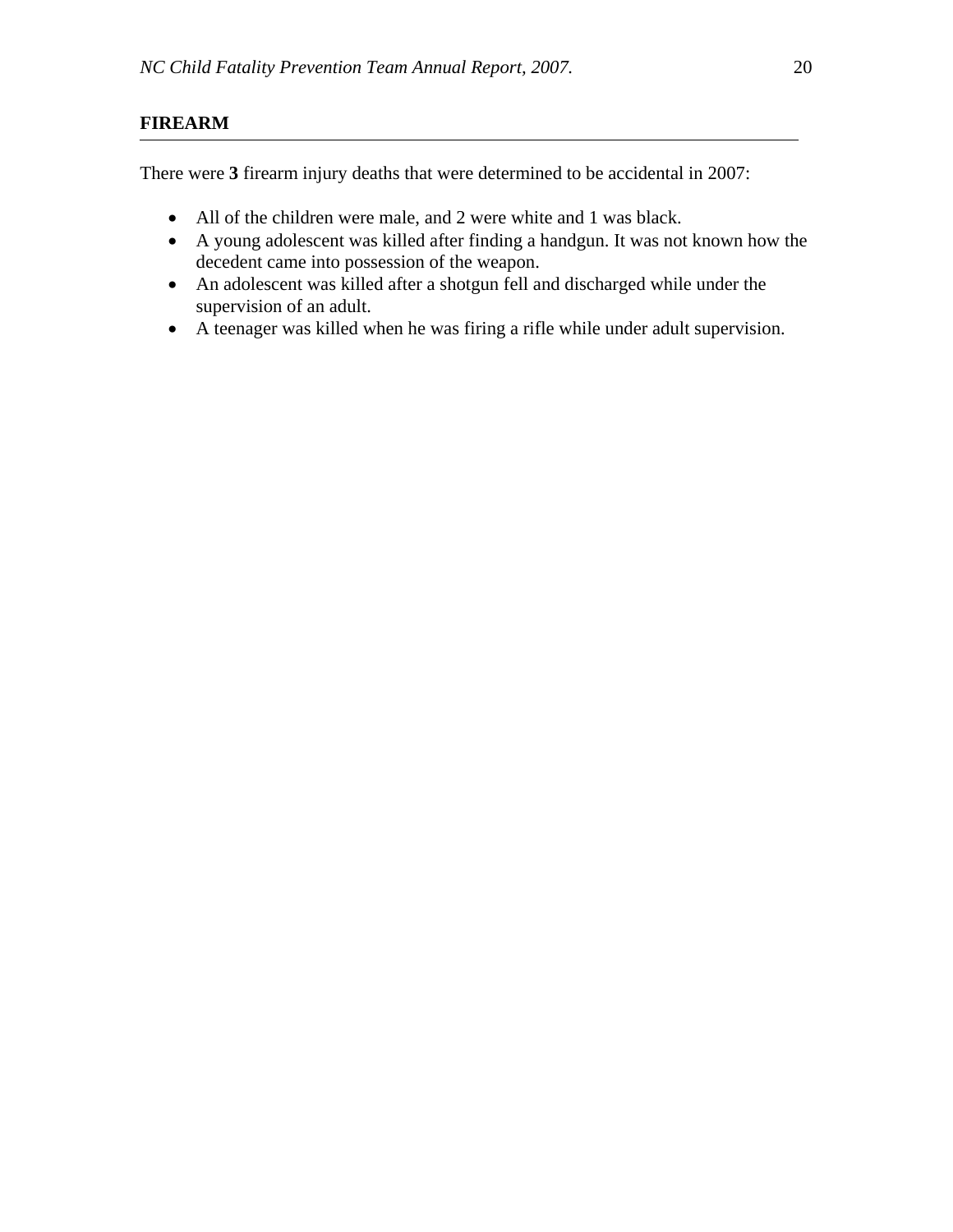## **TOXIN**

There were **16** deaths from toxic substances (i.e. poisoning) in 2007. There were 2 categories into which these deaths were separated: the first is non-abuse and the second is abuse of a substance to get high.

## **Non-Abuse**

These toxin deaths occur when the death resulted from taking a drug for medical purposes or exposure to a substance that was not used with the intention to get high. The circumstances varied from taking a prescribed medication to finding a substance and ingesting the toxin. There were **5** deaths that fell into this category:

- **3** children under the age of 4 years died as a result of accidental poisoning. Circumstances under which these young children died included:
	- o A child finding a prescription drug and ingesting it
	- o A child being given an inappropriate medication by a caregiver
	- o Ingestion of an available chemical
- **2** children between the ages of 5 and 14 years died from excessive levels of medications prescribed to the children. In these cases, it appeared that the decedents were taking the drug as prescribed and other factors may have contributed to the deaths. These factors may include metabolic issues, drug interactions, improper drug prescription, etc.

## **Recreational/Abusing A Substance**

These fatalities, in which a child knowingly takes a drug not intended for medical purposes, accounted for **11** deaths:

- One child was between the ages of 10 -14 years, and 10 children were between the ages of 15 and 17 years.
- Males accounted for 8 deaths, females for 3 deaths.
- All of the children were white.

Substance abuse prevention efforts focus on illicit drugs such as cocaine and heroin. While these drugs are still a problem, the recent trend indicates that the majority of teenagers who die while abusing substances die from using prescription drugs. In 2007, these abused prescription drugs were not drugs prescribed to the decedent and were lethal in 9 deaths. In 4 of those deaths, the prescription drug (Rx) was lethal in combination with illicit drugs, and in 1 death the prescription drug was lethal in combination with an over the counter (OTC) medication. An illicit drug was the sole lethal drug in 1 death and alcohol poisoning was responsible for 1 death.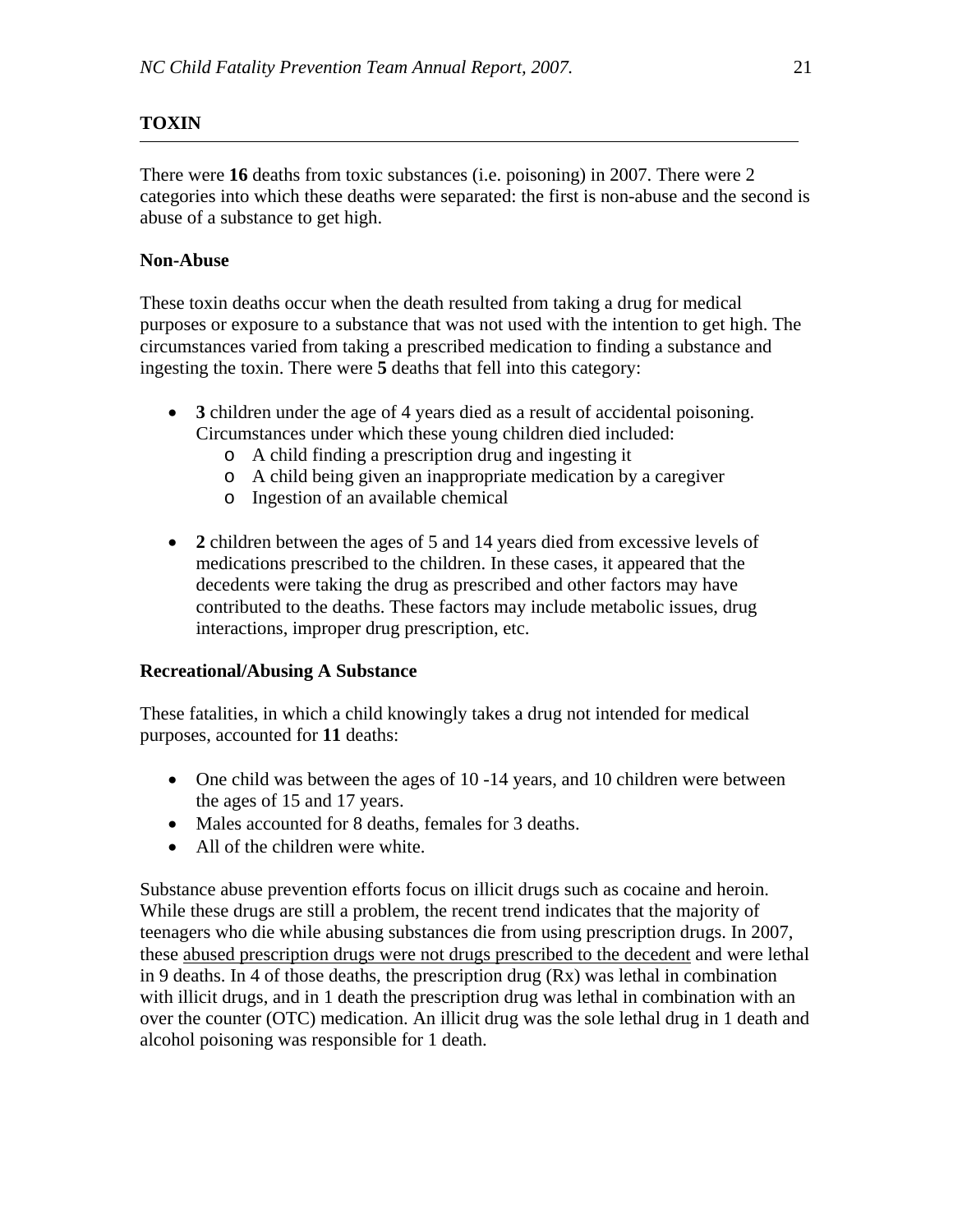

**Chart 12. Child Fatalities from Drug/Alcohol Abuse, Accident, 2007.** 

#### *Circumstances*

## In 6 deaths, information was not available or it was not determined where/how the decedent obtained the drugs. Drugs were obtained in the following ways in the remaining 5 deaths: a friend, a dealer, a prescription for someone else in the household, a prescription for someone outside the household, and in 1 death the drug was and stolen.

Of the 11 deaths, 10 decedents had a known drug use/abuse history. Four of those children had prior overdoses.

#### *Lethal Drugs*

Methadone was present in 5 deaths and was the sole lethal drug in 3 deaths. Oxycodone was a lethal drug in 3 deaths. Morphine, heroin, cocaine, and fentanyl were present in at least 1 death each. Drugs that were also confirmed and quantitated but not determined to be lethal included: alprazolam, clonazepam, cocaine and metabolites, over the counter medications, and alcohol.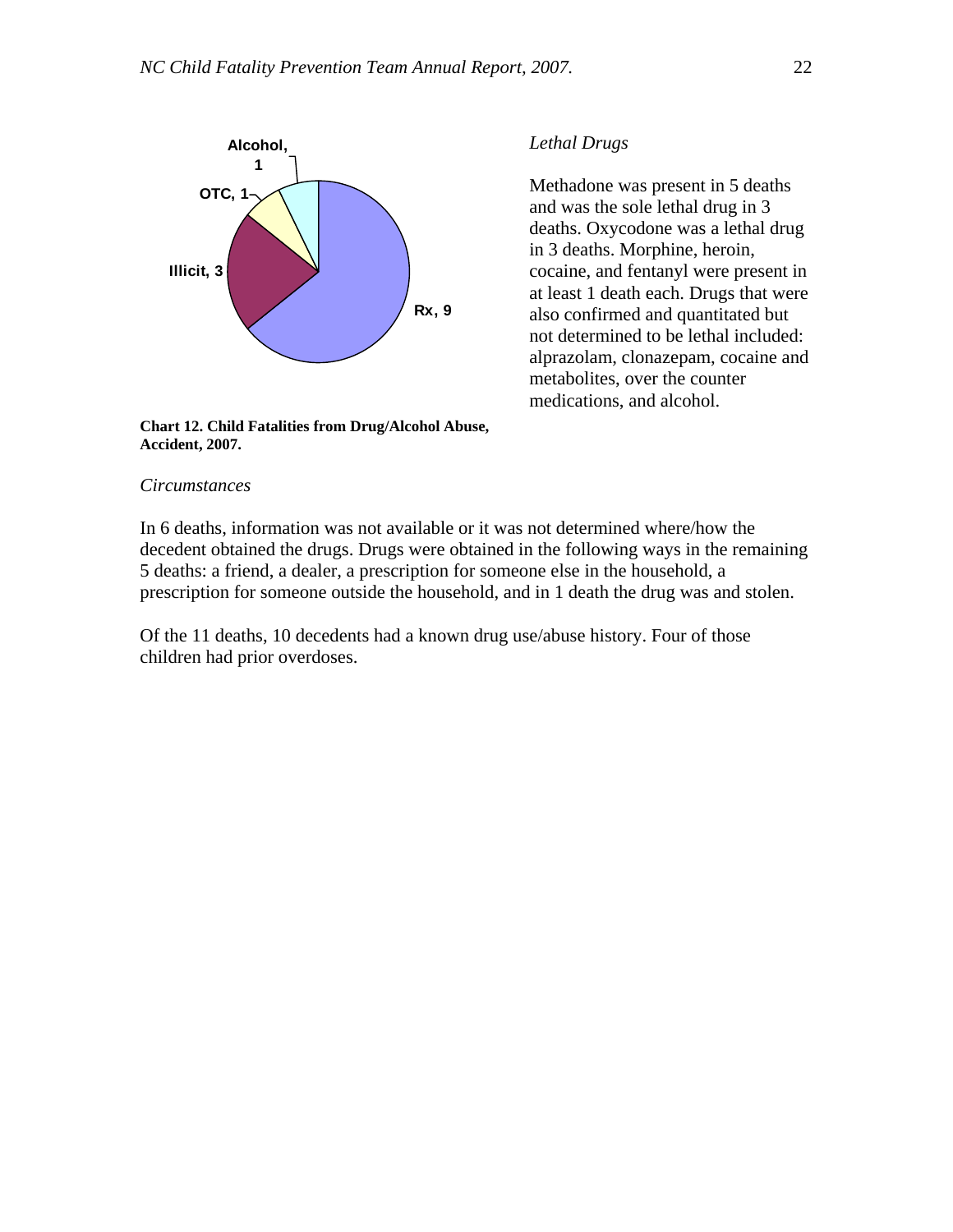#### **VEHICLE**

There were **137** deaths sustained in vehicle crashes in 2007. Prevention strategies differ based on the location of the decedent (inside or outside of a vehicle), vehicle type, etc. To better understand how to prevent these deaths, the data have been categorized for analysis:



**Chart 13. Vehicle-Related Child Deaths by Category, Accident, 2007.** 

*Occupant:* Teenagers and children who were driving or were passengers of a motor vehicle such as a car, truck, van, etc.

*Non-occupant:* Includes pedestrians, bicyclists and skateboarders.

*Other Vehicles*: Includes ATVs, motorcycles/mopeds, air transport, etc.

## **Motor Vehicle Occupant**

There were **88** crashes that resulted in **96** deaths of child occupants of motor vehicles. To better analyze the circumstances of these crashes, the occupancy has been divided between *Decedent as Driver* and *Decedent as Passenger*.

## *Decedent as Driver*

There were **36** adolescents or teens that were killed while driving a motor vehicle.

#### *Demographics*

Generally, the age of teen drivers falls within the expected ages of 15 through 17 years (permit through licensure). However, there were 2 children driving that were below these ages.

| Total |
|-------|
|       |
|       |
| 15    |
| 19    |
| 36    |
|       |

**Table 4. Adolescent Driver Age in Fatal Motor Vehicle Crashes, Accident, 2007.** 

The majority of drivers were male (25), and 11 drivers were female.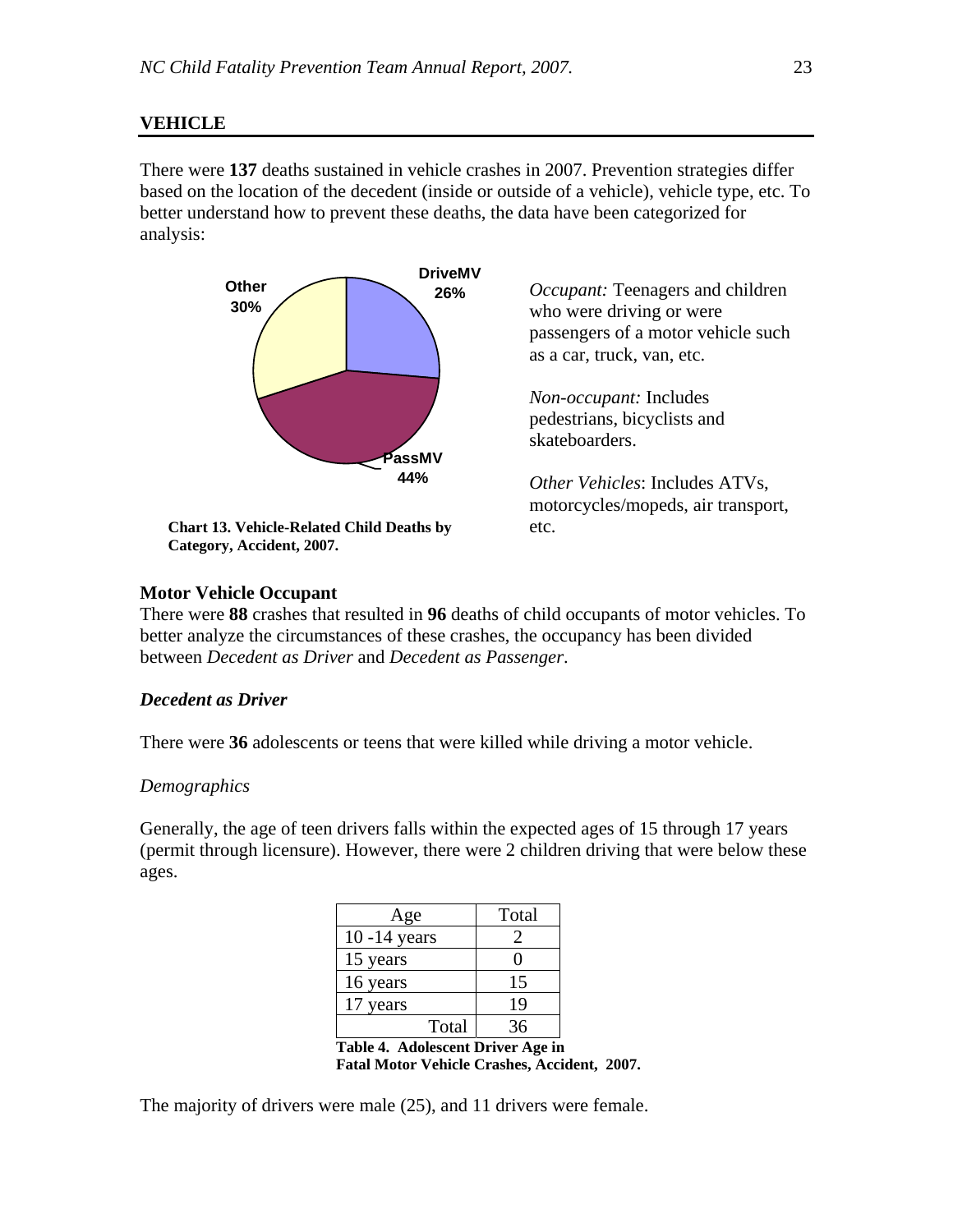White children accounted for 29 (81%) deaths, black children for 4 deaths, and 3 children did not have an identified race but were classified as Hispanic in ethnicity.

In addition to the drivers, there were 3 crashes in which passengers were also killed. In 2 of those crashes 1 passenger was killed. In 1 crash there were 2 passengers that died as well as the driver. Their deaths are recorded in the passenger section.

#### *Circumstances*

The decedent was driving a passenger car in 29 (81%) crashes, a pickup truck in 4 crashes, an SUV in 2 crashes and a van in 1 crash.



**Chart 14. Child Driver Deaths by Vehicle Occupancy, Accident, 2007.**

The number of occupants in the vehicle was examined. The decedent was the sole occupant in 16 (44%) deaths and had one passenger in another 16 (45%) deaths. There were 4 deaths in which the teen driver had 2 passengers. There were no teen driver deaths with more than 2 passengers.

Half (18) of the drivers were restrained and 13 (36%) drivers were not. In 5 (14%) deaths, it could not be determined if the decedent was restrained at the



**Chart 15. Child Driver Deaths by Restraint Use, Accident, 2007.**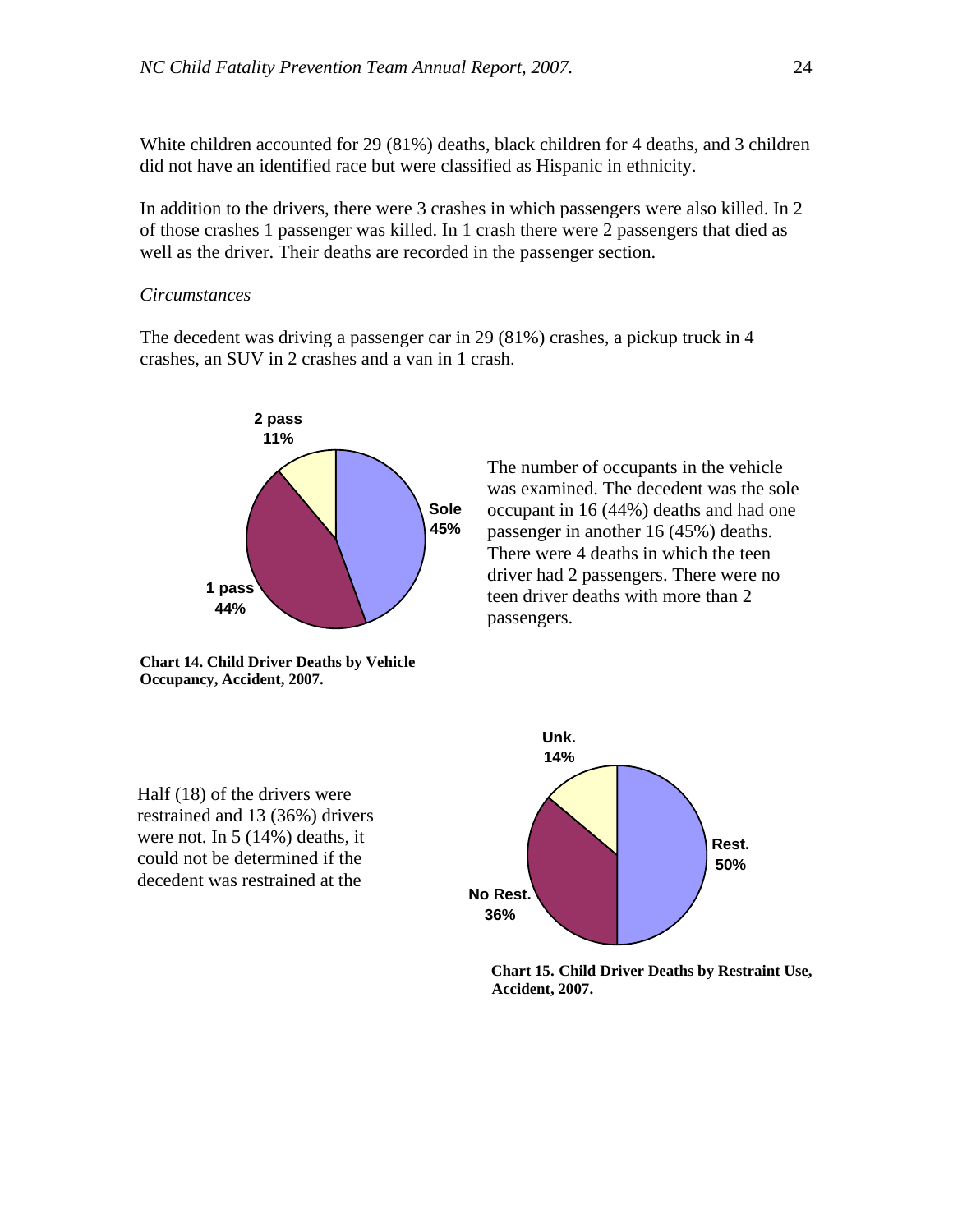

Single-vehicle crashes accounted for the most deaths, with 22 (61%) crashes. There were 10 (28%) crashes involving 2 vehicles and another 4 (11%) crashes in which three or more vehicles were involved.



## *Time of Day*

Crash times were examined based on eight hour increments:

The North Carolina Graduated Driver Licensing System sets forth selected hours in which teen drivers can operate a vehicle. While we do not have information about each driver's level status, we will use those times to outline the hours in which crashes occur. The majority of crashes occurred between 5 am and 9 pm, with 23 (64%) crashes. There were 8 (22%) crashes between midnight (Mid) and 5 am and 4 (11%) crashes between 9 pm and midnight. There was 1 death in which the time of the crash was not known.



**Chart 17. Child Driver Deaths by Time of Day, Accident, 2007.**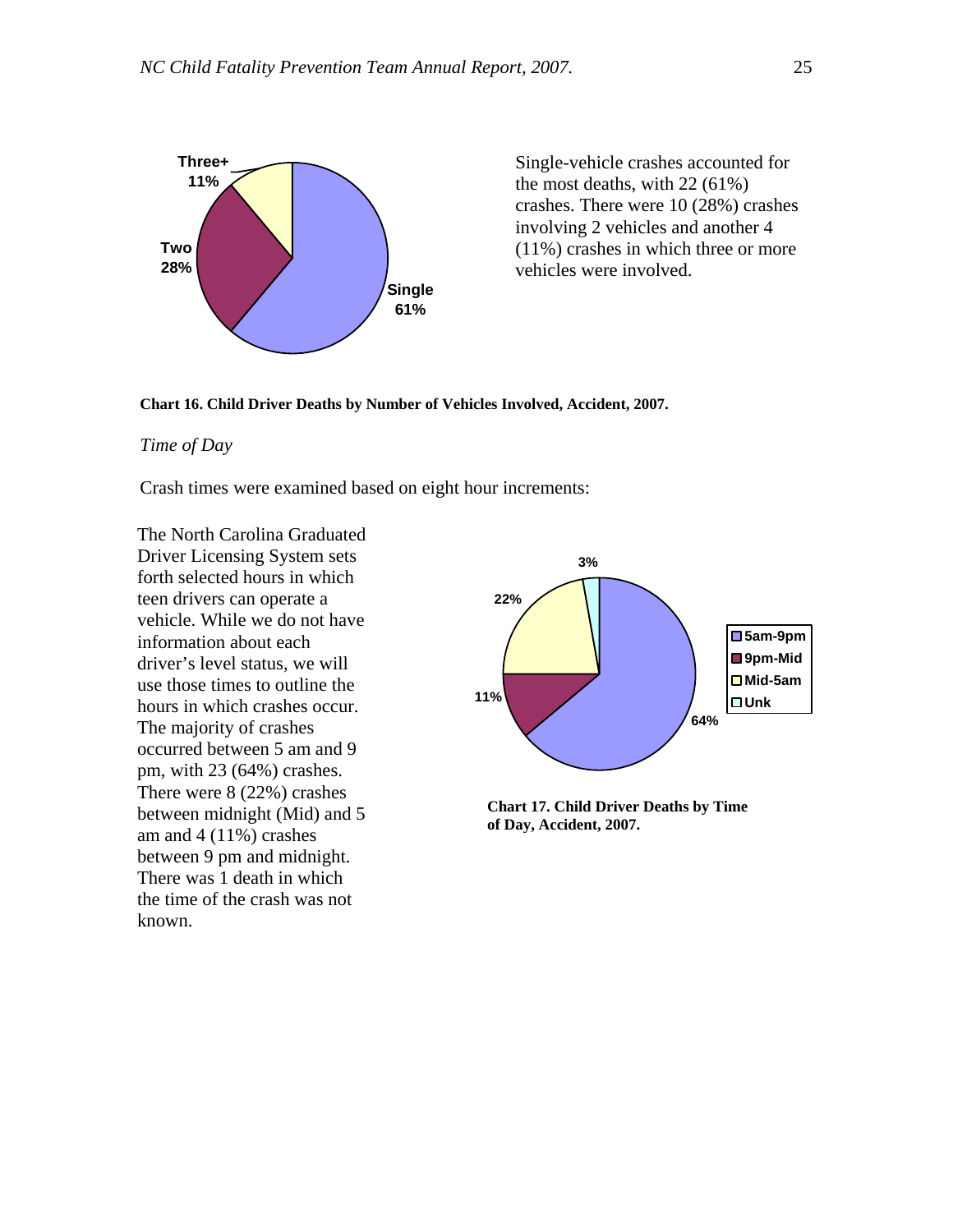



The decedent was found to be at fault in 34 (94%) of the crashes Of note, the other 2 at fault drivers who were not killed were between the ages of 16 and 20 years old.

Examples of error are inattention and failure to yield. Error, without other factors (i.e. speed, impairment) was found to be the cause of the crash in 3 deaths. Speed was the most prevalent underlying factor in 31

**Chart 18. Child Driver Deaths by Crash Factors, Accident, 2007.** 

(86%) of the crashes. Based on the estimated speed at which a driver was traveling (investigation reports), the average speed was greater than 20 mph over the posted speed limit. In addition, in 7 of the speeding crashes the driver was impaired. Six of these were the decedents (the other was the driver of the other vehicle). Other factors, such as sleep impairment, mechanical failure and poor weather, were factors in the remaining deaths. The cause of the crash was not determined in 1 death.

## *Decedent as Passenger*

There were **60**\* child passengers who died as a result of motor vehicle crashes in North Carolina in 2006.

| Age Group     | Count |
|---------------|-------|
| Infant        |       |
| 1-4 years     |       |
| 5-9 years     |       |
| $10-14$ years | 15    |
| $15-17$ years | 27    |
| Total         |       |

**Table 5. Child Passenger Deaths in Motor Vehicle Crashes, Accident, 2007**.

Teens between the ages of 15 and 17 years accounted for almost half (45%) of the passenger fatalities. The 10-14 years age group accounted for 25% of the deaths, 5-9 years for 15%, 1-4 years for 13% and there was 1 infant death.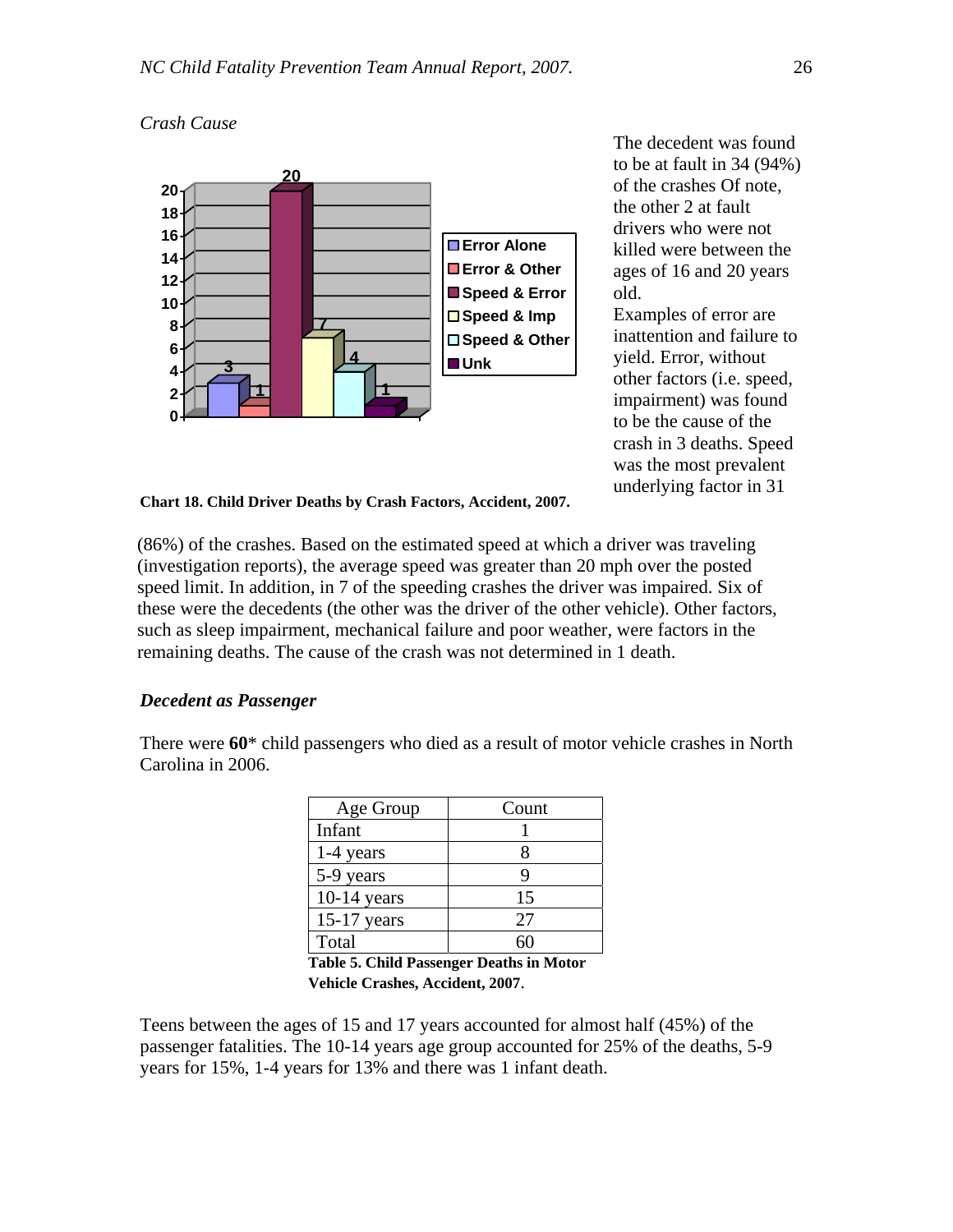Examination by race shows that white children accounted for 33 (55%) child passenger fatalities. Black children followed with 16 (27%) deaths, followed by unidentified race in 8 deaths, Native Americans for 2 deaths and 1 Asian child. Of the 8 children with an unidentified race, 7 were of Hispanic ethnicity.

The majority of children were male (37; 62%), while 23 passengers were female.

\* *Included in this number is a death in which a child sustained injuries at an earlier time but did not die from those injuries until 2007. Information about the crash was available so the death was included.* 

| Age           | Child     | Seat      | Improper  | N <sub>O</sub> | <b>Unknown</b> | Total |
|---------------|-----------|-----------|-----------|----------------|----------------|-------|
| Group         | Restraint | Restraint | Restraint | Restraint      |                |       |
| <b>Infant</b> |           |           |           |                |                |       |
| $1-4$ years   |           | 2(25%)    | $\theta$  |                |                |       |
| 5-9 years     |           | 2(22%)    |           |                |                |       |
| $10-14$       |           | 4(27%)    | $\theta$  | 11             |                | 15    |
| years         |           |           |           |                |                |       |
| $15 - 17$     |           | 12(44%)   | 0         | 14             |                | 27    |
| years         |           |           |           |                |                |       |
| <b>Total</b>  |           | 20 (33%)  |           | 32             |                | 60    |

#### *Passenger Seat Belt Use*

**Table 6. Child Passenger Restraint Use in Motor Vehicle Fatalities, Accident, 2007.** 

Out of 60 passenger fatalities, only 24 (40%) children were known to be properly restrained at the time of the crash. The majority of the 10 to 14 years age group was not restrained (73%), while 52% of the 15 to 17 years age group was not wearing seat belts. Just under half of both the 1-4 years and 5-9 years age groups were not wearing seat restraints. One passenger died from injuries sustained from a fall while riding in the bed of a pickup truck.

## *Passenger Circumstance Information*

Half (30) of the crashes involved only a single vehicle. Two vehicles were involved in 26 crashes, and in 4 crashes there were more than 2 vehicles. The driver of the vehicle in which the decedent was a passenger was found to be at fault in 51 (85%) crashes. The driver of the other vehicle was found to be at fault in 8 crashes and in 1 crash no fault could be assigned. In the 59 cases where fault was determined, driver age groups were:

| Age Group     | Driver with passenger at fault | Other driver at fault |
|---------------|--------------------------------|-----------------------|
| Teen          |                                |                       |
| Over 18 years |                                |                       |
| Unknown       |                                |                       |
| `otal         |                                |                       |

 **Table 7. Motor Vehicle Crashes with Child Passenger Deaths, At Fault Driver, Accident, 2007.**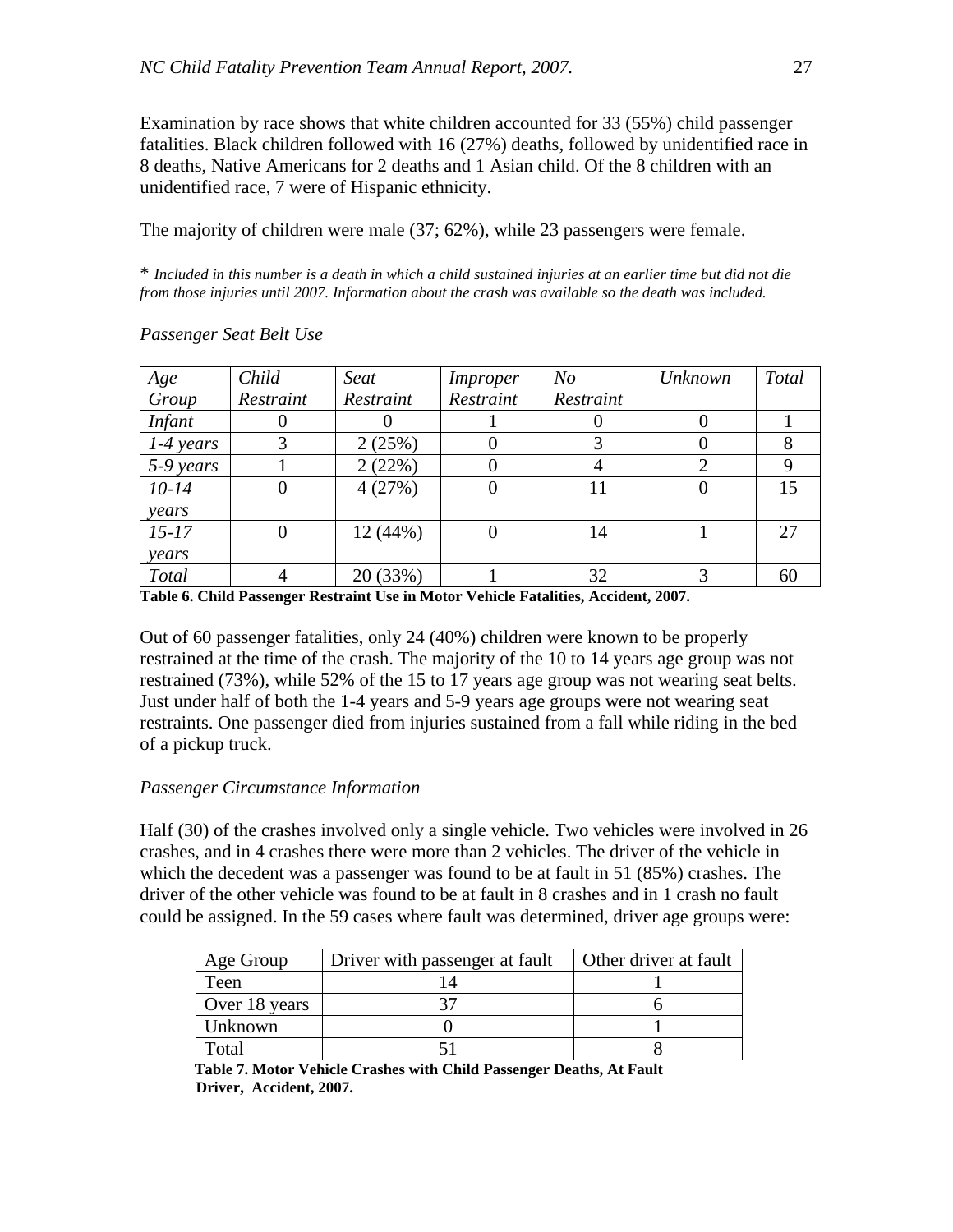## *Crash Causes*

Crash causes often involve multiple factors. While error is present in every crash, error alone was responsible for 15 deaths. Speed was a significant factor in 32 deaths. Drug/alcohol impairment was a significant factor in 8 deaths. In 10 deaths, other factors (such as poor weather, mechanical failure, etc) contributed to the crash. In 2 deaths, the cause of the crash was not determined. Speed and impairment overlapped in 5 deaths.



**Non-Occupant and Other Vehicle Deaths** 

Non-occupant and other vehicle deaths occur on and off road. In 2007, there were nonoccupant pedestrians and bicyclists. The other vehicle deaths included ATVs and motorcycles/dirt bikes.

**Chart 19. Non-occupant/Other Vehicle Child Deaths, Accidents, 2007.** 

## *Pedestrians*

Child pedestrians accounted for 22 of the crash-related fatalities in 2007:

| Age       | Total |
|-----------|-------|
| Group     |       |
| Infant    | 0     |
| 1-4 years | 8     |
| 5-9 years | 6     |
| $10 - 14$ | 4     |
| years     |       |
| $15 - 17$ |       |
| years     |       |
| Total     | 22    |

**Table 8. Child Pedestrian Deaths by Age Group, Accident, 2007.** 

- The majority were between the ages of 1 and 4 years (36%), followed by the 5 to 9 years age group (27%). There were equal numbers of deaths (4) for the 10 to 14 years age group and the 15 to 17 years group.
- Males accounted for 12 (55%) deaths and females for 10 (45%) deaths.
- Most of the children were white (12), followed by black children (6), Asian children (2) and 2 children who did not have an identified race but were Hispanic in ethnicity.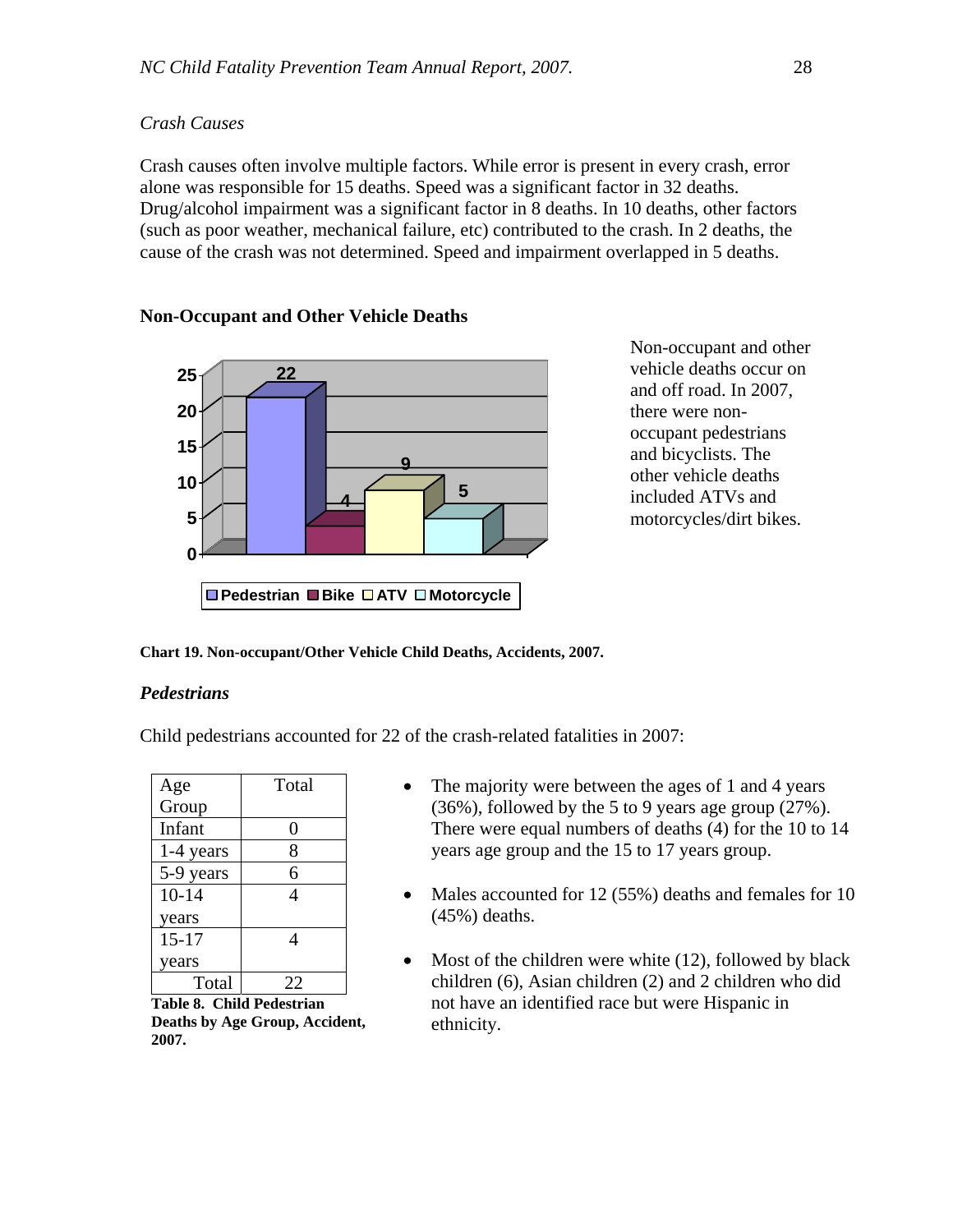These deaths can better be explained by examining those deaths that occurred in yards or driveways and those deaths that occurred on streets and roads.

## *Yard & Driveway Deaths*

There were 6 children killed while in yards or driveways:

- Children between the ages of 1 and 4 years accounted for 5 deaths, and 1 child was between the ages of 5 and 9 years.
- Children were backed over by a SUV in 2 cases.
- Children were struck by a larger vehicle (SUV; pickup) when the vehicle was moving forward in 2 instances.
- Three children were struck when they were in a vehicle and left it. In 2 of these cases, the child had been in the vehicle alone.

## *Street Deaths*

The majority (16) of pedestrian deaths occurred in the street/road:

- Most of the decedents were between the ages of 5 and 9 years (5), followed by 4 deaths in both the 10 to 14 years and the 15 to 17 years age groups. There were 3 deaths in the 1 to 4 years age group.
- Most (12) of the children were struck and killed while crossing the street. o In 3 deaths the child was crossing the street with an adult.
- Three children were described as darting into the street.
- One child was walking in the road.
- In 6 deaths, the child was walking in the dark on an unlighted road.

## *Bicyclists*

Children riding bicycles that were struck by motor vehicles resulted in 4 deaths in 2007. Their ages were: 10 years, 15 years, 16 years and 17 years. Three of the children were male and 1 was female. There were 2 black children and 2 white children.

All of the children were killed in the street and made an error that resulted in the child being struck by a motor vehicle. In 1 death, no information was available about helmet use. The remaining 3 children were not wearing helmets.

## *ATVs*

## *Demographics*

There were 9 children who died from injuries sustained in ATV accidents. One child died as a result of injuries sustained in an ATV crash years earlier. As no information was available on this case, the 8 deaths resulting from crashes in 2007 will be reported here.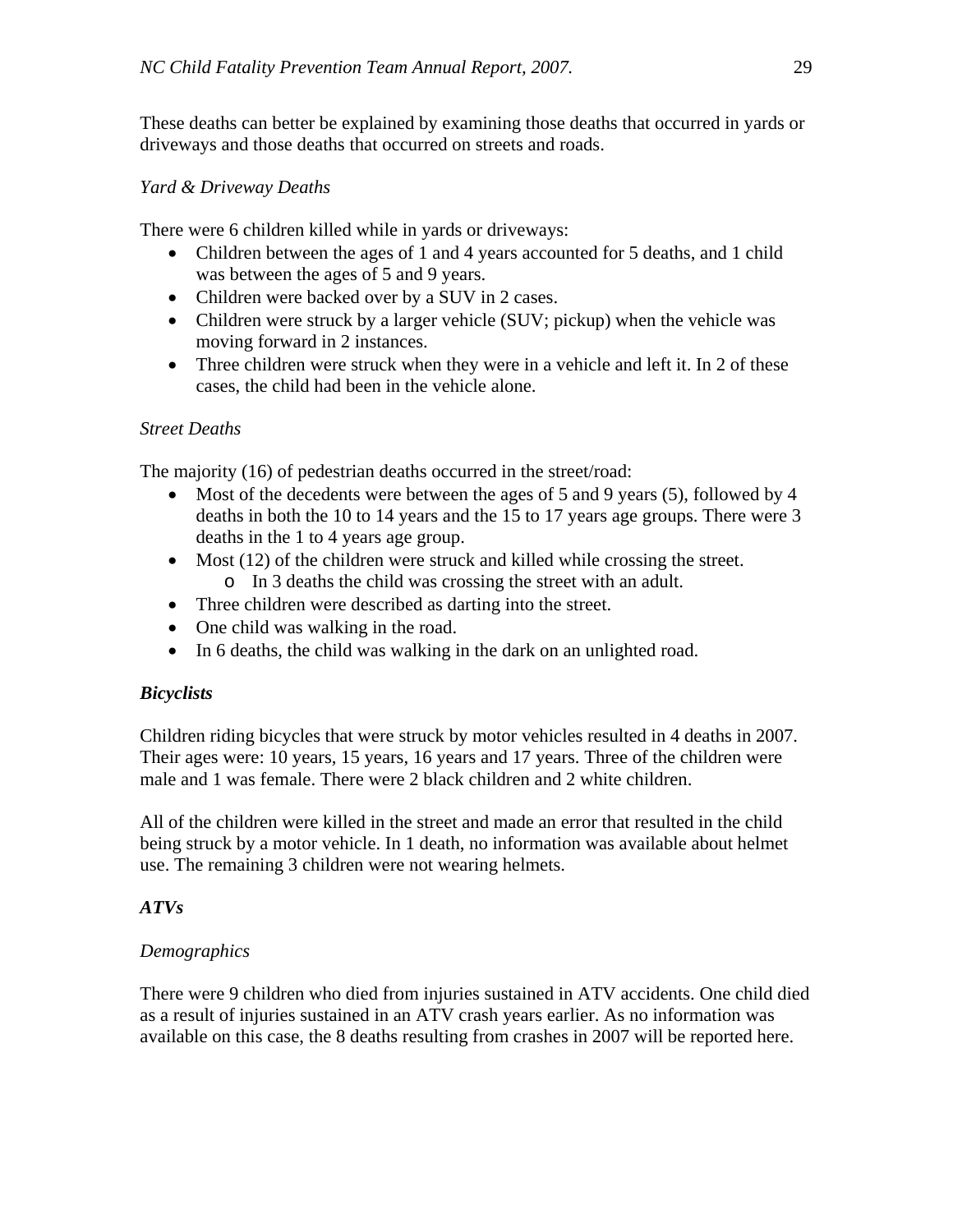The majority of children who died riding ATVs were between the ages of 10 and 14 years (5), with 2 children between the ages of 5 years and 9 years and 1 child that was 3 years old.

White children accounted for the greatest number of deaths, with 7 child fatalities. Hispanic children with no identified race accounted for the remaining 2 deaths. Only 1 child was female.

## *Circumstances*

The majority of crashes occurred on private property (7) and were single-vehicle accidents (7). One collision on private property involved another ATV. One crash occurred when the ATV left the road.

Only 2 children were wearing helmets; the remaining 6 were not.

Three of the children were driving, 1 child was a passenger, and position was not known for 1 child. In only 1 death was there a single person riding the ATV. In 6 deaths there were 2 riders, and in 1 death there were several children riding the ATV.

When the decedent was a passenger, the drivers were children in 2 deaths, and in 2 deaths the driver was an adult.

One person was charged in one death.

## *Motorcycles*

There were 5 children who were riding motorcycles when they sustained fatal injuries in 2007:

- The ages of the children were: 5 years, 11 years, 14 years (2 deaths) and 15 years
- All of the children were white males

## *Circumstances*

All of the children were driving the motorcycles and were riding alone. All of the decedents were wearing helmets. Of the 5 motorcycles, 4 of them were dirt bikes (offroad use).

One death was from a single-vehicle crash. Two deaths were from a motorcycle vs. motorcycle collision, and 2 deaths were motorcycle-car collisions.

Two of the deaths occurred in the road, where the driver of the car was found to be at fault. One death occurred on private property. Two deaths occurred at motorcycle race tracks.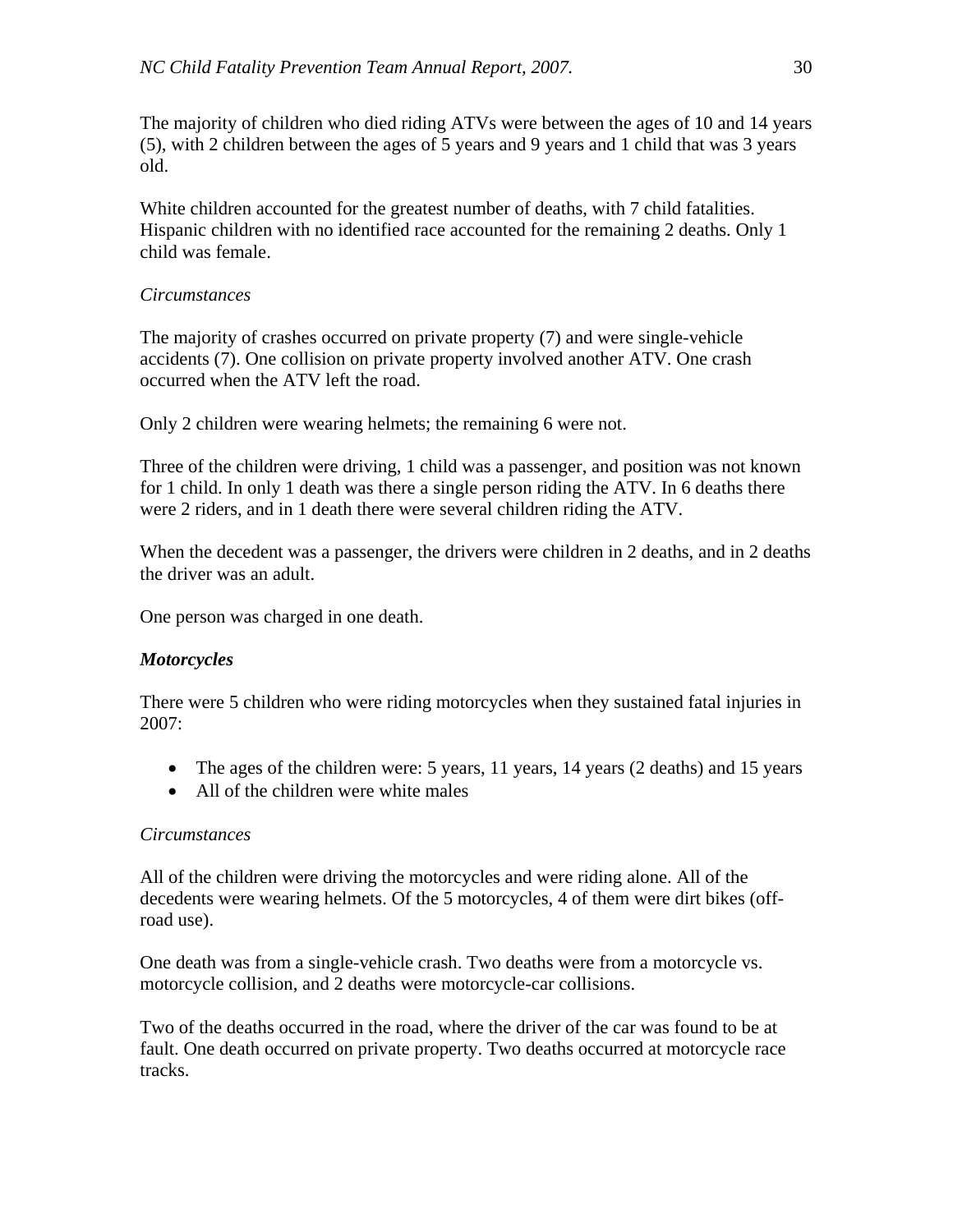## **OTHER**

There are several categories of accidental deaths that occur in very small numbers. In 2007, there were 8 deaths that did not fit into the more common categories of accidental death:

- A toddler died from injuries sustained from a dog attack after the child wandered into a nearby yard where the animal was chained.
- A teenager was killed after sustaining traumatic brain injury from being struck while participating in an athletic event.
- An adolescent with a history of a neurological condition sustained head trauma after a fall related to the disorder.
- An infant sustained a crush injury when a piece of unstable furniture fell on him.
- There were 2 infants that died as a result of medical errors.
- An adolescent died from ingestion of foreign material.
- A teenager died in a machinery accident while on the job.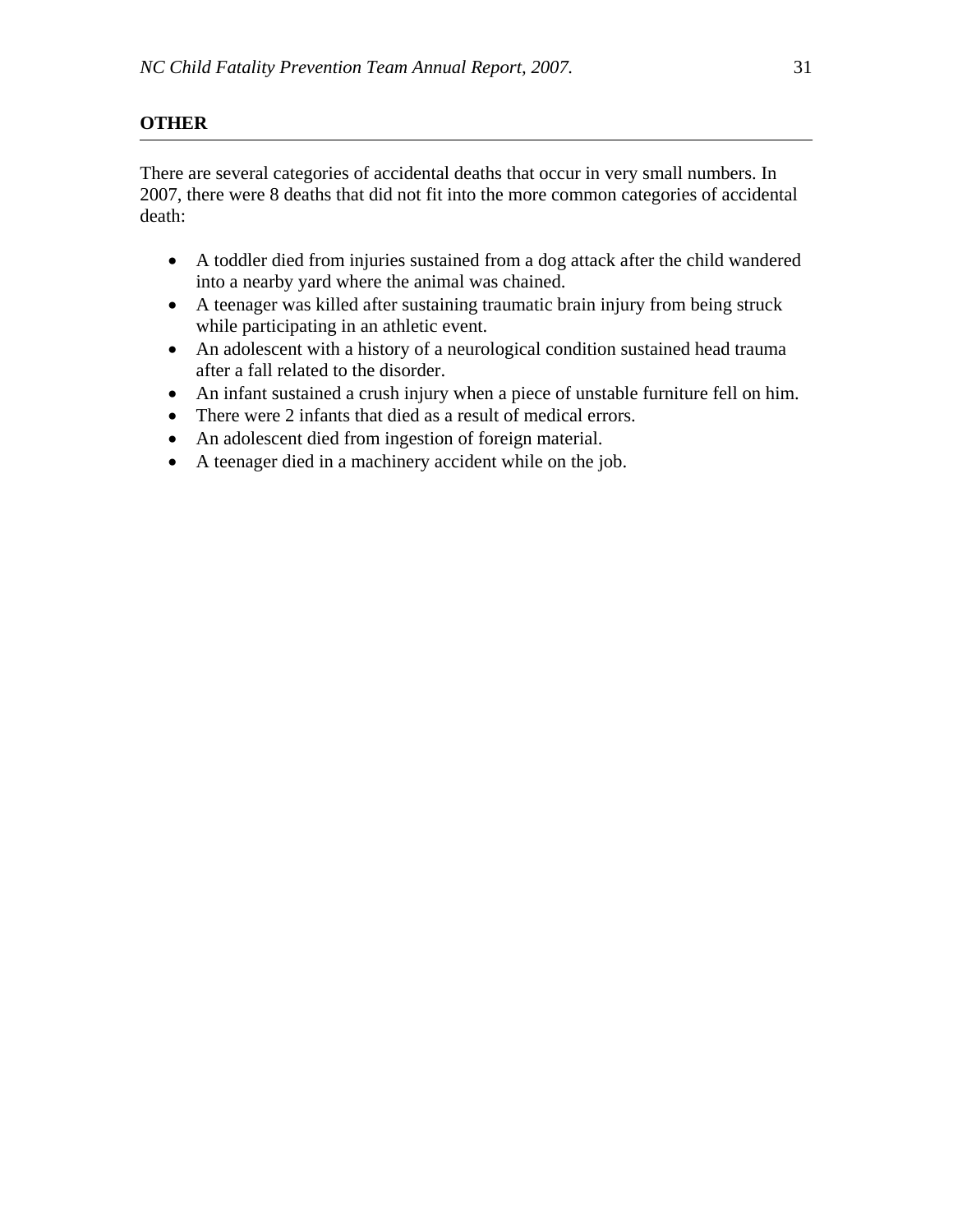## **HOMICIDE**

There were **65** children who lost their lives at the hands of another in 2007.



The majority (28, 43%) were teens aged 15 to 17 years. Infants followed with 13 (20%) and the 10 to 14 years and 1 to 4 years age groups each had 10 deaths (15% each). The 5 to 9 years age group had the lowest number of homicides with 4 deaths.

**Chart 20. Child Deaths by Age and Manner, Homicide, 2007.** 

Black children accounted for the largest number of homicide victims (37). White children made up less than half that, with 18 homicides. Children with no identified race but of Hispanic ethnicity accounted for 10 (15%) deaths.

Male children accounted for 44 (68%) deaths and females for 21 deaths.



**Chart 21.Child Deaths by Race, Homicide, 2007.** 

The CFPT divides homicides into 2 categories: homicides that occur at the hands of a parent or caregiver and homicides that do not. In 2007, there were 25 children killed by someone responsible for keeping the child safe, and there were 40 homicides perpetrated by non-caregivers.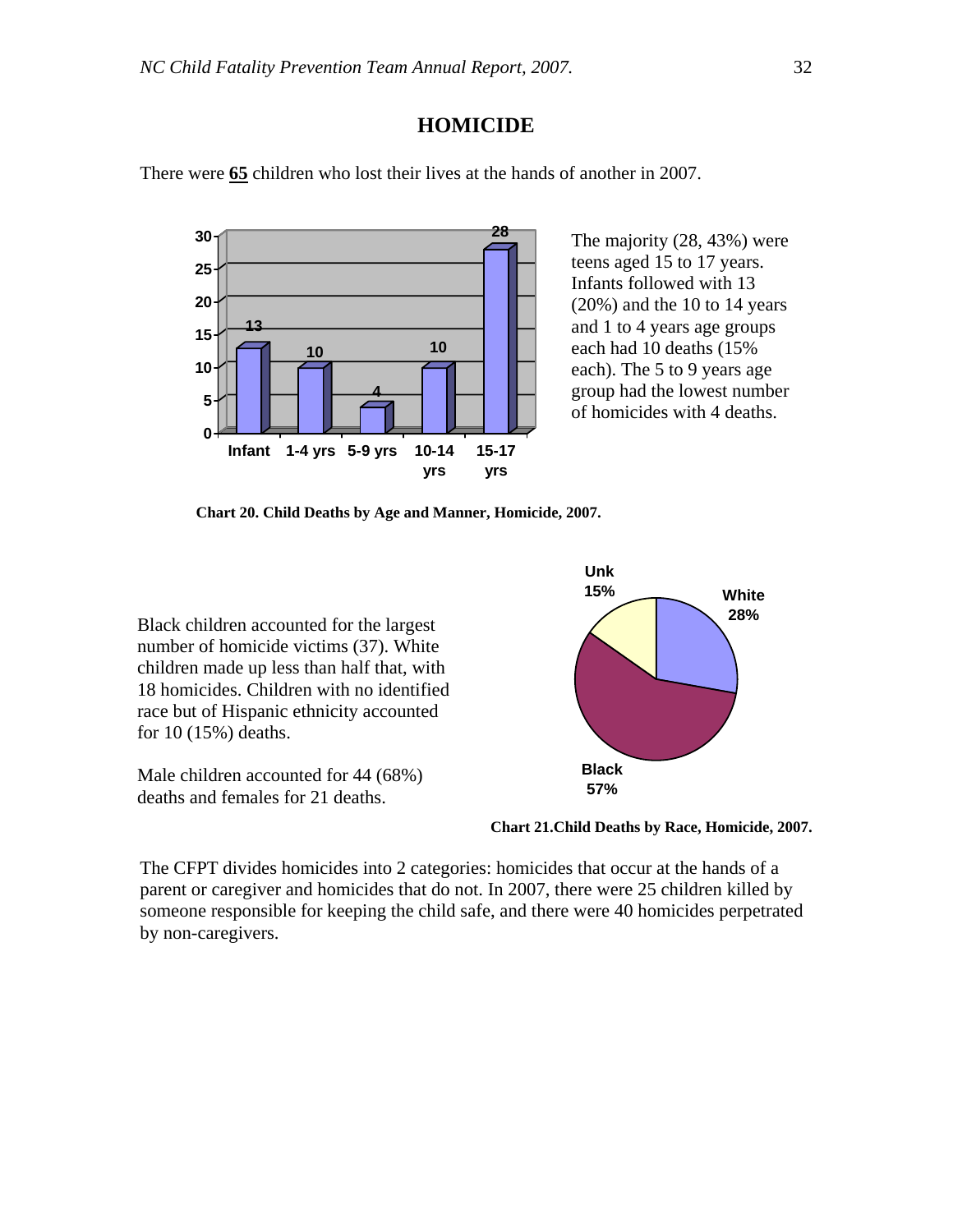## **Homicide by Parent or Caregiver**

In North Carolina, in 2007, **25** children were victims of Homicide by a Parent or Caregiver (HPC). Also known as Child Abuse Homicide (CAH), these deaths occur at the hands of a person responsible for the child's well-being.

Newborns accounted for 4 deaths, and other infants accounted for 9 deaths, totaling 13 (52%) deaths under the age of 1 year, followed by the 1-4 years age group with 10 deaths. There were 2 children between the ages of 5 and 9 years and no children in the older age groups.

White children accounted for 14 of the HPC deaths, black children for 6 deaths and 5 children were Hispanic with no identified race.

There were 14 male children and 11 females.



Neonaticide, the killing of a newborn, occurred in 4 deaths. Two of the neonates were killed by strangulation, 1 by sharp force injury and 1 by hypothermia. Infants killed after the first 24 hours of life died by asphyxiation (1), poisoning (1), starvation (1) and abusive trauma to the head and/or abdomen (6). The victims between the ages

**Chart 22. Child Deaths by Means, HPC, 2007.**

of 1 and 4 years died from blunt trauma (7), gunshot wounds (2), and sharp force injuries (1). The two older victims died from gunshot wounds (1) and sharp force injuries (1).

Excluding the neonaticide deaths, 11 (52%) of the 21 remaining children showed evidence of prior abuse either at autopsy or through review of the child's history.

## *Circumstances*

The circumstances of homicide vary greatly. However, when examining HPC deaths, there are several categories that seem to fit most deaths:

• Neonaticide: 4 deaths occurred when the newborns were abandoned or unwanted.

*Means*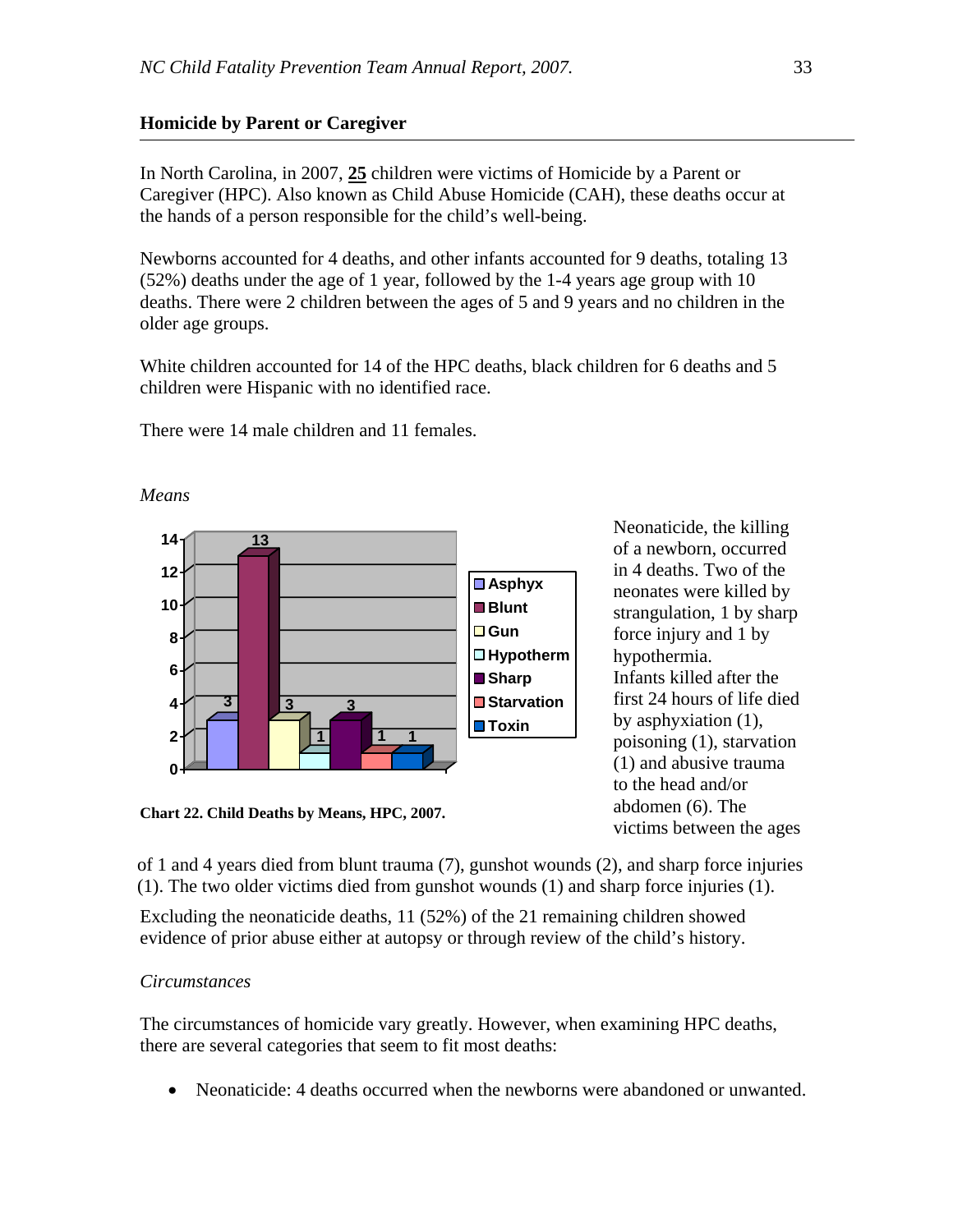- Mental Health: in 1 death, the parent was found to be insane at the time of the crime.
- Domestic Violence: 3 deaths were believed to be a result of domestic violence between the suspect and the child's parent.
- Severe neglect: 1 death.
- One death was a result of an attempt to control the child.
- In 2 deaths the motivation was not clear.
- The remaining 13 deaths were abusive in nature.

There were 3 instances of murder-suicide (1 double murder which involved another adult and 1 double murder of 2 children). There was also a death in which another child survived the attack as well as the suspect surviving an attempt at suicide.

#### *Suspects & Perpetrators*

A death is classified as an HPC when it is determined that the death was a result of 1) intentional infliction of injuries or 2) acts of omission directly responsible for the death, by the person responsible for the well-being of the child at the time.

A biological parent was the suspect in 15 deaths (in one death, both parents were charged). A stepfather or the mother's boyfriend (MBF) were suspected in 2 deaths each. In 3 deaths no one was charged; however, it was determined that the injuries sustained took place while the child was under the supervision of a parent/caregiver. In 2 of the neonaticides in which the infant was disposed of shortly after birth, the mother was never identified.



 **Chart 23. Child - Suspect Relationship, HPC, 2007.**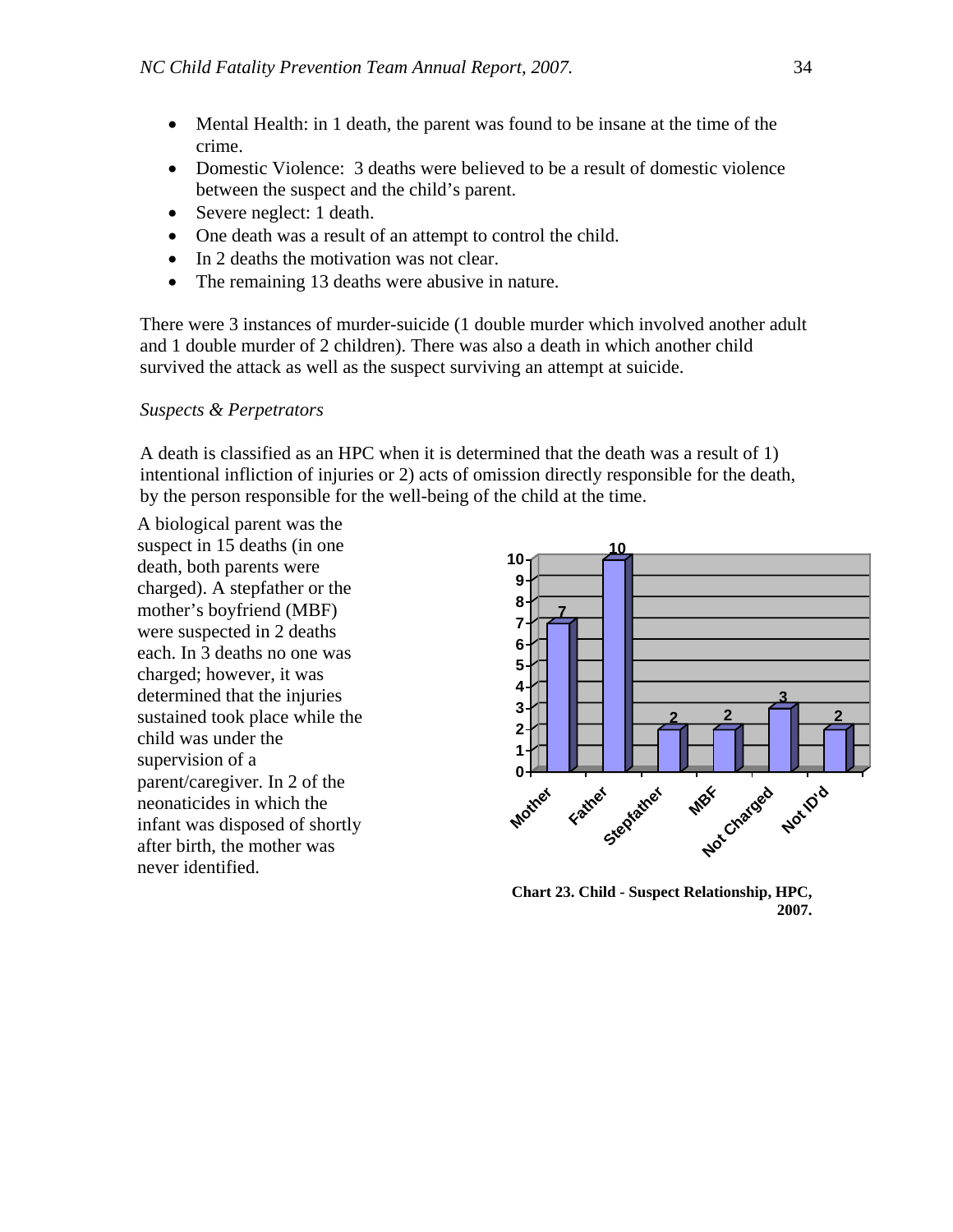## **Other Homicides**

There were **40** homicides of children in which the perpetrator was not a parent or caregiver.

Teenagers between the ages of 15 and 17 years accounted for 28 (70%) deaths. The 10 to 14 years age group accounted for 10 deaths while the 5 to 9 years age group accounted for 2 deaths from homicide in 2007.



Black children accounted for the overwhelming majority of child homicides, with 31 (77%) of the 40 homicides. White children accounted for 4 deaths, and for 5 children, the race was not identified. There were 6 children who were of Hispanic ethnicity.

**Chart 24. Child Deaths by Race, Other Homicide 2007.** 

The majority of children were male, accounting for 30 deaths.

## *Means*

Firearms were used in the majority of these homicides, causing 36 deaths. There were 3 children killed by sharp instruments and 1 by asphyxiation.

Firearms included 28 handguns, 3 rifles (including an assault rifle), and 1 shotgun. The firearm type was not identified in 2 deaths.

There were 2 decedents who were killed by law enforcement officers (legal intervention). Both of those deaths were the result of handgun injuries.



**Chart 25. Child Deaths by Means, Other Homicide, 2007.**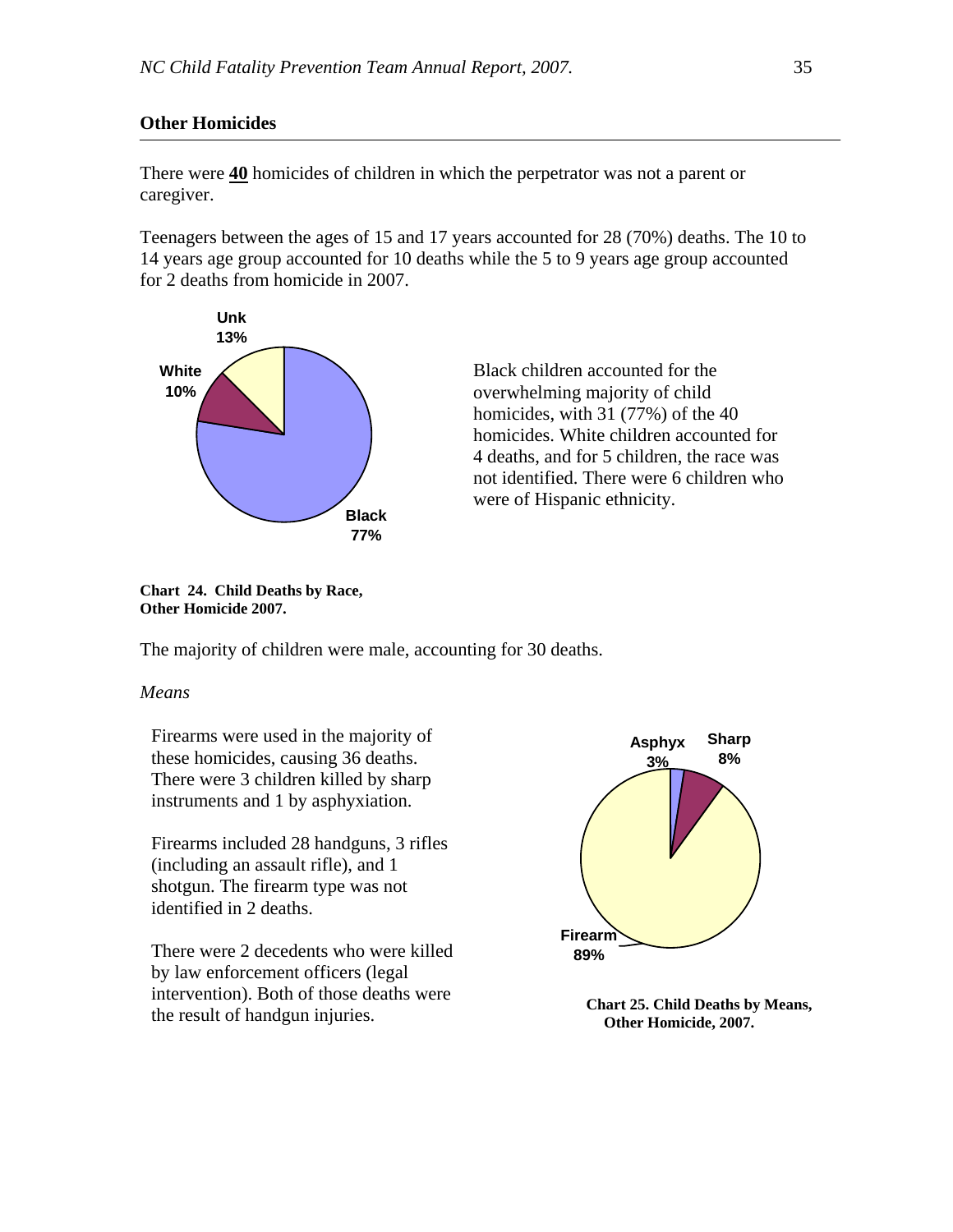## *Circumstances*

The slight majority of victims did know the suspect (18; 45%). In 2 deaths the suspects were former intimate partners of the victims and in both cases the victim left behind a child that was the child of the suspect. In 17 (42%) deaths there was no known relationship between the victim and the suspect. In 3 deaths available information did not identify the nature of the relationship between the victim and the suspect, and in 2 deaths no identification of the suspect was made.



**Chart 26. Child Death Circumstances, Other Homicide, 2007.** 

The majority of decedents died as a result of an argument or an altercation (7) with an equal number of deaths with unclear or unknown motivation. Six decedents were killed suspected of perpetrating a crime, 2 of which were shot by law enforcement. Five children were not the intended victim when they were shot. Five children were the victims of another crime (i.e. robbery or sexual assault) when they were killed. Three children were shot when another person was improperly handing a firearm and discharged it, killing the decedent. Two deaths were confirmed gang-related shootings and another 2 deaths were a result of domestic violence. There were 3 deaths that did not fit in these categories.

In 25 of the deaths, one person was charged or found to be responsible for the homicide. In 8 deaths, 2 or more people were charged in the crime. Two decedents were shot by law enforcement officers who were pursing the decedents as suspects in crimes. Both decedents had weapons. There were 5 deaths in which no information was available or no suspect was identified.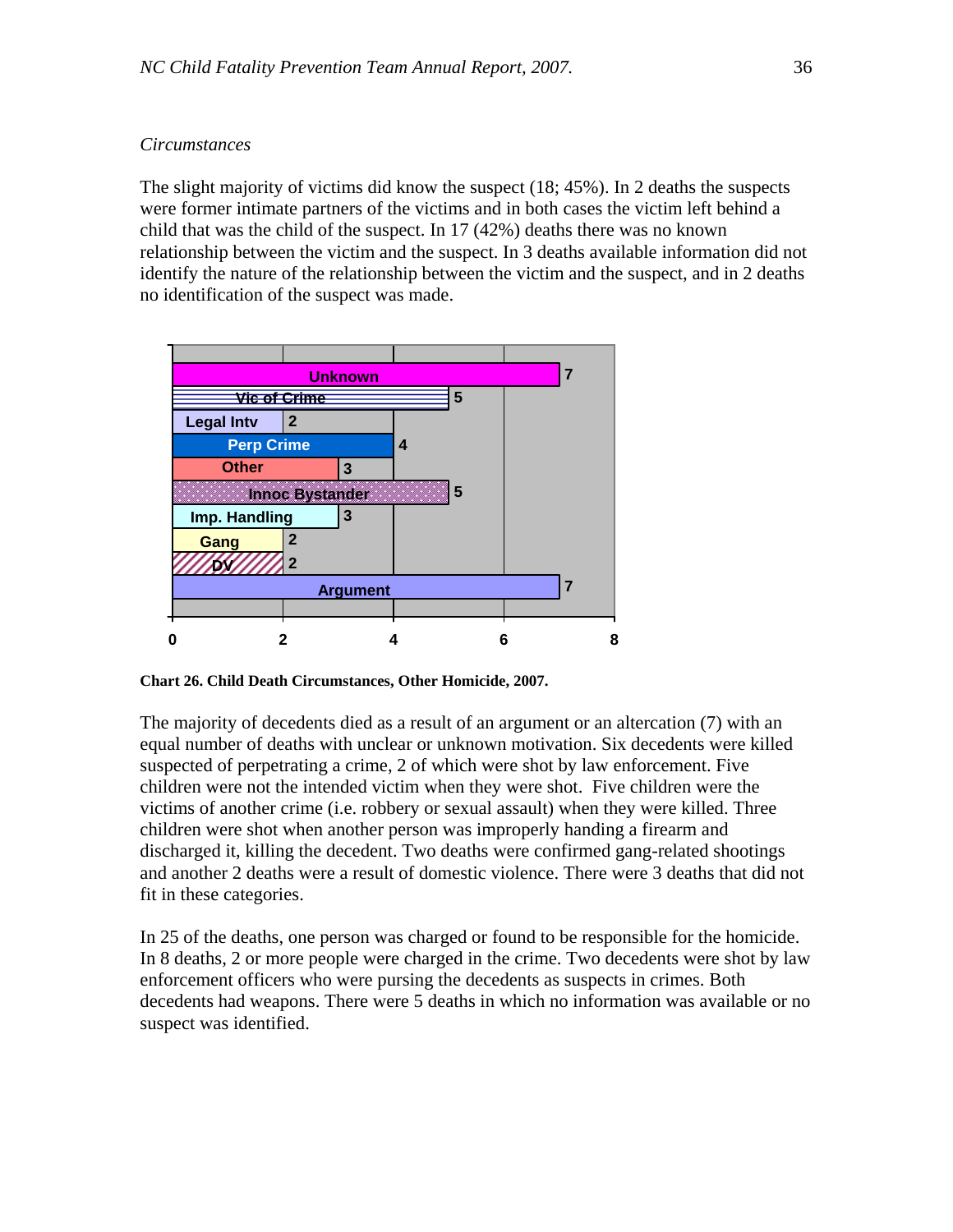## **NATURAL**

There were **196** child deaths certified as natural manner.. Of these, 100 were determined to be SIDS. The other 96 natural deaths will be discussed first.

*Natural Deaths* 



The majority (47%) of the natural deaths occurred in infants, followed by the 1-4 year age group (20%) and the 10-14 years age group (15%). The 5-9 years group (11%) and the 15-17 years group (7%) had the least number of natural deaths.

There are hundreds of causes of natural death. To report these deaths, the causes have been collapsed into several broad categories.

**Chart 27. Child Deaths by Age Group, Natural, 2007.** 

The majority of deaths fell into 2 categories, with both cardiovascular (CV) and pulmonary containing 23 deaths each. Cardiovascular deaths include diseases and illnesses like congenital heart disease, cardiomyopathy and myocarditis. Pulmonary deaths encompass diseases and illnesses of the lungs, such as pneumonia or asthma.



**Chart 28. Child Deaths by Category, Natural, 2007.** 

There were 19 deaths from systemic illness or conditions, such as complications of cerebral palsy, sepsis and complications of prematurity. Gastrointestinal disorders such as bowel obstructions and illnesses such as gastroenteritis accounted for 13 deaths. There were 7 deaths from central nervous system (CNS) disorders such as seizure disorders. Infections, such as influenza or viral illnesses, caused 3 deaths.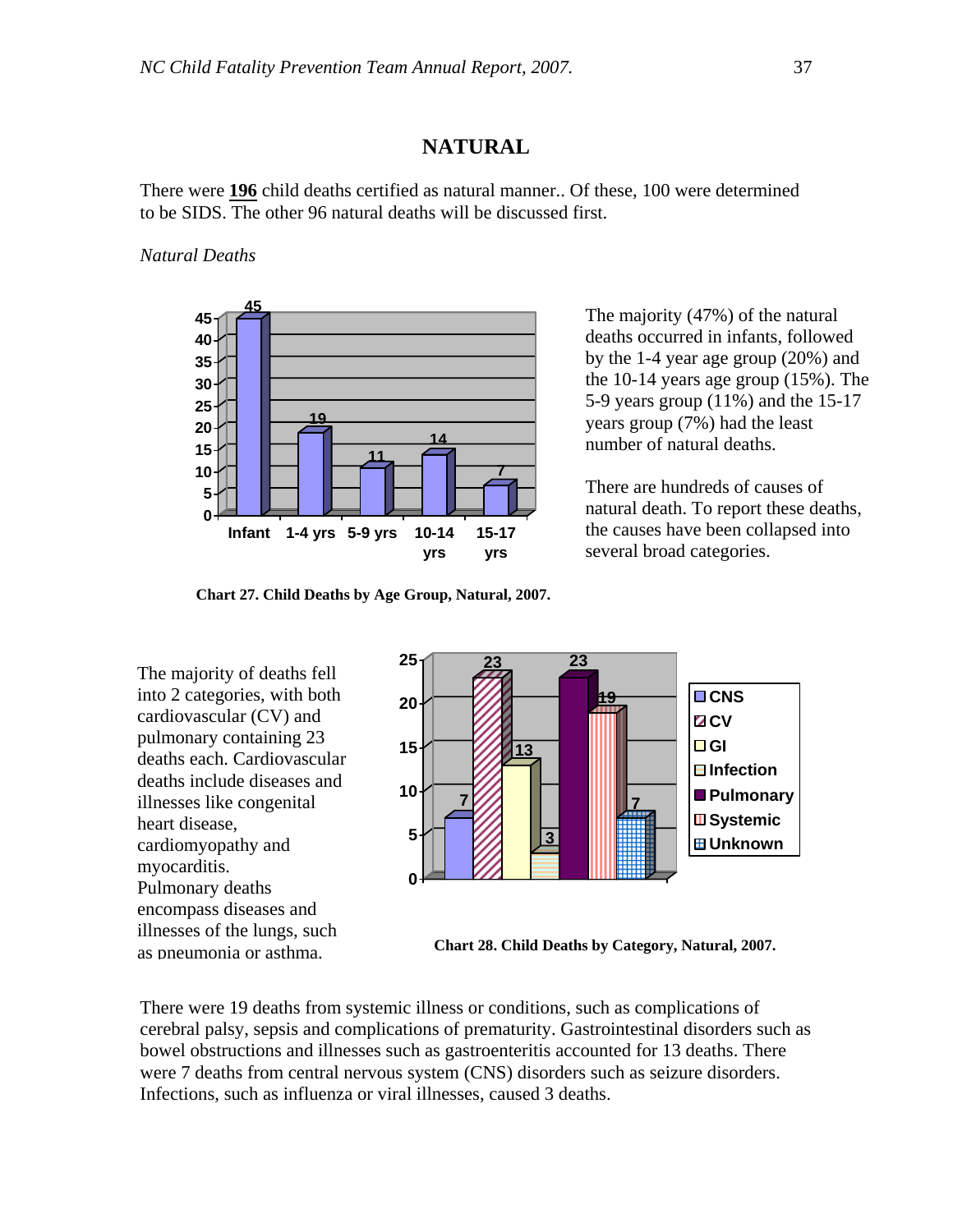There were 7 deaths in which no disease or illness was identified as the cause of death, but no external cause was found either, leaving only a natural manner of death. **Sudden Infant Death Syndrome** 

There were **100** children whose deaths were certified as Sudden Infant Death Syndrome (SIDS) in 2007.



**Chart 29. Child Deaths by Age Group, SIDS, 2007.** 

Approximately one-half (49) of the SIDS deaths occurred between the ages of 8 weeks and 16 weeks. The second largest group of SIDS deaths occurred in infants younger than 8 weeks old, with 24% of the deaths. Only 8 deaths occurred between the ages of 6 months and 11 months.

The majority of children were white (51). Black children followed with 36 deaths, unidentified race accounted for 8 deaths, 3 infants were Native American, 1 child was Asian and 1 child was biracial. Nine children were of Hispanic ethnicity. Sixty percent of the infants were male..

#### *Circumstances & Risk Factors*

The majority of deaths occurred at the child's home (85%). Seven deaths occurred at residences other than the child's home, and 2 deaths occurred at daycare facilities, one of which was unlicensed. There were 6 deaths in which no location information was available to confirm location of onset.



The majority of SIDS deaths occurred on beds, ranging in size from twin to king. There were an equal number of deaths on couches and in cribs (15 each). Bassinets were the sleep locations for 12 deaths and 3 deaths occurred in car seats. There were 6 deaths that occurred in different sleep surfaces such as play pens or pallets. In 9 deaths sleep surface information was

**Chart 30. Child Deaths by Sleep Location, SIDS, 2007.**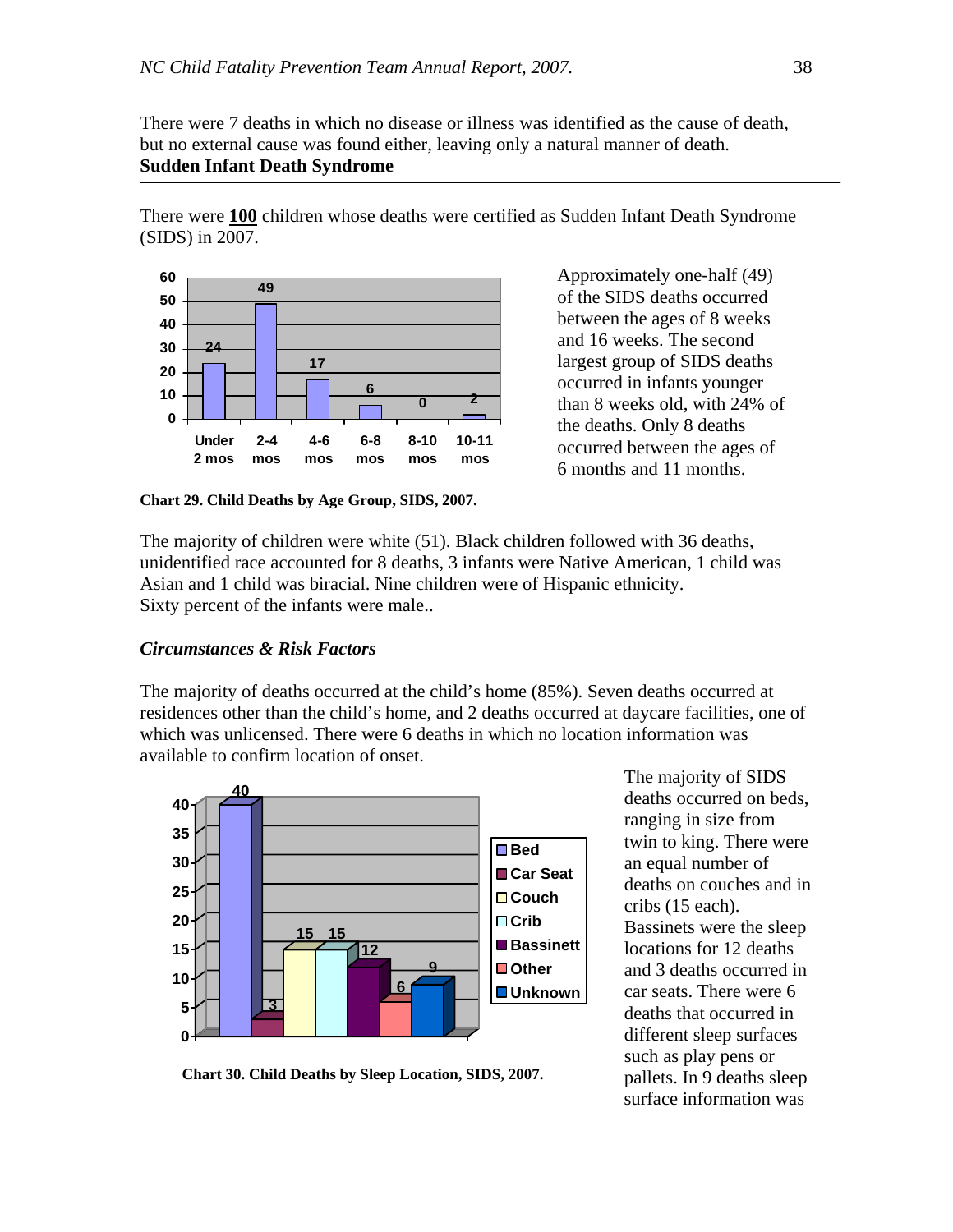Co-sleeping was documented in 45 deaths and unknown in 9 deaths. In 15 deaths, the child was co-sleeping with 1 parent, and in 12 deaths the decedent was sleeping with at least 1 parent and 1 sibling. In 9 deaths the decedent was sleeping with both parents. In 4 deaths the child was sleeping with another infant. In 2 deaths the decedent was sleeping with an adult, in 1 death with an older sibling, and in 2 deaths co-sleeping was known to be present but the relationship was not identified.

## *Additional Risk Factors*

The Back to Sleep Campaign was launched in 1994, encouraging parents to place their infants on their backs to sleep. Unfortunately, in 2007, information on the sleep position was not available in 33 deaths. For the remaining deaths, it was reported that the children were placed down in the following positions: 26 infants were placed on their backs, 23 were placed on their stomachs, and 17 children were placed on their sides. Three children were sleeping in a seated position in car seats.

There are several risk factors that are found with frequency in sudden unexpected deaths of infants. The CFPT is attempting to collect information on; risk factors for these deaths, however, the majority of this information was not available for 2007 data. However a picture of this information includes:

| Category                                       | Yes | No | Unknown |
|------------------------------------------------|-----|----|---------|
| Maternal smoking during pregnancy              | 22  |    | 72      |
| Maternal alcohol/other drug use during         |     | 10 | 82      |
| pregnancy                                      |     |    |         |
| Prenatal care                                  | 29  |    | 68      |
| Multiple birth ( <i>i.e.</i> twins)            |     | 29 | 64      |
| Premature birth $(< 37$ weeks gestational age) |     | 23 |         |
| Low birth weight                               |     |    |         |

**Table 9. Child Deaths by Risk Factors, SIDS, 2007.** 

While this compilation does not currently provide any statistically significant information, it is being collected and is expected to provide information in the future.

A required part of an infant death investigation includes a scene investigation by law enforcement. Law enforcement was known to have been notified in 82 deaths, with some investigation occurring in 80 deaths. In 9 deaths, law enforcement was not notified. In an additional 9 deaths, no information could be obtained to determine if law enforcement performed an investigation.

not available.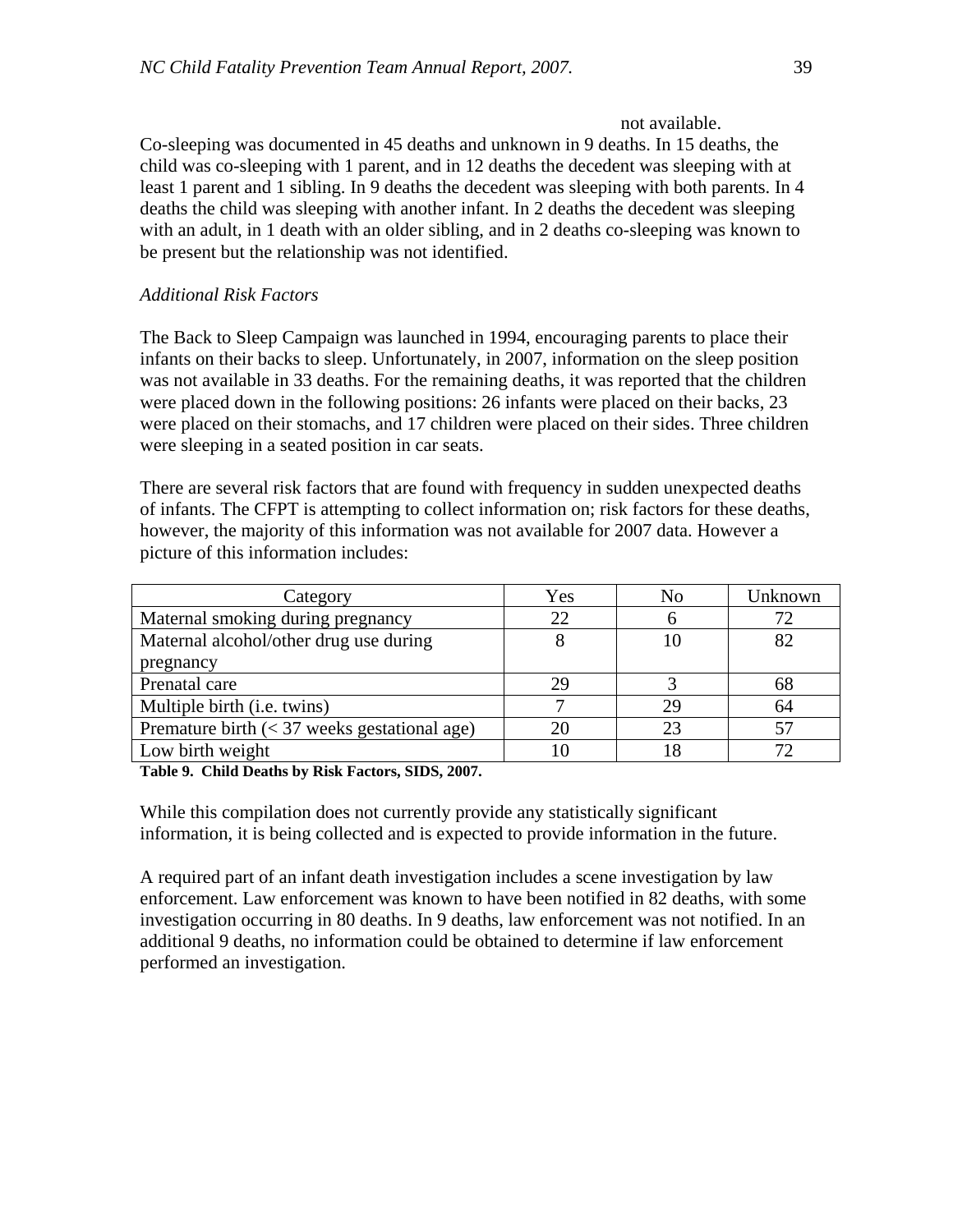## **SUICIDE**

Suicide accounted for **28** deaths of children in 2007.

The majority of children that committed suicide were between the ages of 15 and 17 years, with 20 (71%) of the deaths. There were 6 children between the ages of 10 and 14 years and most troubling, there were 2 children between the ages of 6 years and 9 years.

White children accounted for 20 deaths, 6 children were black, and 2 children did not have an identified race but were classified as Hispanic in ethnicity. Males accounted for 23 (82%) deaths and females for 5 deaths.

#### *Means*

Decedents were found hanging in 14 deaths, with firearms causing 10 deaths, and toxins leading to 4 deaths.

In deaths from asphyxia, weapons often were items found around the home, including belts and electrical cords.

In suicides by firearm, handguns were used in 4 deaths, rifles were used in 5 deaths (1 was an assault rifle), and 1 death was caused by a shotgun. In 4 deaths a parent was identified as the gun owner, in 4 deaths the decedent was identified as the owner, and in 2 deaths no information was available about ownership.



In 5 deaths there was no information about firearm storage. In 2 deaths the firearm was known to be properly secured. In 1 death the firearm was improperly secured at the child's residence, and another was improperly secured but it was not at the residence of the child. In 1 death the decedent was known to have purchased the weapon – storage was not applicable.

**Chart 31. Child Deaths by Means, Suicide, 2007.** 

Three adolescents died from overdoses of prescription medications. All 3 medications were prescribed to an adult in the household. There was 1 additional death from carbon monoxide poisoning from inhalation of motor vehicle exhaust.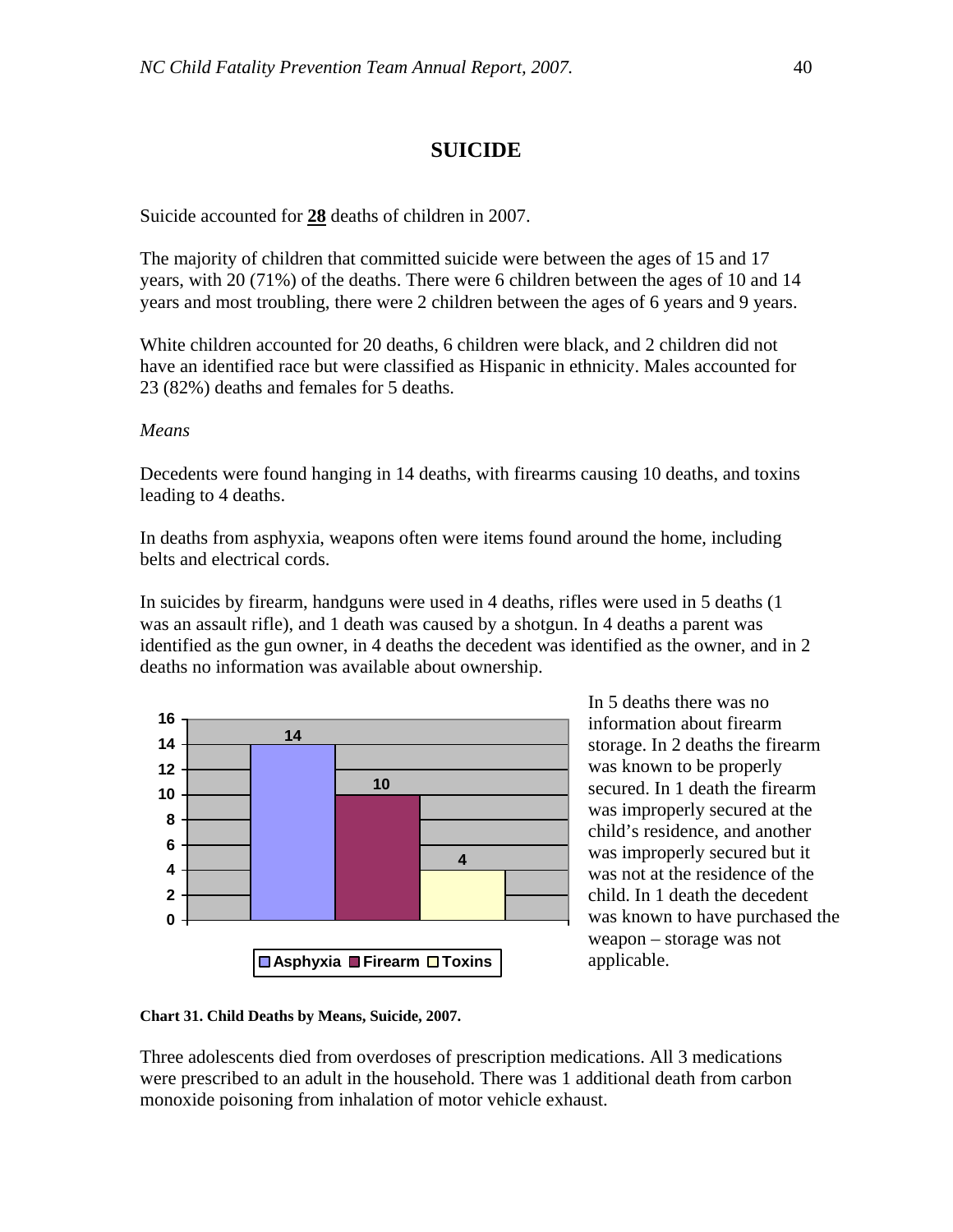## *Circumstances*

The motivation that leads a person to take his or her own life is clearly evident in only a small number of cases. On occasion, there are identifiable preceding events or actions that can be determined to be substantial factors in a person's decision. However, examining the lives of those who commit suicide often shows complex circumstances or events that might contribute to a terminal decision.

Listed below are a number of potential factors or indicators of youth suicide:

- Acting strange the day of death
- Argument with friends, girlfriends or boyfriends, parents
- Behavioral issues
- Characterized as depressed (around time of death, no diagnosis of depression)
- Criminal/legal problems
- Mental health diagnosis (decedent)
- Mental health diagnosis (parent)
- Physical illness/disability
- Pregnancy
- Prior death of a loved one, especially by suicide
- Prior suicide attempt
- Problems at school (including fighting, being bullied, failing, etc)
- Relationship problems (including break-ups and other difficulties)
- Self mutilation ("cutting", etc)
- Sexual orientation
- Shame
- Substance abuse (decedent)
- Substance abuse (parent)
- Victim of abuse or neglect
- Unstable family/living situation
- Unknown/No reported indicators or problems

There were 4 adolescents who had previous attempts at suicide.

There were 10 decedents who were noted as having a mental health diagnosis and undergoing various levels of treatment from none to medication and therapy.

There was 1 death that was characterized as Russian Roulette. Since this activity involves firing a weapon at your own body, knowing that a bullet is in the firearm somewhere and that it is potentially lethal, it is considered intentional. Therefore it is listed as a suicide.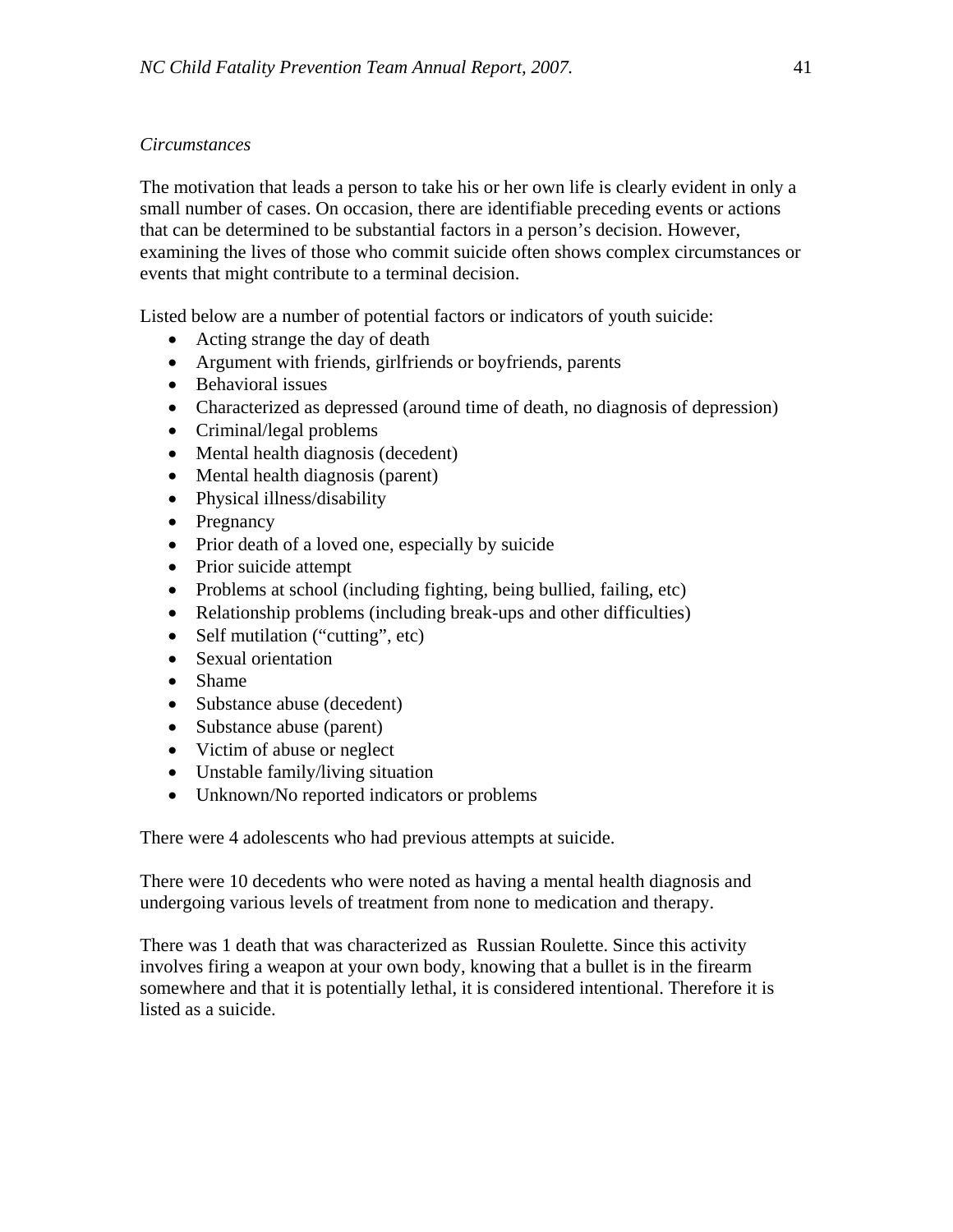## *Communication*

In some cases, the decedent indicates his or her intentions prior to committing suicide. In 2007, 9 (32%) decedents communicated their intentions either verbally or by electronic means. In more than 1 case, the person who received the communication was a peer who did not notify an adult. A suicide note was recovered in only 3 deaths.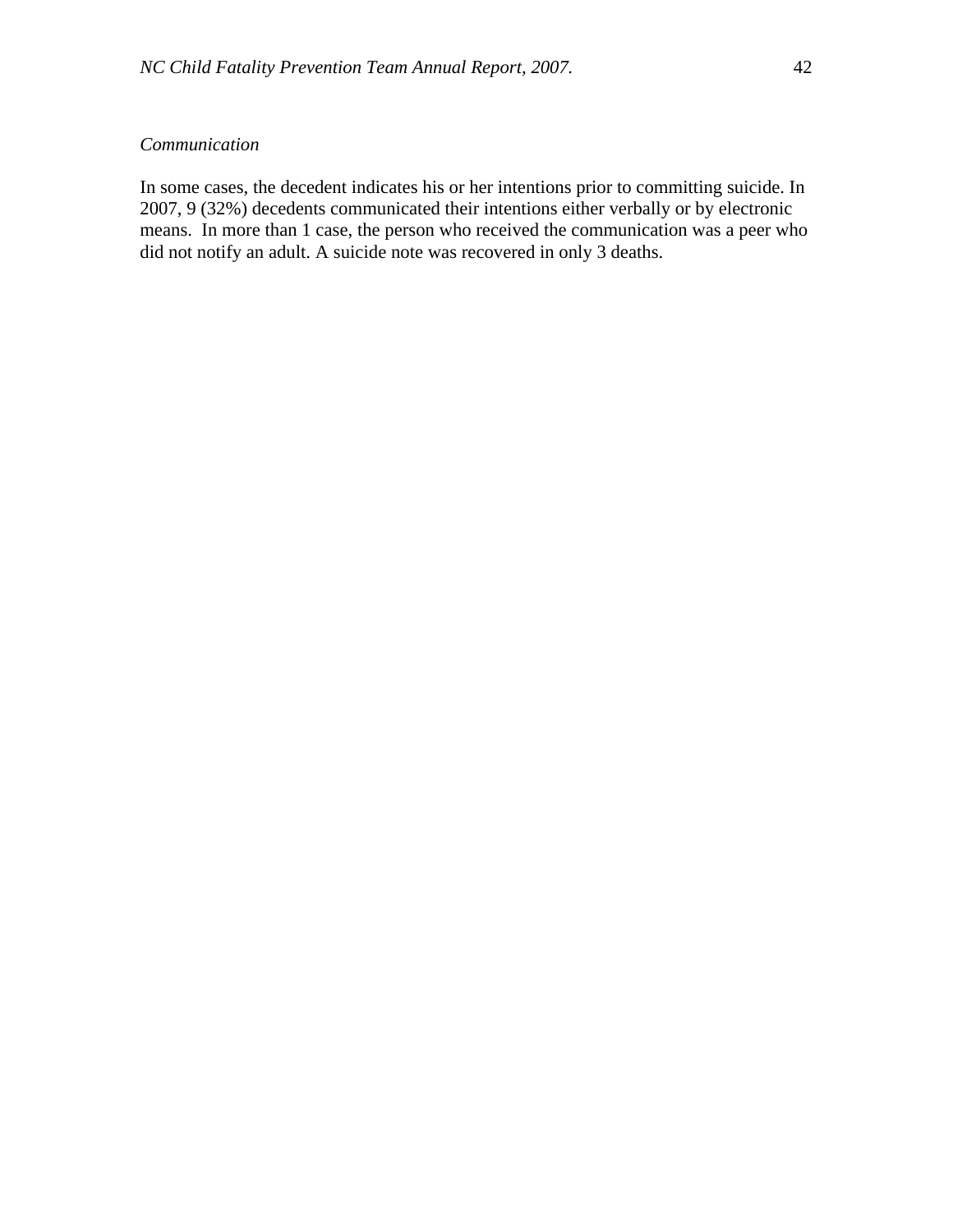#### **UNDETERMINED**

There were **25** deaths in which, after investigation, no manner of death could be determined. All but 3 deaths were infants.

In the 3 deaths of older children, a cause of death was determined (1 asphyxia and 2 toxin deaths). In these cases, while the cause of death was known, the circumstances surrounding the event did not provide enough information about intent to properly classify the deaths as accident or suicide.

In the infant deaths, neither a cause of death nor a manner of death was determined. In these deaths, no evidence of disease or illness was found, and the investigative information about the death again did not allow for a classifiable manner of death.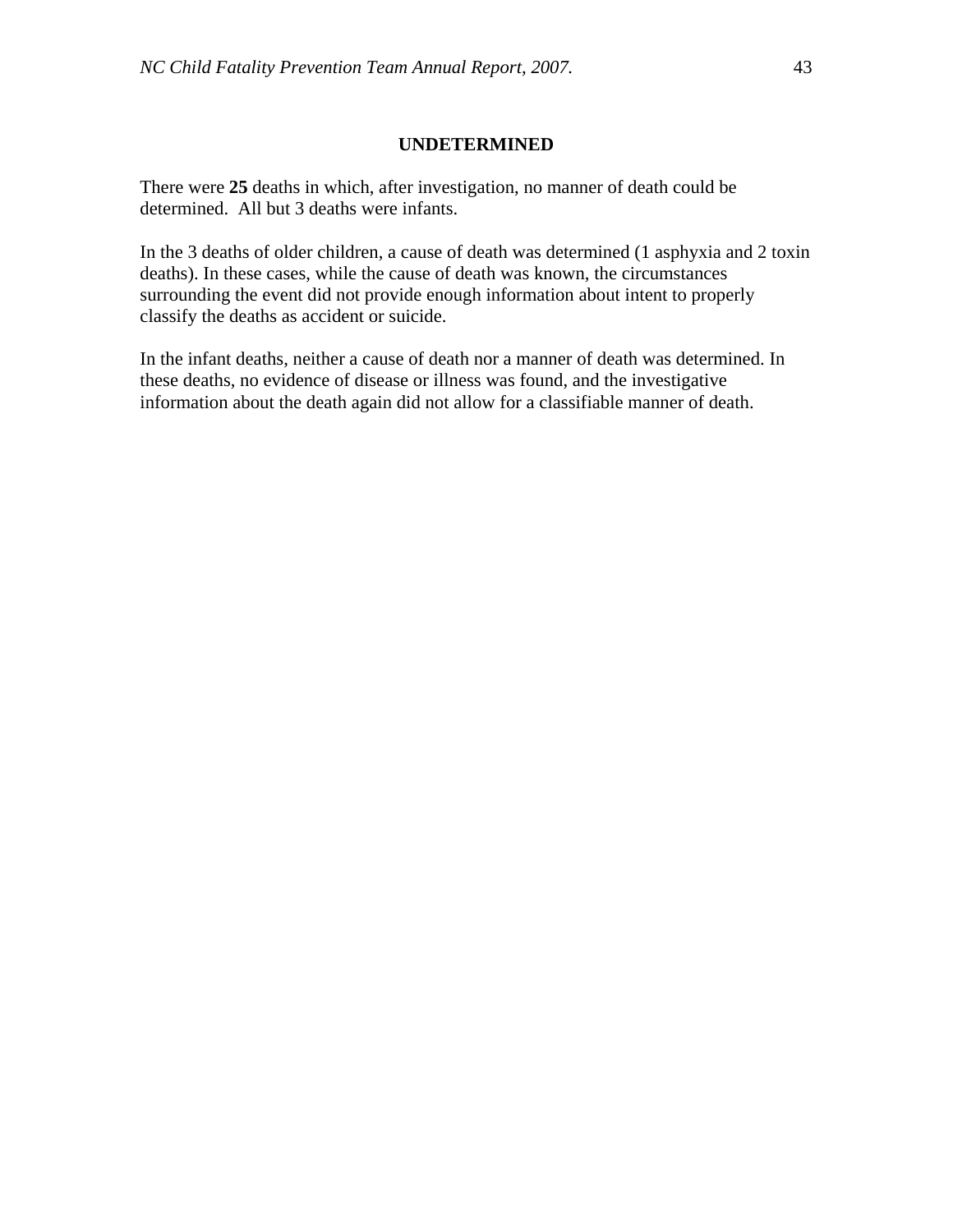## **NEGLECT**

No single definition exists for child neglect. Negligence can be defined as a failure to act, failure to attend to, or lack of due care. When discussing child neglect, the definition can be dependent on legal, societal or cultural standards. However, it is important to examine the contribution of neglect in child fatalities when trying to determine prevention strategies. The CFPT has modified existing neglect classifications so that we may better capture the role of neglect in child deaths. For a death to be classified as neglect, the following must be met:

- 1. The act/failure to act must be (at a minimum) contributory to the death:
- 2. The person who committed the act or who failed to act must have had care-giving responsibility for the child at the time of the fatal injury
- 3. The death could have been prevented if the caregiver had taken proper precautions and/or followed legal regulations meant to protect themselves and others.

A death can be classified as neglect when improper care, improper discipline, improper supervision, inappropriate or lack of medical care, inappropriate parental behavior and/or an unsafe physical environment contributed to the death. It is also important to note that neglect is not limited to accidental deaths; it can be a factor in other manners as well. Also, these numbers are likely higher, as circumstance information is not always available for review and other neglect may exist that is not related to the death.

There were at least 139<sup>\*</sup> classifications for neglect. This number can further be broken down utilizing the CFPT categories:

| Abandonment                     | 3%  |
|---------------------------------|-----|
| Improper care:                  | 22% |
| Improper discipline             | 1%  |
| Improper supervision            | 35% |
| Inappropriate parental behavior | 17% |
| Unsafe physical environment     | 22% |

*\*In some deaths, multiple types of neglect were found.*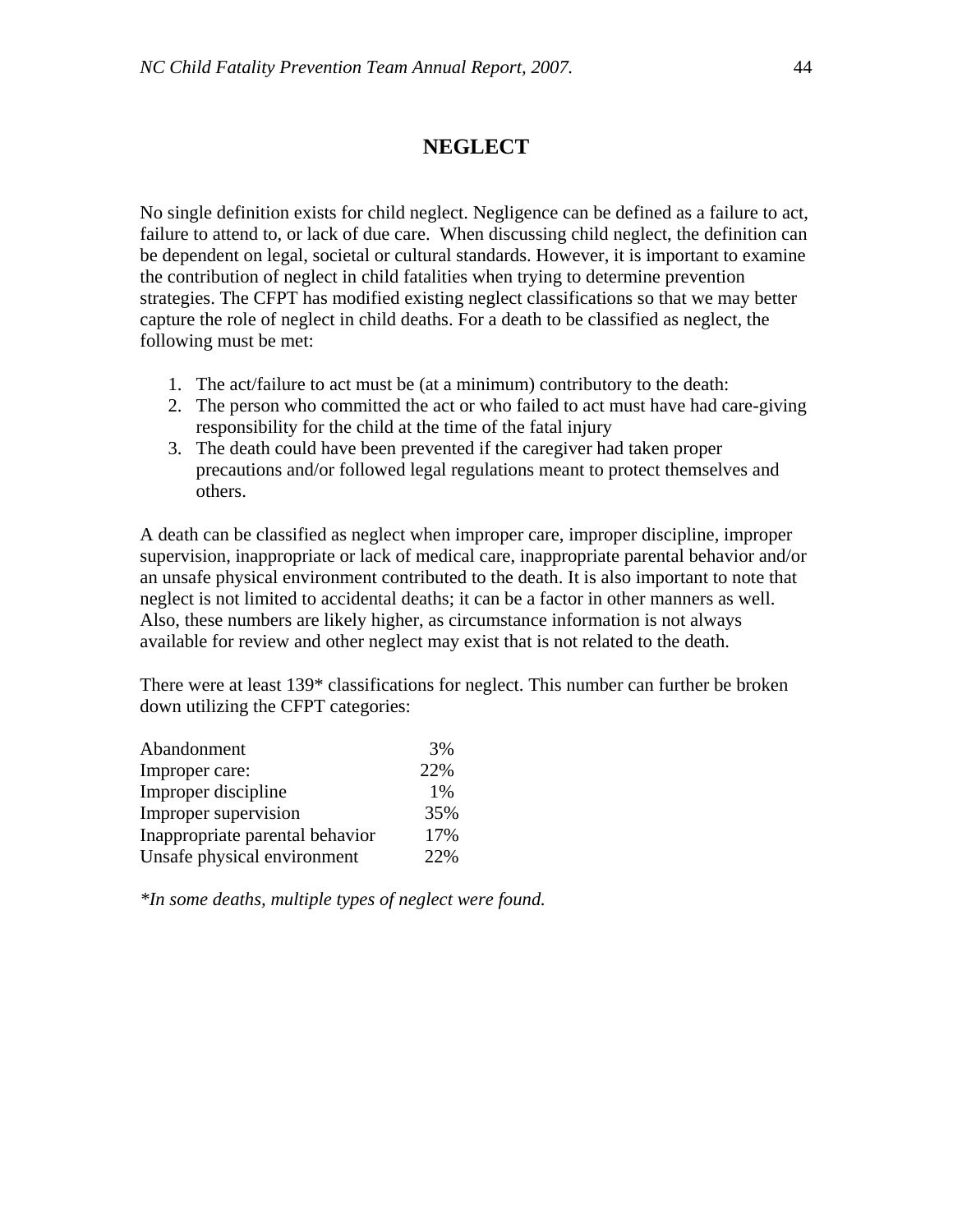## **NON-RESIDENT DEATHS**

Children who did not have a declared residency in North Carolina but died in North Carolina accounted for **33** child deaths in 2007.

As this report is intended to address fatalities in North Carolina, the deaths in which the injury occurrence was in North Carolina are included here. Natural deaths are excluded.

There were 14 deaths due to external means of non-resident children in North Carolina, with onset of injury occurring in North Carolina. Motor vehicle crashes accounted for 8 accidental deaths and drowning accounted for 3 accidental deaths. There were 2 teenagers who were shot and killed in North Carolina, with both determined to be homicides. There was 1 suicide of a teen from out-of-state.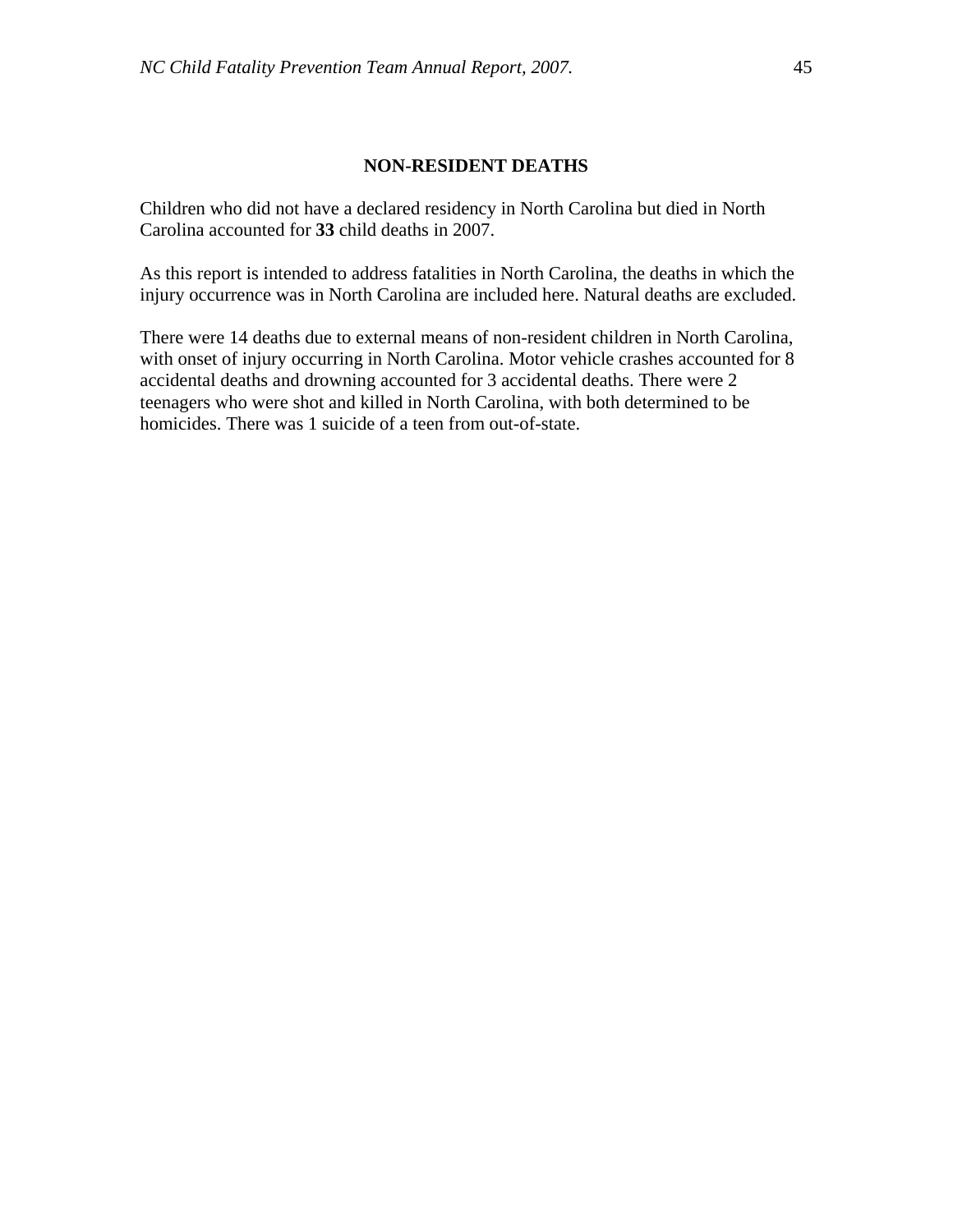## **FETAL DEATHS**

There were **9** fetal deaths certified by the OCME in 2007. The majority of these deaths (6) were from natural causes. The remaining 3 fetal deaths occurred as a result of maternal injuries sustained in motor vehicle crashes.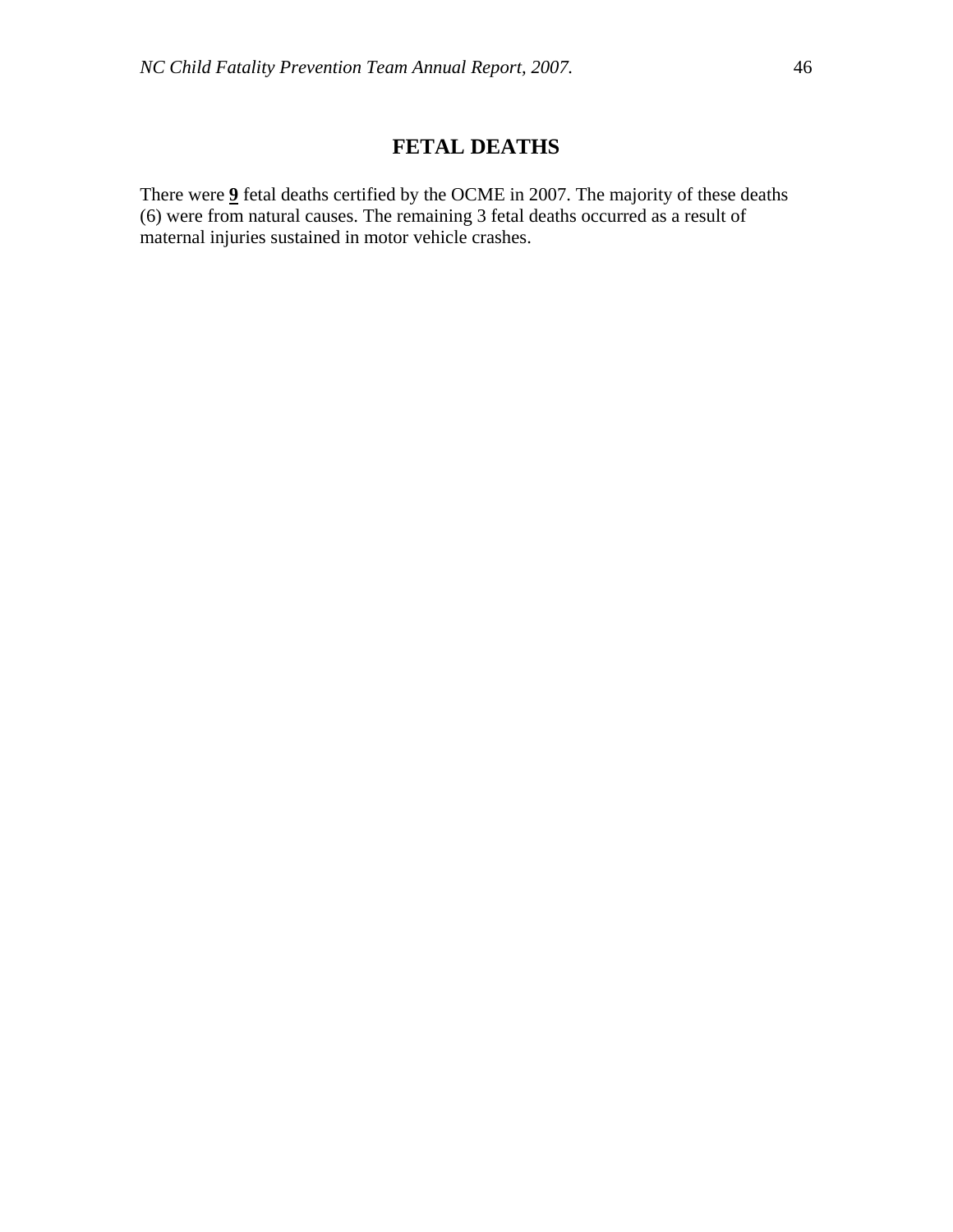## **GLOSSARY**

**Accident (manner):** The death was unintentional. There was no intent to cause injury to the decedent, or there was a lack of understanding that harm would result from actions. **Asphyxiation:** Lack of oxygen to the body/brain.

**Aspiration:** Inhalation or food, liquid, or gastric contents into the lungs.

**ATV:** All-Terrain-Vehicle.

**Child:** From birth through the age of 17 years.

**Child resident:** under the age of 18 years living in North Carolina as noted on the death certificate.

**Choking:** Obstruction within the air passage (internal)

**Co-sleeping:** The child was placed to sleep on the same surface as at least one other individual who was also sleeping/intending to sleep.

**Drowning:** Water/liquid prevents the body from obtaining oxygen resulting in death (a form of asphyxiation).

**Entrapment:** Trapped in an air-tight enclosure.

**Environmental deaths:** Deaths that result from cataclysmic storms (i.e. winds and flooding from hurricanes), cave-ins, lightning and other natural environmental events.

**Exposure:** Result of hypothermia or hyperthermia.

**Fetus:** unborn human being.

**Firearm:** handgun, long gun, or modified weapon used to dispense projectiles. **Hanging:** Compression/constriction of the neck structures, generally vessels, by a constricting band (noose) tightened from suspension by the victim's body weight.

**Homicide (manner):** Intentionally inflicted injury where death is a probable consequence of an action by another.

**Infant:** From birth to the first birthday.

**Ligature strangulation:** Compression/constriction of the neck structures by a constricting band tightened by an external force.

**Means:** The cause of death or mechanism responsible for causing the death.